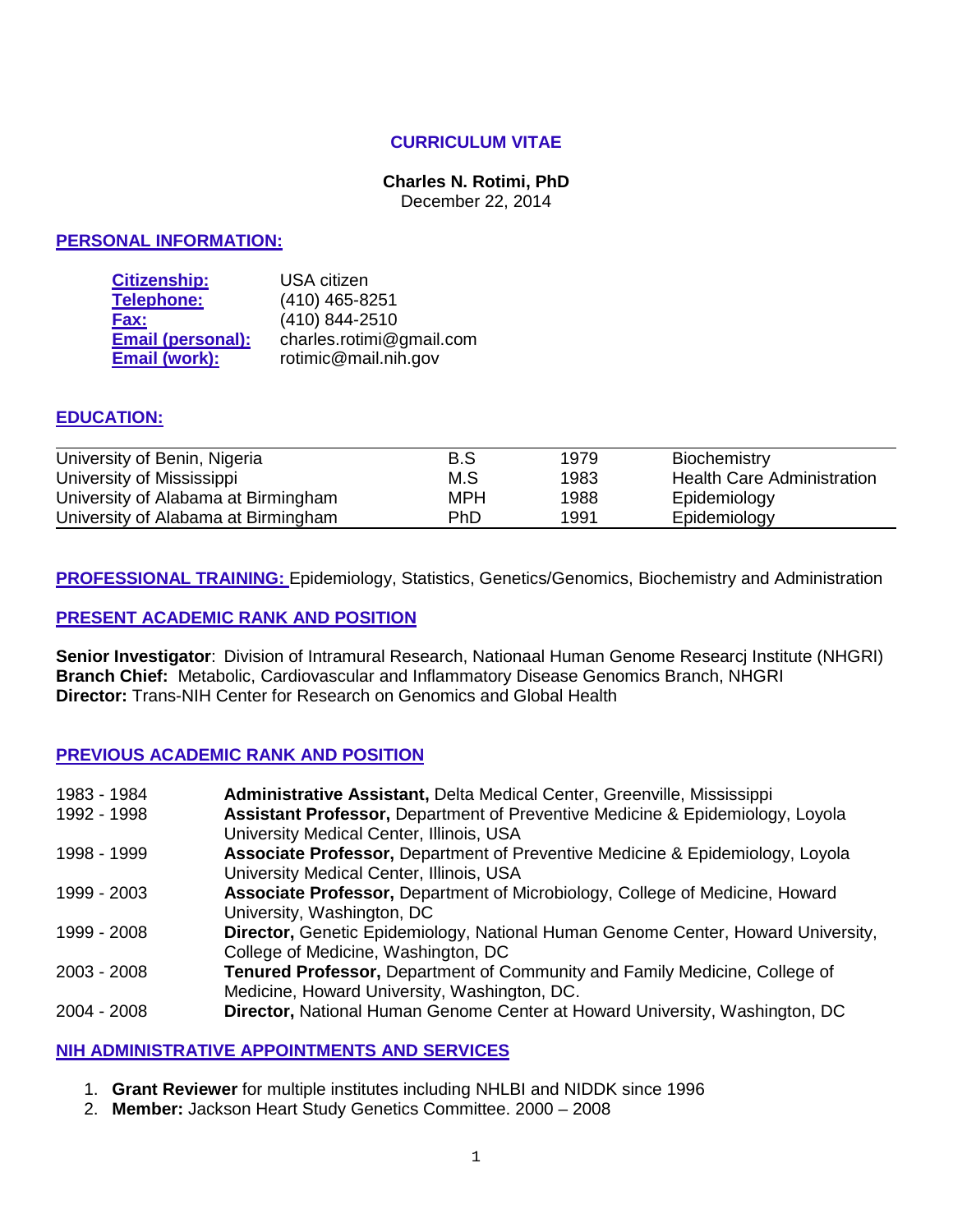- 3. **Member NIH Panel**: First Community Consultation responsible collection and use of samples for genetic research. 2001
- 4. **Member of Panel**: Planning Meeting on Studying Interactions among Social, Behavioral, and Genetic Factors in Health, NIH. 2001
- 5. **Member Adi-Map:** An Obesity gene mapping collaborative project. NIDDK/NIH 2001
- 6. **Mentorship:** Career Development Award K23 (NIA/NIH). 2001 2006
- 7. **Member of Committee**: International Haplotype Mapping Project (HapMap) 2001
- 8. **Member:** Framingham Monitoring Board (NHLBI) The Framingham Heart Study was initiated in 1948 to provide data on the growing problem of heart disease, stroke and CVD in the US. 2001 – 2012
- 9. **Member of NICHD Monitoring Board:** National Institute of Child Health and Human Development data safety monitoring committee for the NICHD intramural clinical research programs 2002- 2008
- 10. **Secretary's Advisory Committee on Genetic Testing (SACGT**): NIH Office of Science Policy: Panel on Race and Ethnicity. Exploring the Collection, Use and Analysis of Data on Race and Ethnicity in Genetic Research and Genetic Testing. 2002
- 11. **Member of Panel:** Roundtable discussion on "Race, Ethnicity, Genetics, and Health Disparities 2002
- 12. **Member:** NIDDK Board of Scientific Counselors Review Panel, Bethesda, MD. 2006
- 13. **Member:** NCI-NHGRI Working Group on Criteria for Replication of Genotype-Phenotype Association. 2007
- 14. **Member:** NHLBI Expert Panel on Human Whole-Exome DNA Resequencing. 2007
- 15. **Moderator:** NCI Gene-Nutrition & Gene-Physical Activity Interactions in obesity Etiology. 2007
- 16. **Member:** NHLBI-CDC RuSH Steering Committee. Surveillance and Research Program for Inherited Blood Diseases. 2008-2009
- 17. **Member:** NHGRI Faculty Search Committee, Social and Behavioral Research Branch. 2009-2010
- 18. **Member of panel:** NIH Global Health Research Meeting. 2010
- 19. **Chair:** NHLBI Earl Stadtman Search Committee, 2010 and 2014
- 20. **Member:** NIA Faculty Search Committee. 2010
- 21. **Member:** NHGRI Promotions & Tenure Committee. 2011
- 22. **Member:** NCI Tenure Track Search Committee, Genetic Epidemiology Branch. 2011
- 23. **Member:** NIDDK Faculty Search Committee. 2011
- 24. **Ad hoc Reviewer:** NIH Central Tenure Committee. 2014

# . **INTERNATIONAL AND NATIONAL PROFESSIONAL APPOINTMENTS AND SERVICES**

- 1. **Manuscript Reviewer** for several international journals including *Science, NEJM, PLOS journals, American Journal of Human Genetics, Hypertension and Diabetes*. 1995 – Present
- 2. **Associate Editor**: Ethnicity and Disease- Official publication of the International Society on Hypertension in Blacks. 1995 - 1996
- 3. **Grant Reviewer** for international organizations including the Wellcome Trust, the UK Medical Research Council and the South African Medical Research Council. 1996 – Present
- 4. **Member of Editorial Board** for several journals: *Public Health Genomics, Genome Medicine, Clinical Genetics, Journal of Applied and Translation Genomics.*
- 5. **Co-Chair** American Diabetes Association: Session entitled Predictors of Diabetes. 61st Scientific Session in Philadelphia, Pennsylvania, June 22-26, 2001.
- 6. **Abstract Grader** for professional conferences including American Diabetes Association, American Society of Human Genetics and African Society of Human Genetics. 2001 – Present
- 7. **International Symposium (member of panel):** Genetics of African Populations: Implications for Studies of Human Origins and Human Disease - American Society of Human Genetics Annual meeting, San Diego, 2001.
- 8. **Consultant:** Clinical Research Center, Morehouse School of Medicine, Atlanta, GA. 2001 2007
- 9. **Member:** Stroke Prevention Intervention Research Program (SPIRP) External Advisory Committee,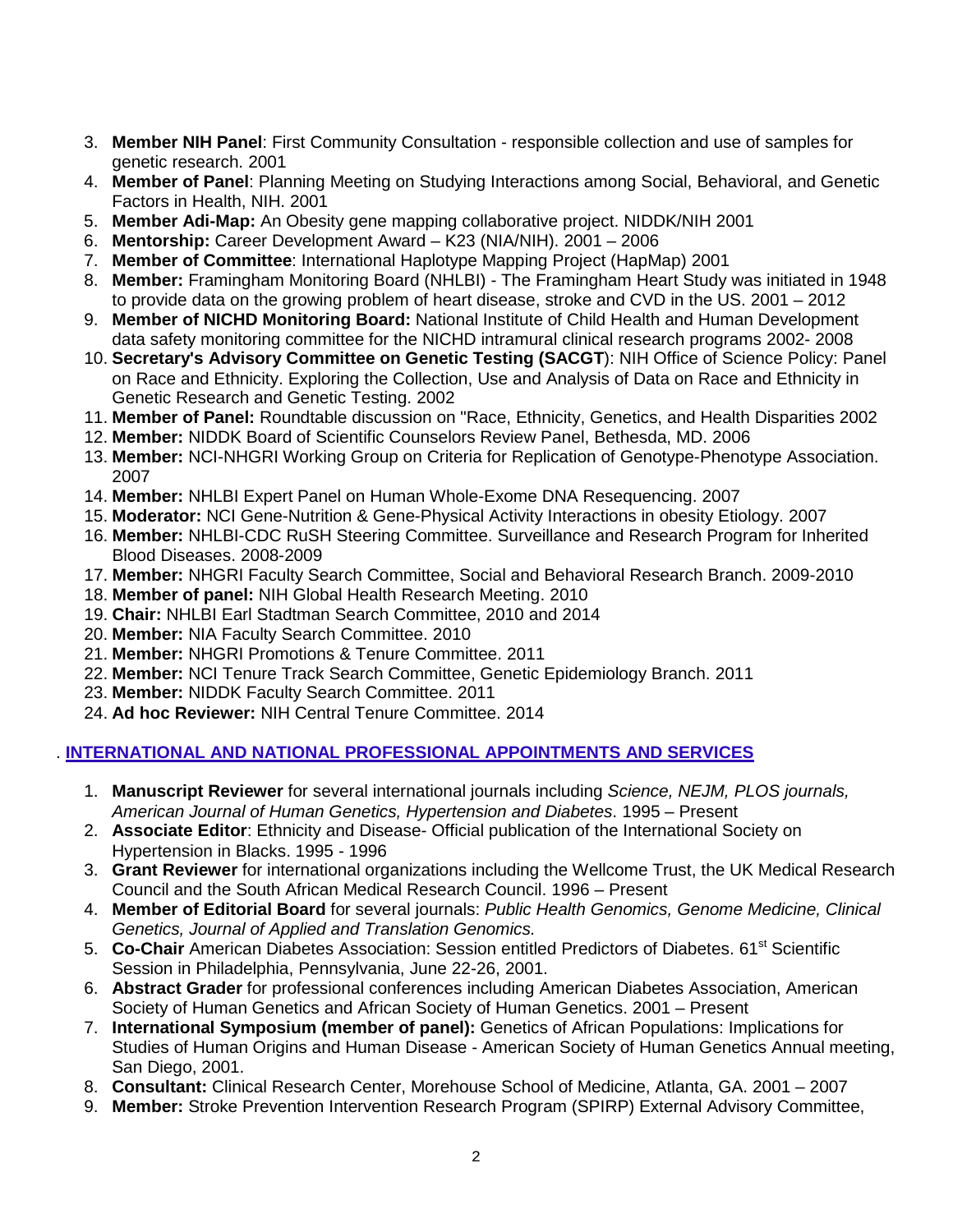Morehouse School of Medicine, Atlanta, Georgia. 2001 – 2007

- 10. **Expert Audience**: "African Genealogy & Genetics: Looking Back to Move Forward" conference in Minneapolis, MN, June 21 & 22, 2002.
- 11. **National Symposium – Ethnicity and Epidemiology**: Casting race in a new light (the role of genes): American College of Epidemiology Annual Scientific Sessions – September 22, 2002. Albuquerque, New Mexico
- 12. **Founding President**, African Society of Human Genetics. Served as President from 2004 to Jan 2014
- 13. **Member**: Howard University General Clinical Research Center Advisory Council-GCRC. 2004 2008
- 14. **Member of Panel**: Current Proposals for Responsible Use of Racial & Ethnic Categories. University of Minnesota Law School. April 18, 2005
- 15. **Member of Committee** Community Consultation as an Ethics Method. University of Wisconsin-Madison – 2005
- 16. **Member, External Advisory Board** The Center for Genetic Research Ethics & Law, Department of Bioethics, Case Western Reserve University School of Medicine, Cleveland OH. 2005 – Present
- 17. **Board Member of** Coriell Personalized Medicine Collaborative Board for the evaluation of how genomics findings may be translated into clinical practice. [http://cpmc1.coriell.org/about-the-cpmc](http://cpmc1.coriell.org/about-the-cpmc-study/advisory-boards)[study/advisory-boards.](http://cpmc1.coriell.org/about-the-cpmc-study/advisory-boards) 2008 – Present.
- 18. **Member of the Executive and Scientific Committee** for the International Federation of Human Genetics Societies. 2008 – Present
- 19. **Nominating Committee Member**, American Society of Human Genetics, 2008
- 20. **International Scientific Advisory Committee** The Institute of Infectious Disease and Molecular Medicine, University of Cape Town, South Africa 2008 – Present
- 21. **Member of Panel**: Developing a Framework to Guide Genomic Data Sharing and Reciprocal Benefits to Developing Countries and Indigenous Peoples. A Colloquium - Georgetown University. 2009
- 22. **H3Africa:** Member of the high level working group and Steering Committee for the Human Heredity and Health in Africa (H3Africa) initiative funded by the NIH and the Wellcome Trust. 2009 – Present. [http://www.youtube.com/watch?v=G0H8KwmWaAY.](http://www.youtube.com/watch?v=G0H8KwmWaAY)
- 23. **Co-Chair:** Scientific Planning Committee for the 2010 International Society of Hypertension in Blacks, Washington, DC. 2010
- 24. Member of Global Agenda Council on Genetics, **World Economic Forum**. 2011 2012
- 25. **Board Member** of Human Genetics Scientific Advisory Board, Wellcome Trust Sanger Institute. 2012 Present
- 26. Member of Sample and ELSI group **1000 Genome Project**. 2012 Present
- 27. **Council Member**: Human Genome Organization (HUGO). Serving HUGO council in the capacity of an ex Officio U.S. Federal Liaison. 2013 – Present
- 28. **Member of Panel:** The Future of Race and Science: Regression or Revolution? University of Pennsylvania - April 11, 2014

**INTERNATIONAL MEETINGS AND PRESENTATIONS:** I have participated, as a Chair, moderator and presenter in international professional conferences in genetics/genomics, epidemiology, health disparities and ethics in several countries including Switzerland, Hong Kong, China, Canada, United Kingdom, France, Germany, Australia, Brazil, Chile, Mexico, United Arab Emirates (Dubai), Egypt, Cameroon, Sudan, South Africa, Kenya, Ethiopia, Ghana and Nigeria *(presentation titles and conference locations are listed in the Bibliography section).* 

# **AWARDS AND HONORS**

1988 - Patricia Robert Harris Foundation Award for women and members of minority groups with excellent academic achievements (Obtained a GPA of 4.0).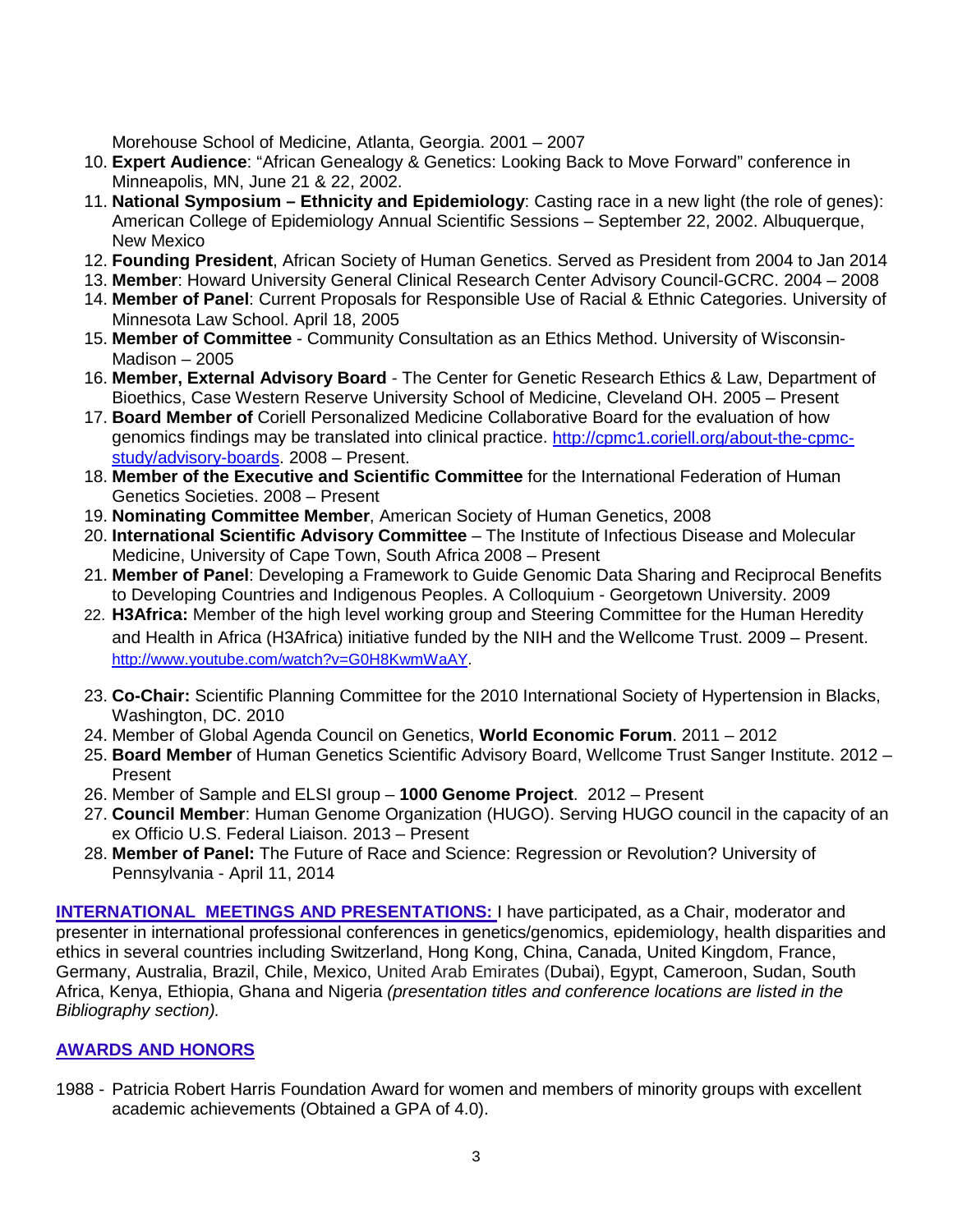- 1994 Minority International Research Training (MIRT) Program to investigate familial patterns of blood pressure and hypertension in the US and Nigeria.
- 1996 Minority International Research Training (MIRT) Program to collect pilot data on Nigerian nuclear families to investigate the genetics of obesity.
- 2004 Certification of Appreciation International Haplotype Mapping (HapMap) Consortium. I was the principal investigator for the NIH funded project to engage African communities for HapMap.
- 2004 Elected as the **President** of the African Society of Human Genetics
- 2005 Recipient of the Howard University College of Medicine 2006 Outstanding Faculty Research Award.
- 2008 Straight talk with... Charles Rotimi: Interview by Charlotte Schubert. *Nature Medicine*, July 2008
- 2008 **Newsmakers:** Featured as a Newsmaker in world leading scientific journals including *Science* (Vol. 319, 2008) and *Nature [\(http://www.nature.com/naturejobs/2008/080410/pdf/nj7188-778b.pdf](http://www.nature.com/naturejobs/2008/080410/pdf/nj7188-778b.pdf)*
- 2010 **Lancet Profile:** Charles Rotimi: Engaging Africa in human genomic research. *The Lancet*, Volume 376, Issue 9750, Page 1383, 23 October 2010
- 2011 Appointed to the Global Agenda Council on Genetics, World Economic Forum
- 2012 Invited Speaker: *Science* **Webinar Series** "The Hunt for Missing Heritability: Challenges and Opportunities for Novel Locus Discovery in Non-European Populations. *Science/AAAS*, January 31, 2012<http://webinar.sciencemag.org/webinar/archive/hunt-missing-heritability>
- 2012 Invited Speaker: Grand Rounds Ancestry, Race and Health in the Genomic Era. University of Miami Leonard M. Miller School
- 2012 Received the **NIH Director's Award** Members of the Common Fund Global Health Leadership
- 2013 University of Alabama (UAB) School of Public Health's Alumnus Award for Scientific Excellence.
- 2013 **Awarded Honorary Professorship:** University of Cape Town, South Africa Africa number one university
- 2013 **Council Member:** Elected to the Council of the Human Genome Organization (HUGO)
- 2014 **Member of Planning Committee:** Why We Can't Wait: Conference to Eliminate Health Disparities in Genomic Medicine – *The role of Policy. 2014.* Washington, DC
- 2014 **Gold Scientific Achievement Award, 2014 South African Medical Research Council SCIENTIFIC MERIT AWARDS** in recognition of excellence in research.

# **NATIONAL TEACHING AND TRAINING**

- **1. Course Director:** Preventive Medicine and Epidemiology Course for Medical School Students. Loyola University Medical Center, Maywood, IL 1994
- **2. Mentor:** Several students (undergraduate, graduate, post docs and research fellows) at Loyola University Medical Center, Howard University and the NIH. 1999 – Present
- **3. Lecturer:** Infectious (pathogens) Diseases Epidemiology Department of Microbiology, College of Medicine, Howard University. 2000 – 2004
- **4. Cardiology Lectures:** Conducted lecture series for cardiology residents at Howard University Hospital on epidemiology and statistics including study design, hypothesis testing and review of medical literature. 2000
- **5. Member of PhD Committees:** Department of Microbiology, Howard University. 2001 2008
- **6. Special Topic Course:** Participating faculty Department of Microbiology: Molecular Evolution and Disease. 2001 – 2004
- **7. Guest Lecturer:** BSCI416 Syllabus: Biology of the Human Genome (3 credits) SPRING 2002 University of Maryland, Department of Biology, College Park, MD
- **8. Seminar Coordinator:** Department of Microbiology. 2002
- **9. New Graduate Course: D**esigned a new graduate course for the Department of Microbiology students. The goal of the course entitled "**Research Methodology"** was to educate students on the philosophy of research. Emphasis was on how to develop proposals directed at investigating specific questions in biomedical research. 2002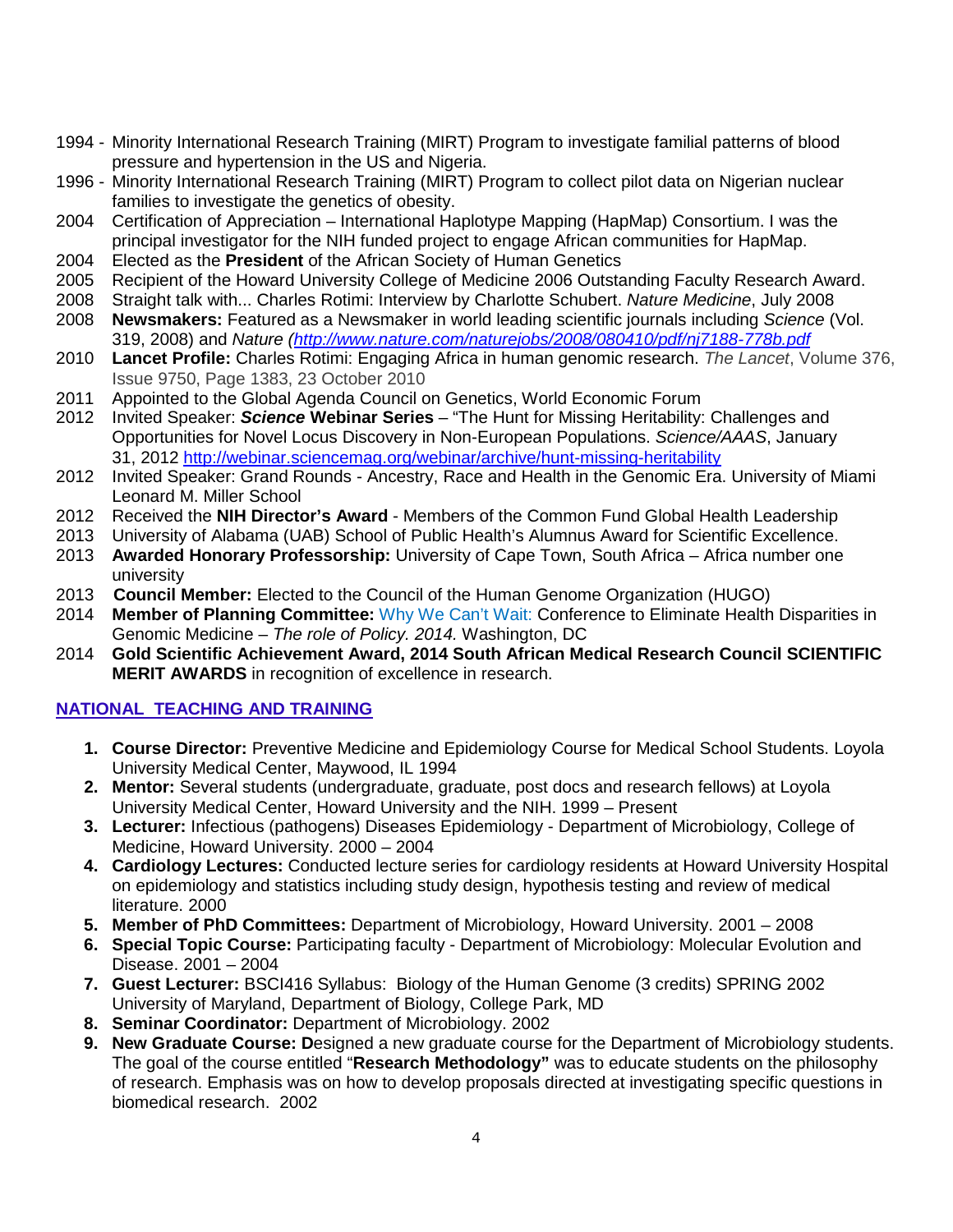- **10.** Lecturer: Community and Family Medicine: Research design, case-control studies sources of bias, clinical trials and the concepts of screening & diagnosis. 2005-2008
- **11. Mentor:** American Society of Human Genetics Trainee-Mentor Luncheon, Philadelphia, PA, 2008

# **INTERNATIONAL TEACHING AND TRAINING**

**Instructor:** Developed epidemiology and statistics courses that I presented as series of lectures to students and faculty members (Epidemiology Summer Training Program) of the College of Medicine, University of Ibadan, Ibadan, Nigeria; July, 1992 to 1994. This program was partly supported by USAID/CDC and Loyola University Department of Preventive Medicine and Epidemiology.

**Lead Discussant:** Symposium on the epidemiology and pathogenesis of chronic diseases in developing countries. College of Medicine, University of Ibadan, Ibadan, Nigeria; July, 1992.

**Instructor Research Training:** In addition to my US teaching and training activities, I traveled to Ghana, Nigeria, Cameroon, Kenya, Ethiopia, Jamaica and China to conduct research in the epidemiology and genetics of hypertension, obesity and diabetes. In the process of conducting these research activities, I provided training to the local investigators in the development of research protocol and implementation of research designs given local constraints. 1994 to present

**Mentorship:** Continue to serve as mentor to faculty and students at national and international institutions. I have been appointed to several national and international PhD committees since 1997.

**Conducted International Focus Group** of community and religious leaders and biomedical investigators on bioethical issues in the conduct of genetic epidemiology studies in developing countries. Ibadan, Nigeria. January 2000

**Instructor:** Theoretical Course: "Molecular Medicine and Genomics in Africa" organized by Muntaser E. Ibrahim (university of Khartoum, Sudan and Francisco E. Baralle (ICGEB, Trieste, Italy) January 2008

#### **MENTORSHIP**

My role as a mentor is one that I take very seriously, being aware as I am of the enormous impact that the acquisition of necessary skills and thoughtful guidance can have on the trajectory of early career scientists. I am particularly conscious of the place that I can have in the development of scientists who are ethnic minorities, given the relative paucity of leaders in genomic science, epidemiology and statistics from underrepresented populations. I recognize that I am uniquely situated to counsel these individuals, as my path may be useful as they chart their own successes. As such, I take extreme pride in the mentees from ethnic minority groups that have come through my lab. My lab's research focus on the genetic and social determinants of health disparities has attracted and continues to attract the interest of researchers and trainees with diverse expertise who are eager to incorporate genomics and epidemiology into their work. For example, Debbie Barrington, PhD, an Assistant Professor at Columbia and a social epidemiologist spent over a year in my lab to acquire genetic epidemiology skills in order to model gene-by-environment interactions appropriately in the context of ethnicity. Her work, based on the data from the African American cohort that I established when I was a Professor at Howard University – the Howard University Family Study – led to an important publication that found that African American boys who grew up in two-parent homes were less likely to have high blood pressure as adults compared to those raised by a single or neither parents. Reported in the Dec. 12, 2013, issue of the journal *Hypertension*, this is the first study of an African-American population to document an association between childhood family living arrangements and blood pressure. Also, Shawneequa Callier, a lawyer, ethicist, and Assistant Professor at George Washington University, completed postdoctoral work with in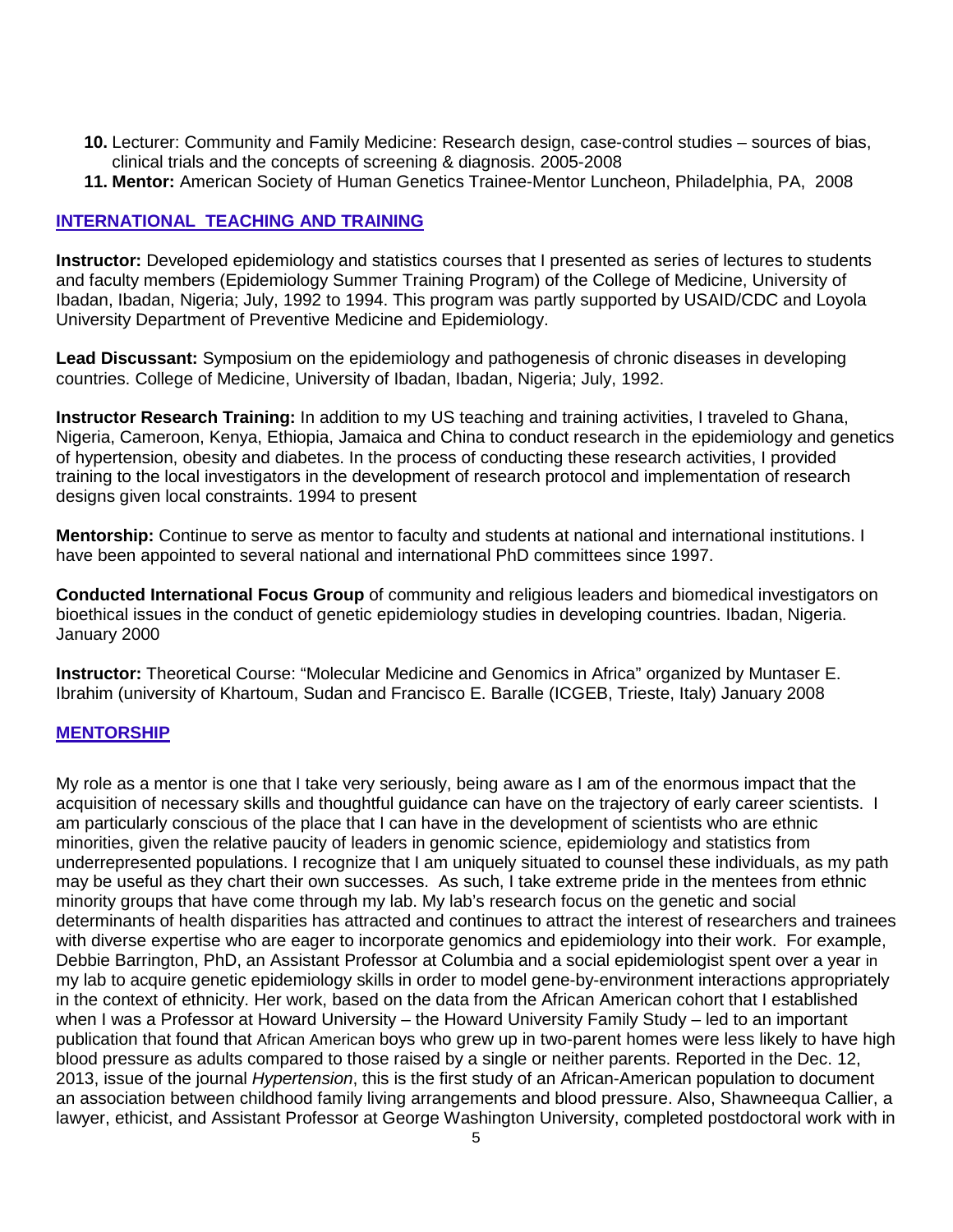my lab and is now an NIH Special Volunteer, exploring the role of race/ethnicity in treatment decisions with particular attention of how primary care doctors are using the concept of pharmacogenomics in decision making in the treatment of hypertension in black patients. At the international level, my lab has trained the first Ethiopian genetic epidemiologist, Fasil Ayele, who completed his PhD thesis and post-doctoral training in my NIH lab where he is now a Research Fellow. His dedication to a neglected tropical disease in his country has resulted in remarkable advances on the genetic epidemiology of Podoconiosis, work receiving much-deserved attention (*N. Engl. J. Med.* 2012). Celebration of this achievement is tempered by recognizing how rare it is for an African scientist to lead such a major publication. One of our past mentees, Keolu Fox, a native Hawaiian, was recently honored as the "Best Graduate Student Presenter in Genetics" by the Society for Advancement of Chicanos and Native Americans in Science, an award highlighted by the NHGRI Public Affairs Office [\(http://www.genome.gov/27548221\)](http://www.genome.gov/27548221). He is pursuing his PhD at the University of Washington with the ambition of opening a genome center in Hawaii focusing on health disparities. A summary of mentees is given below.

| <b>Current Mentees</b>         |                                                                                       |                                |  |  |
|--------------------------------|---------------------------------------------------------------------------------------|--------------------------------|--|--|
| <b>Name</b>                    | <b>Position</b>                                                                       | Date Began<br><b>Mentoring</b> |  |  |
| Ephrem Mekonnen                | Pre-Doctoral Student, Ethiopia                                                        | 2014                           |  |  |
| Pravitt Gourh, MD              | Fellow, National Institute of Arthritis and<br>Musculoskeletal and Skin Diseases, NIH | 2013                           |  |  |
| Anne Sumner, Ph. D.            | Tenured Investigator, NIDDK,NIH                                                       | 2010                           |  |  |
| Shawneequa Callier, M.A., J.D. | Assistant Professor, George Washington<br>University                                  | 2009                           |  |  |
| Daniel Shriner, Ph.D.          | <b>Staff Scientist, CRGGH</b>                                                         | 2008                           |  |  |
| Guanjie Chen, M.D.             | Senior Research Fellow, CRGGH                                                         | 2008                           |  |  |
| Ayo Doumatey, Ph.D.            | Research Fellow, CRGGH                                                                | 2008                           |  |  |
| Amy Bentley, Ph.D.             | Postdoctoral Fellow, CRGGH                                                            | 2010                           |  |  |
| Fasil Tekola Ayele, Ph.D.      | Postdoctoral Fellow, CRGGH                                                            | 2008                           |  |  |

| <b>Past Mentees and their Current Positions</b>                 |                 |              |                                         |
|-----------------------------------------------------------------|-----------------|--------------|-----------------------------------------|
| <b>Name</b>                                                     | <b>Position</b> | <b>Dates</b> | <b>Current Position and Affiliation</b> |
| National Human Genome Center, Howard University, Washington, DC |                 |              |                                         |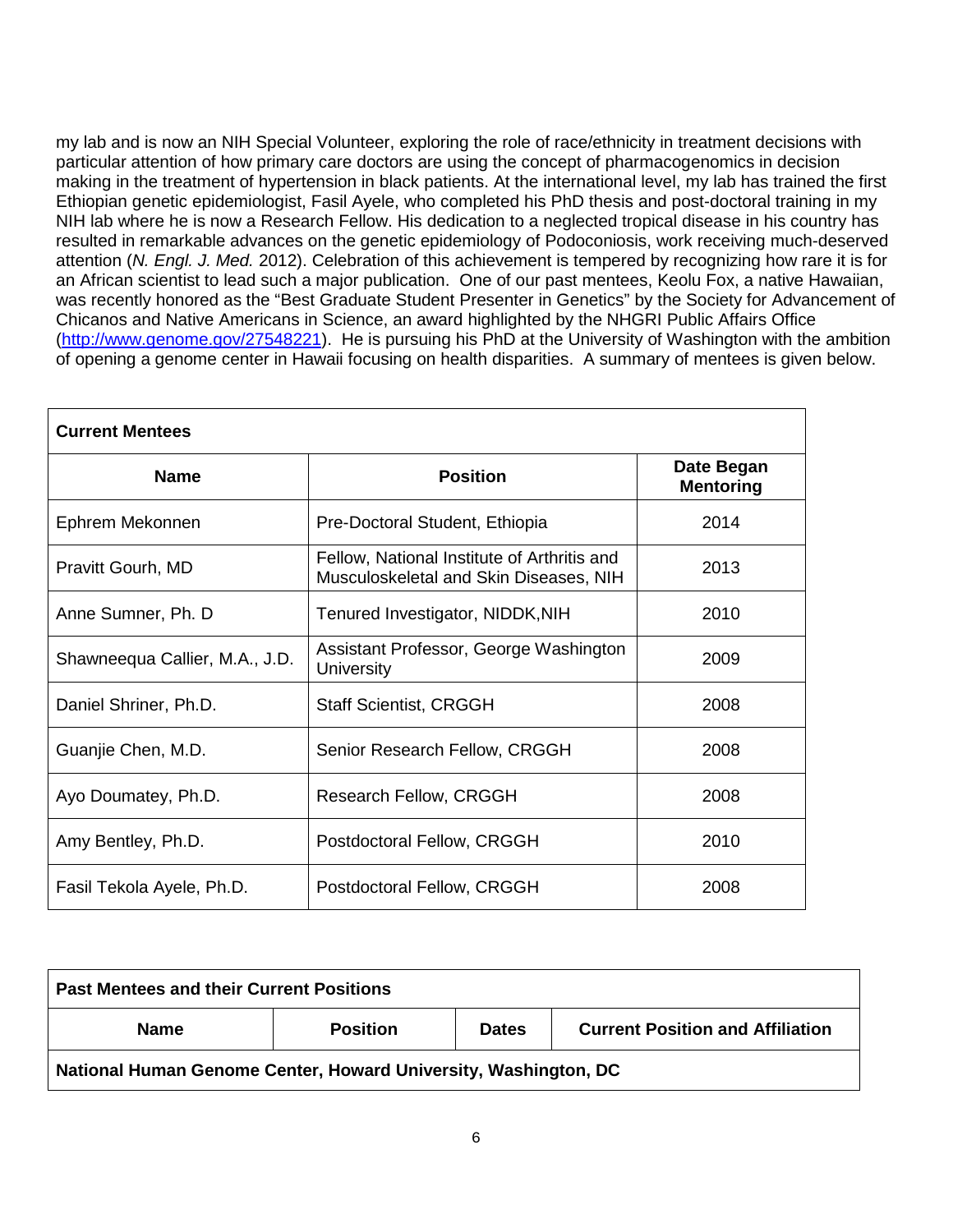| Olufemi Adegoke,<br>M.B.Ch.B., Ph.D.          | <b>Post-Doctoral Fellow</b>                        | 2000-<br>2002    | Assistant Professor of Epidemiology,<br>Meharry Medical College, Nashville,<br><b>TN</b>                                                     |  |
|-----------------------------------------------|----------------------------------------------------|------------------|----------------------------------------------------------------------------------------------------------------------------------------------|--|
| Ehikioya Osomobor, M.D.                       | Post-Baccalaureate                                 | 2001             | Internal Medicine, Lewis Gall Hospital,<br>Pulaski, VA                                                                                       |  |
| Garry Allison, Ph.D.,<br>M.P.H.               | <b>Post-Doctoral Fellow</b>                        | $2001 -$<br>2002 | Program Director in the Epidemiology<br>and Genomics Research Program's<br>Modifiable Risk Factors Branch,<br>National Cancer Institute, NIH |  |
| Olayinka Aje, M.D., M.P.H.                    | <b>Graduate Student</b>                            | $2001 -$<br>2003 | Chief Resident, Internal Medicine,<br>Cardiology Fellow, University of<br>Maryland Medical Center, Baltimore                                 |  |
| Nia Coulibaly, M.D.                           | Post-Baccalaureate                                 | $2001 -$<br>2003 | Obstetrics and Gynecology, Lutheran<br>Medical Center, Brooklyn, NY                                                                          |  |
| Thomas Obisesan, M.D.                         | <b>Junior Researcher</b>                           | $2001 -$<br>2007 | General Internal Medicine, Geriatrics,<br><b>Howard University Hospital</b>                                                                  |  |
| Sloan Sanford, M.P.H.                         | Post-Baccalaureate                                 | 2003-<br>2007    | Minority Health Coordinator for the<br>City of Akron Health Department                                                                       |  |
| Kerrie Lashley, M.S.                          | <b>Graduate Student</b>                            | 2004-<br>2008    | Research Associate I, National<br>Cancer Institute, NIH                                                                                      |  |
| <b>Ashley Williams</b>                        | <b>High School Student</b>                         | 2006-<br>2007    | Laboratory Technologist, Parexel<br>Pharmaceuticals                                                                                          |  |
| Zebalda Bamji, Ph.D.                          | <b>Pre-Doctoral Student</b>                        | 2007-<br>2008    | Post-Doctoral Fellow at the Cancer<br>Center, Howard University, and<br>Associate Professor, Howard<br>University                            |  |
| Chazeman Jackson, PhD                         | Pre-doctoral student                               | 2008-<br>2010    | HHS Emerging Leader at the National<br>Institutes of Health                                                                                  |  |
| National Human Genome Research Institute, NIH |                                                    |                  |                                                                                                                                              |  |
| Emmanuel Peprah, Ph.D.                        | <b>Post-Doctoral Fellow</b>                        | 2010-<br>2012    | Contractor, NIH Office of the Director                                                                                                       |  |
| Katherine Meilleur, Ph.D.                     | <b>Post-Doctoral Fellow</b>                        | 2008-<br>2010    | Staff Scientist, National Institute of<br>Neurological Disorders and Stroke,<br><b>NIH</b>                                                   |  |
| Shantelle Lucas, Ph.D.                        | <b>Graduate Student</b>                            | 2009-<br>2011    | Post-Doctoral Fellow, University of<br>California at Davis and California<br>Department of Public Health                                     |  |
| Keolu Fox                                     | Post-Baccalaureate                                 | 2009             | Graduate Student, University of<br>Washington                                                                                                |  |
| Ephrem Teklemariam                            | Post-Baccalaureate                                 | 2010-<br>2011    | Medical Student, Albany Medical<br>Center                                                                                                    |  |
| Rhea Wyse                                     | <b>High School Student</b>                         | 2011             | Undergraduate Student, University of<br>North Carolina, Chapel Hill                                                                          |  |
| Debbie Barrington, Ph.D.,<br>M.P.H.           | Assistant Professor,<br><b>Columbia University</b> | 2011             | DREAM Fellow NIMHD, NIH                                                                                                                      |  |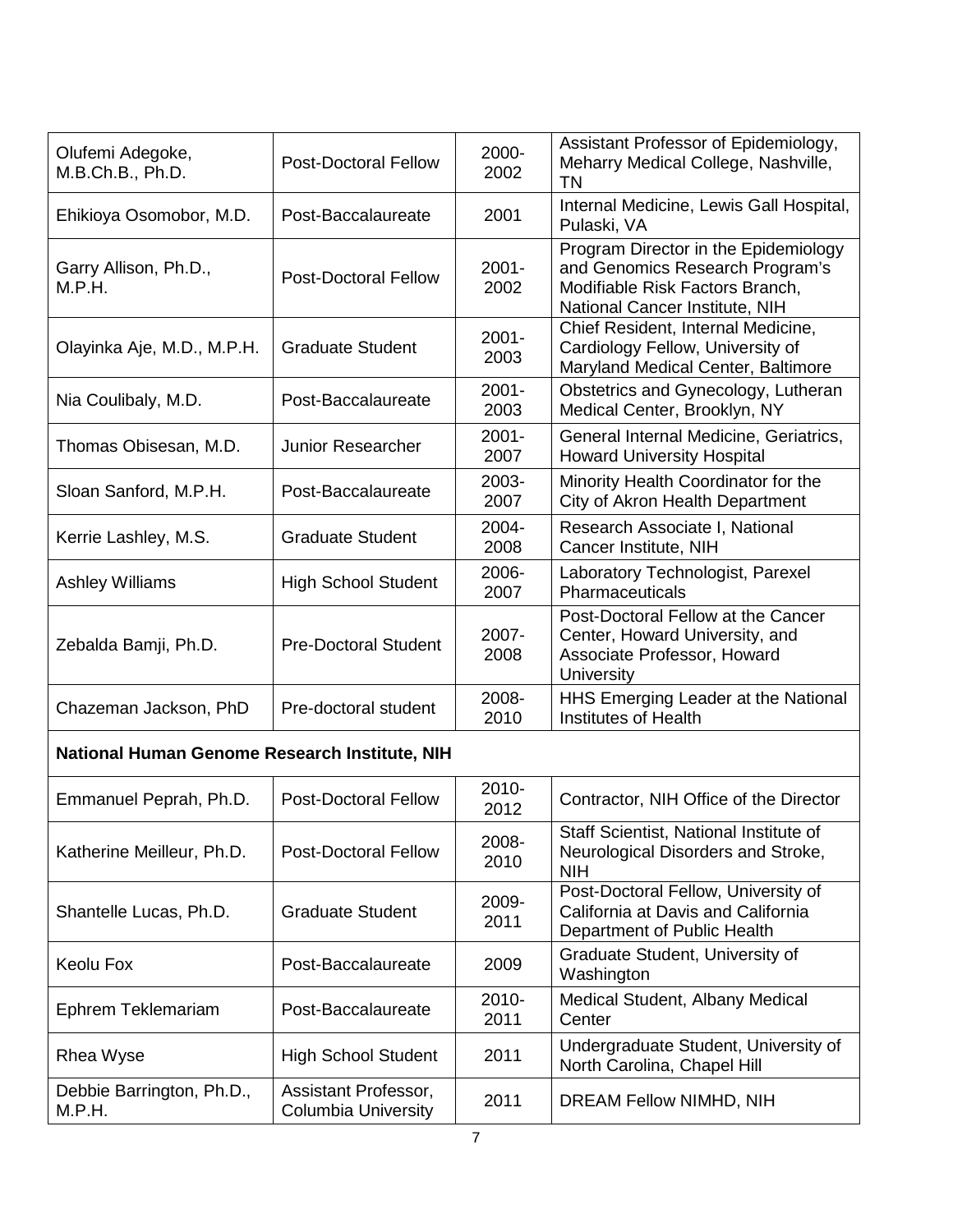| Huichun Xu, M.D., Ph.D. | Research Fellow,<br><b>CRGGH</b>     | 2010 | Research Fellow, John Hopkins                           |
|-------------------------|--------------------------------------|------|---------------------------------------------------------|
| Bashira Charles, Ph.D.  | Postdoctoral Fellow,<br><b>CRGGH</b> | 2009 | <b>Research Fellow, NHGRI</b>                           |
| Edward Ramos, Ph.D.     | Research Fellow,<br><b>CRGGH</b>     | 2008 | NIH Office for Scientific Workforce<br><b>Diversity</b> |

# **PRESENT AND PAST PROFESSIONAL ORGANIZATION**

Member:

- 1. American Association for the Advancement of Science (AAAS)
- 2. American Society of Human Genetics
- 3. International Genetic Epidemiology Society
- 4. African Society of Human Genetics
- 5. Human Genome Organization (HUGO)
- 6. International Society on Hypertension in Blacks<br>7. International Diabetes Federation (IDF)
- 7. International Diabetes Federation (IDF)<br>8. American Diabetes Association Professi
- 8. American Diabetes Association Professional Section (ADA)
- 9. American Heart Association High Blood Pressure Council

# **ONGOING RESEARCH ACTIVITIES IN MY LAB (Center For Research on Genomics and Global Health – CRGGH, NHGRI, NIH)**

1. 1ZIAHG200362-02 Rotimi (Director) NIH Intramural Research Program 03/2008 – present

*Trans-NIH Center for Research on Genomics and Global Health (CRGGH):* The mission of the CRGGH (my lab) is to advance research into the role of culture, lifestyle, genetics and genomics in disease etiology, health disparities, and variable drug response. We develop strategic research resources to facilitate the study of genetic and environmental factors in health and health disparities in the United States and globally. For example, my lab participated actively in the development of the HapMap, the 1000 Genome and the African Variation projects and recently the Human Heredity and Health in Africa (H3Africa) Initiative. In addition, my lab has developed several large-scale genetic epidemiology studies in the US (African Americans – n>2,000), Africa (n>7,000) and China (n>2,000) for the study of metabolic disorders including obesity, diabetes, hypertension, dyslipidemia, kidney diseases and related traits. My lab is also using genomic and epidemiologic approaches to share light on neglected tropical diseases (e.g., Podoconiosis). Research in my lab is supported by the National Human Genome Research Institute, the National Institute of Diabetes and Digestive and Kidney Diseases, the Center for Information Technology, and the Office of the Director at the National Institutes of Health. More details are available at [http://www.crggh.nih.gov](http://www.crggh.nih.gov/) and [www.genome.gov](http://www.genome.gov/)

# **Specific Projects at the CRGGH**

- A. Epidemiology of the social, economic and cultural determinants of metabolic disorders that are differentially distributed by ethnicity and geography.
- *B.* Whole-exome sequencing in African families with multiply affected persons with type 2 diabetes
- *C.* Whole-genome a*dmixture and association mapping for multiple traits in African Americans*
- *D.* Genome-wide association studies of complex diseases/traits in African Americans *E.* Genetic epidemiology of Diabetes in Africans (sites in Nigeria, Ghana and Kenya).
- *E.* Genetic epidemiology of Diabetes in Africans (sites in Nigeria, Ghana and Kenya). Over 6,000 individuals enrolled and examined
- *F.* Genetic epidemiology of Diabetes in China study site in Suizhou. Whole Exome Chip Array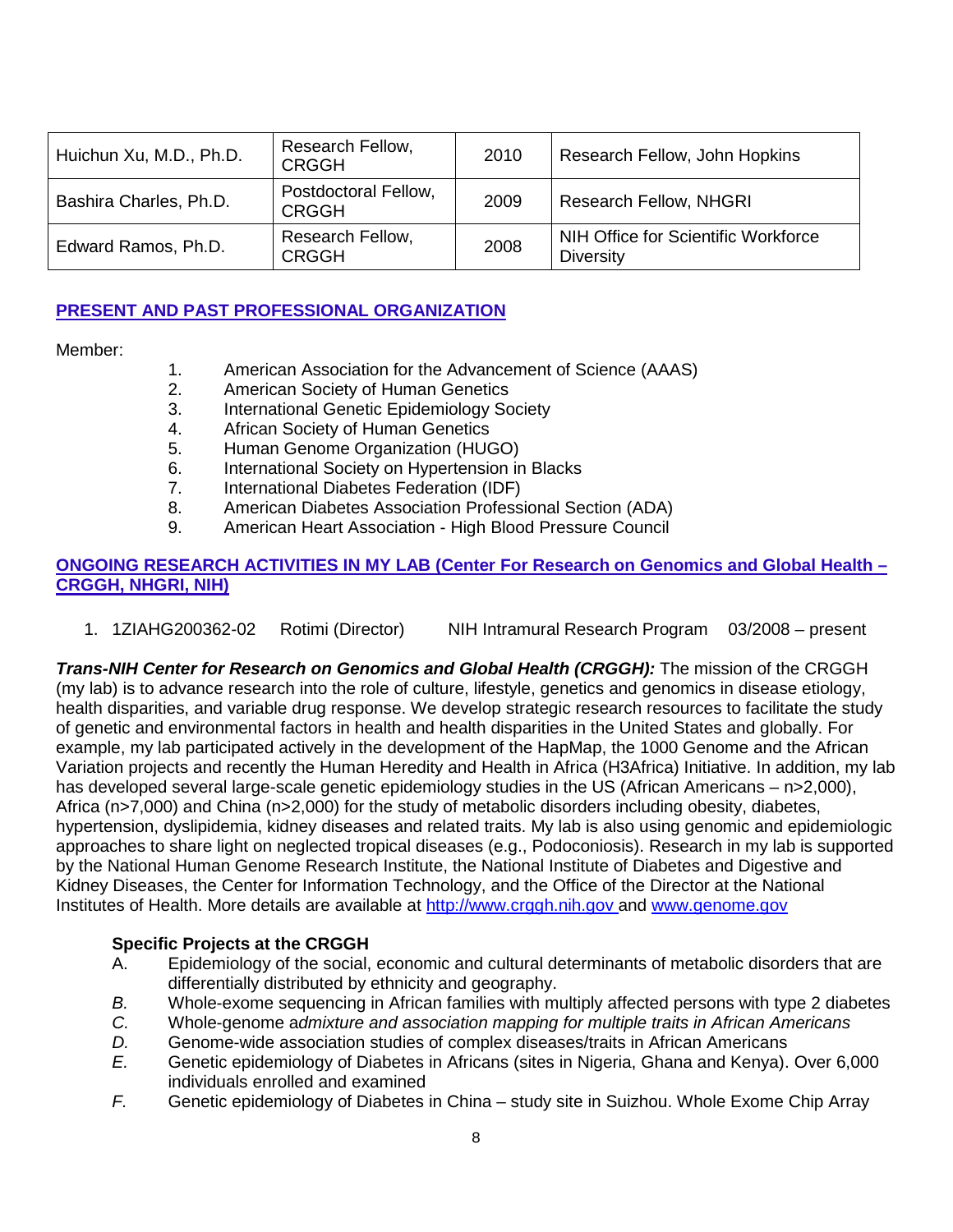- *G.* Genetic epidemiology of Obesity and related traits in Africans and African Americans
- *H.* Genetics of Neglected Tropical Diseases Podoconiosis in Ethiopians and Cameroonians
- *I.* RNAseq whole genome transcriptome sequencing in multiple human tissues
- *J.* Development of statistical genetics analysis tools; recent example includes a novel approach for the analysis of admixed populations [\(PLoS Comput Biol.](http://www.ncbi.nlm.nih.gov/pubmed/?term=shriner+joint+ancestry+test) 2011) and the simultaneous analysis of common and rare variants in complex disease research [\(Bioinform Biol Insights.](http://www.ncbi.nlm.nih.gov/pubmed/?term=SCARVAsnp) 2012)
- *K.* Africa Genome Variation Project Characterizing human genetic variation in 18 African populations that are not participants in the HapMap and 1000 Genomes Projects.
- 2. *MH\_GRID (PI:* Quarells, Rakale*):* the Minority Health **G**enomics and Translational **R**esearch B**I**o-Repository **D**atabase Network (Minority Health-GRID Network). The NIH funded MH\_GRID is utilizing whole exome sequencing approaches to characterize 2400 African Americans with resistance hypertension and controls. I am on the Executive and Statistical/Population Genetics Committees for MH\_GRID.
- 3. MRC IIB Research Grant Newport (PI) The Medical Research Council, UK 2012-2015 *Discovering podoconiosis susceptibility genes: from molecules to disease control for a 'neglected' NTD.* The aim of this MRC-funded (GBP £504,189) application is to: identify new DNA variants that are specific to populations affected with podoconiosis in Ethiopia, confirm the original GWAS findings in Wolaita and replicate our findings in three new ethnically distinct populations from Debre Markos and Wollega zone in two podoconiosis-endemic regions in Ethiopia and northern Cameroon. The project will use whole exome capture with sequencing, targeted sequencing of the HLA region and custom SNP genotyping for discovery and association testing.

4. WT099316MA Motala (PI) The Wellcome Trust, UK 2012-2017 *Burden, Spectrum and Etiology of Type 2 Diabetes in sub Saharan Africa* This five year £2.5M Wellcome Trust H3Africa Strategic Award application funds a consortium of 16 centers in 9 African countries, the UK and the USA. The consortium will establish a large scale epidemiological and genomic research resource comprising 12,000 cases of diabetes and 12,000 control participants drawn from sub-Saharan Africa to assess the burden and etiological characteristics of T2D and its complications.

# **Completed Research Support**

# **(1) R01-DK072128 Rotimi (PI) \$1,715,095 NIDDK (Fine mapping and positional cloning of diabetes genes)**

We proposed to conduct SNP typing on chromosome 5 and 19. A total of 4,608 SNPs in 460 sibships (n=1380 persons) at a density of 5-6 kb within genes and 11-12 kb for intergenic regions was requested. Linkage and family-based association analyses will be conducted. Identified candidate genes/loci will be re-sequenced and functional SNPs will be typed in 1000 cases and 1000 controls to perform ethnically matched association and LD mapping studies. Phenotype/genotype association will be assessed and functional associations will be repeated in four groups – Yoruba, Nigeria; Luhya, Kenya; African Americans and Finnish in the FUSION study.

# **(2) R01 DK58000 Rotimi (PI) NIDDK (Genetics of Obesity in Blacks)** \$1,976,567

The goal of this project is to develop a family study of African Americans and Nigerians to identify genetic and environmental factors that contribute to the risk of obesity in a cross-cultural setting. The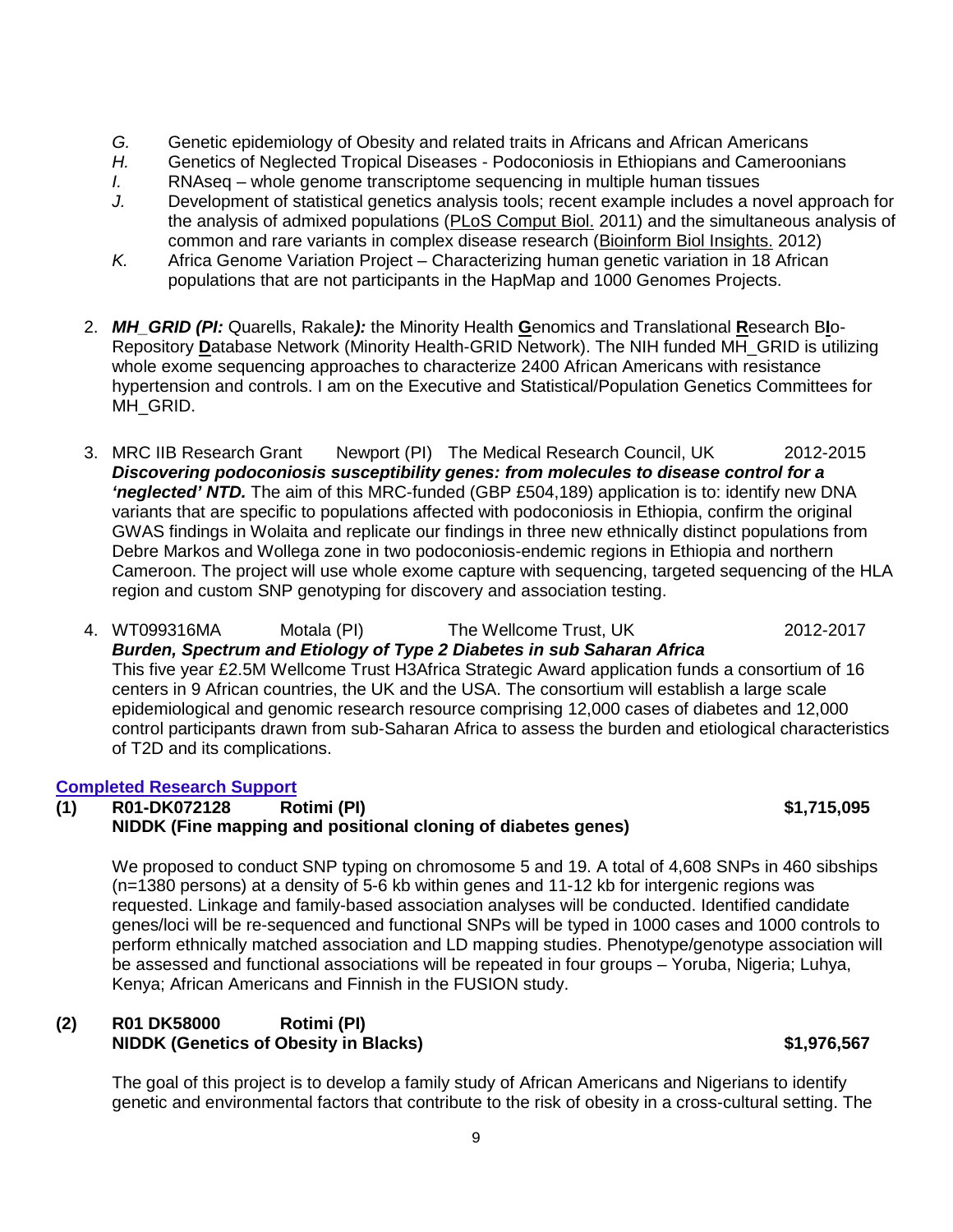pattern of inheritance of obesity is model in a cross-cultural setting with widely contrasting environments. In addition to newly reported genes, we proposed to evaluate the role of the following candidate genes, a quantitative trait locus (QTL) on chromosome 7 (ob gene locus), QTL on chromosome 2; pro-opiomelanocortin (POMC); beta3-adrenergic receptor (beta3-AR); Thyroid hormone receptor genes (TR-beta and TR-alpha); Uncoupling protein-2 and -3 (UCP2, UCP3 locus); melanocortin-4 receptor (MC4R locus).

#### **(3) N01- HG-85432 Rotimi (PI) \$7,332,619 DHHS-NIEHS NCMHD/NHGRI (Africa America Diabetes Mellitus Study)**

The purpose of this study is to map type 2 diabetes genes in West African ancestral populations of African-Americans, through an international collaboration between West African and US investigators. This ongoing collaboration has enrolled and examined 400 affected sib-pairs along with 200 unaffected spouse controls from West Africa, with two sites in Ghana (Accra and Kumasi) and three in Nigeria (Enugu, Ibadan and Lagos). The next phase is to enroll other family members of the affected sibling pairs to develop a series of nuclear and extended pedigrees. Our strategy is to develop a database containing high quality demographic, epidemiologic and pedigree information in conjunction with blood samples collected for biological assessment and isolation of high quality DNA for whole genome scans. This international collaborative effort brings together the expertise of investigators from multiple disciplines including epidemiology, endocrinology and genetics. Furthermore, the collaboration presents unique opportunities to scientists in developing countries to actively participate in human genome research and will in the future facilitate research activities directed at understanding the etiology of other common complex diseases.

# **(4) S06-GM008016-32 Rotimi (PI) \$1,354,148 (Genetic Epidemiology of Hypertension in African American Families)**

We propose to determine the contribution of selected genetic and environmental factors to hypertension and BP distribution in large multigenerational population-based African American families enrolled from the Washington, DC communities. We have so far enrolled and examined over 300 African Americans families with over 1700 persons from multiple generations. We refer to this study as the Howard University Family Study.

# **(5) P41-HG02677 Rotimi (PI) \$1,860,066 NHGRI/NIH (Engaging African Communities for the HapMap Project )**

We propose to design and implement a culturally appropriate community engagement program that will result in the recruitment of subjects in three sub-Saharan populations (Kenya: Luyha and Maasai; Nigeria: Yoruba) to donate DNA samples for both the International Haplotype Mapping Project and an ongoing research program at Howard University called "Translational Genomic Research in the African Diaspora".

# **(6) R01 HG02207-04 Rotimi (Co-Investigator) NIH/NHGRI (ELSI) (Consent in Genetic Research: An International Trial)**

The proposed study will develop, test, and implement a videotaped educational intervention to improve informed consent for genetic epidemiological research on hypertension and breast cancer being conducted with populations of African heritage in the U.S. and Nigeria

# **(7) R01-CA098663 Rotimi (Co-investigators; PI: Julie Palmer)**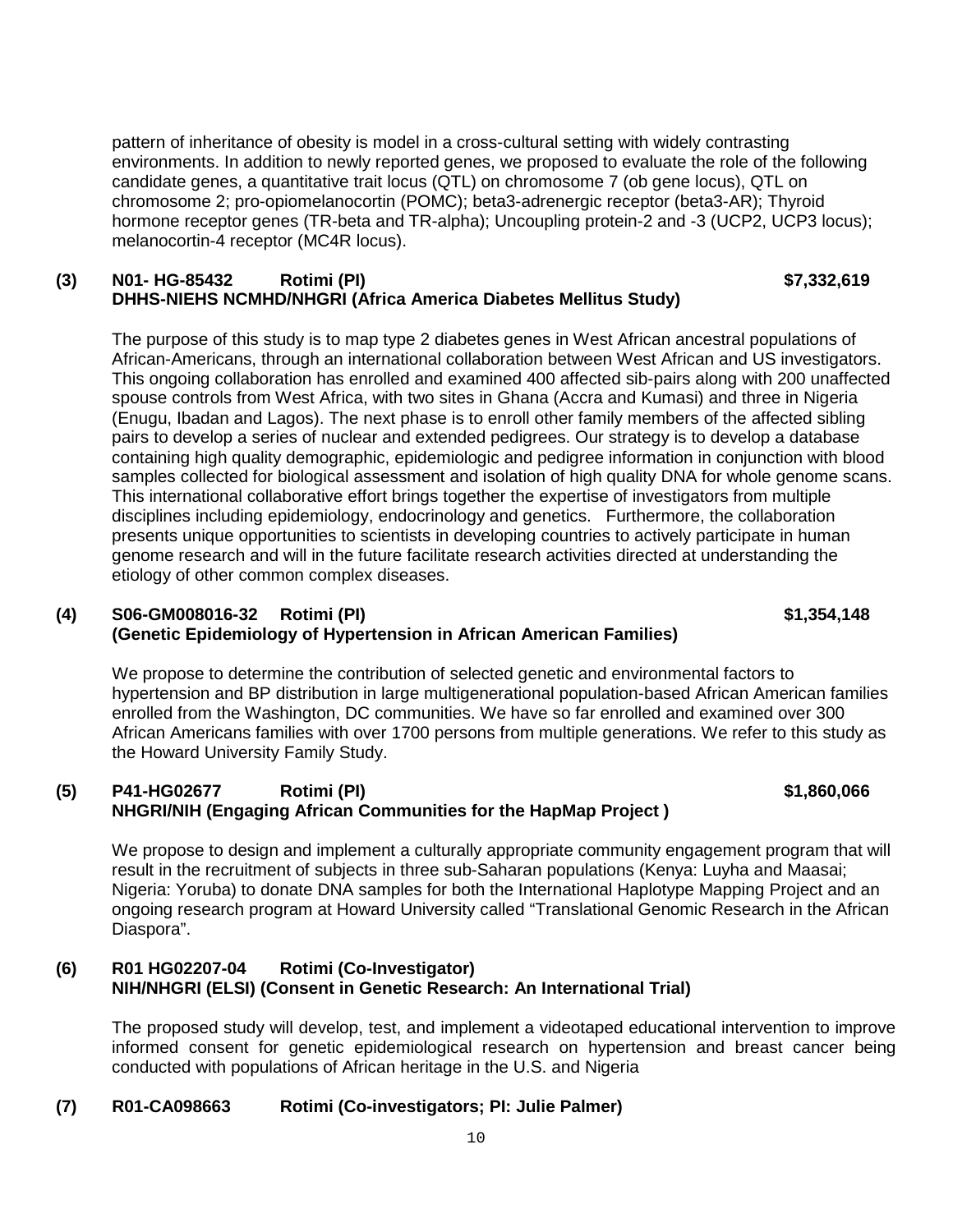#### **NCI (Black Women Health Study) (\$403,477 sub-contract)**

Dr. Rotimi is one of the investigators for the ongoing Black Women Health Study (BWHS). The BWHS is a national cohort of black women assembled in 1995 to study causes of illness in black women. It includes approximately 59,000 women aged 21-69 at baseline. Detailed information on diet, lifestyle factors, and disease endpoints was collected at baseline and in biennial follow-up questionnaires. Dr. Rotimi's lab is responsible for receiving, isolating and tracking DNA samples on these women. On average, his lab receives and processes about 80 DNA samples daily. We have processed over 25,000 DNA samples to date.

#### **(8) R01 HG02207-01 (PI: Marshall) Rotimi (Co-Investigator) \$1,199,937 NHGRI (ELSI) (Informed Consent and Concept of Race in Genetic Research)**

The goals of this project are to: 1) define existing processes for obtaining informed consent in genetic research on hypertension and breast cancer currently being conducted in metropolitan Chicago and Nigeria; 2) identify mechanisms to ensure culturally appropriate informed consent that are maximally informative and protective for all research participants; 3) examine the ways in which the cataloguing of new DNA polymorphisms interact with and perpetuate current concepts of race, ethnicity and culture; and 4) identify mechanisms for appropriate use of the concepts of race, ethnicity and culture in genetic epidemiological research in order to foster the development of effective clinical intervention and access to health care for all ethnic populations

#### **(9) Mordecai Wyatt Johnson Program Rotimi (PI) \$370,000 Genetics of obesity in populations of the African Diaspora: implications for increased susceptibility to breast cancer**

Genetics of obesity in populations of the African Diaspora: Implications for increased susceptibility to breast Cancer. The goal of this study is to enroll 300 multi-generational families of at least 5 persons per family from the Washington, DC and surrounding Maryland communities to study the molecular basis of obesity and the potential contribution of obesity candidates to breast cancer risk. This study will evaluate the determinants of participation of African Americans in genetic epidemiology studies.

# **(10) N01-HC-95170 Rotimi (PI) \$1,392,832 NHLBI-Jackson Heart Study (Jackson Heart Study/Howard University Collaboration)**

The goal of this project is to contribute to the successful establishment of a large well-characterized population-based cohort of African American pedigrees to the complex interaction between environmental and genetic factors in the etiology of heart diseases and associated complications. Howard University is expected to provide genetic epidemiology training to Jackson Heart Study investigators and students and increase community participation in biomedical research with the ultimate goal of reducing health disparity

## **(11) Genome scan: CIDR/NHGRI Rotimi (PI) Estimated cost of project - \$1,400,000 (In Search of Susceptibility Genes for Type 2 Diabetes in West Africa)**

To conduct a genome scan on 800 affected sibling pairs with type 2 diabetes and 200 controls using a 10 cM map of genetic markers. To conduct statistical analysis on the resulting data from the genome scan including linkage analysis of the ASP based on the probability that siblings share zero, one and two genes IBD at the putative disease locus. In addition, linkage analysis of diabetes-related quantitative traits will be conducted. To type additional markers and conduct further statistical analysis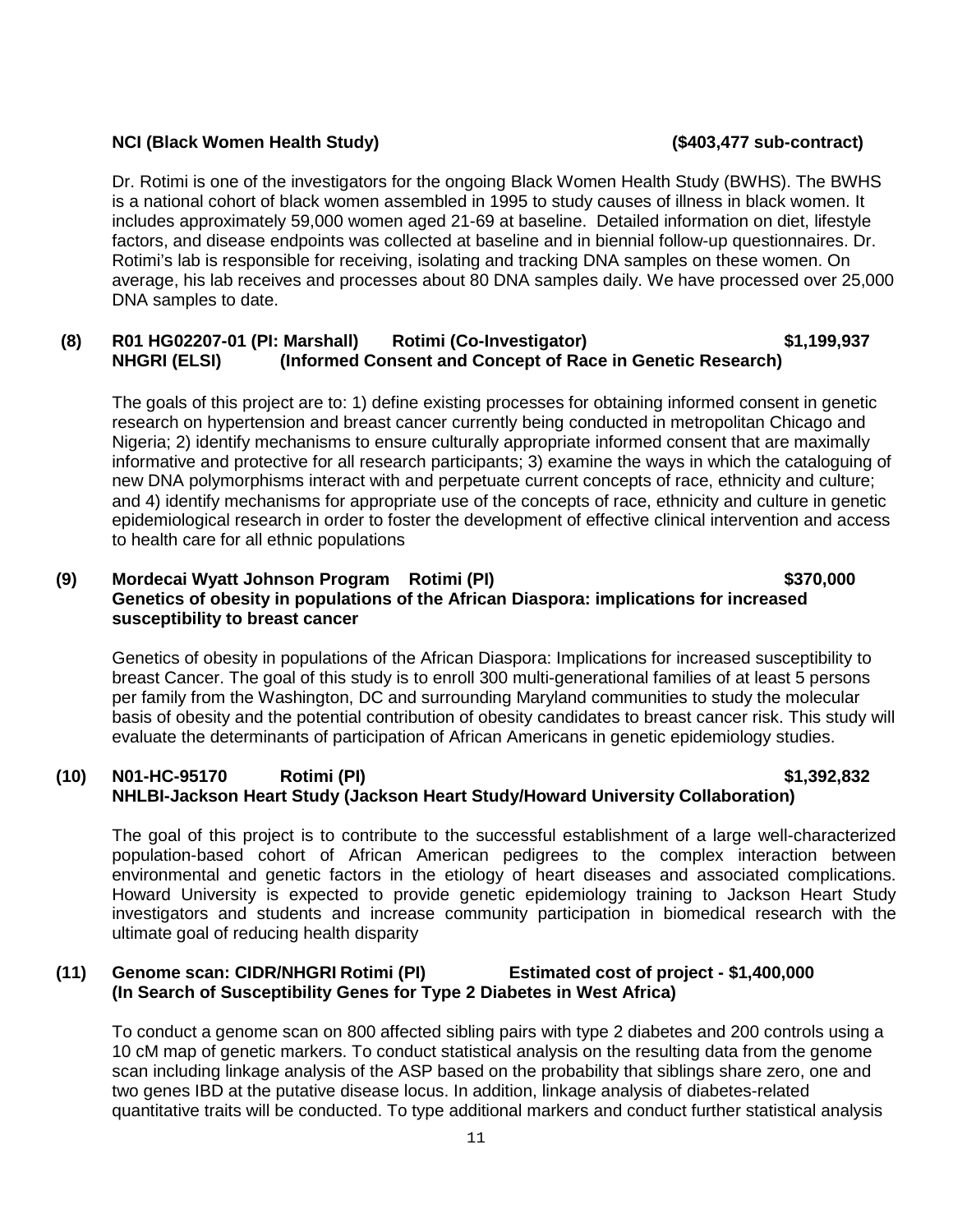on informative regions from the genome scan data to rule "in" - likely true positive or rule "out" likely true negative results. To sequence informative regions to identify and clone diabetes susceptibility genes.

## **(12) R29 HL52075-03 Rotimi (PI) NHLBI/NIH (Hypertension in Families of African Origin)**

Goals are: 1.) Determine whether the familial aggregation of BP in black populations is influenced by the overall distribution of environmental factors at the population level by contrasting the distribution of familial correlations of BP, and the familial aggregation of HTN, in Ibadan and Chicago. 2.) Determine significance of measured environmental correlates of BP in each environment. 3.) Use path analysis to obtain estimates of the genetic and cultural heritability of BP within each population.

## **(13) NHGRI/NIH (Ethical Issues in the Conduct of Genetic Epidemiology Research on Complex Disease: A Study of Informed Consent Procedures in Urban and Rural Nigeria) Rotimi (PI)**

Describe the formal structures in place for ethical review of the genetic epidemiological research protocols in Chicago, Illinois, and in urban (Lagos and Ibadan) and rural (Igbo-Ora) sites in Nigeria. Design, pre-test and implement a survey addressing subjects' understanding of and response to informed consent for participation in genetic epidemiological research on hypertension, Type-II diabetes, and breast cancer in Chicago, Illinois, and in Lagos, Ibadan and Igbo-Ora, Nigeria. Drawing on concepts from behavioral decision theory, this survey will examine the influence of a potential subject's understanding of research goals, perceptions of the risks and benefits of participating in research, reasons for consent or refusal to participate in the study, and satisfaction with the consent discussion. The stratified sample of three patient populations allows for an assessment of informed consent for genetic epidemiological research on diseases that differ in terms of the availability of treatments and the degree to which they are perceived to be life threatening.

## **(14**) **R01 NL45508-07 (PI: Cooper) Rotimi (Co-Investigator) NHLBI/NIH (Hypertension in Populations of West African Origin)**

Goals are: 1.) To complete and analyze cross-sectional data on blood pressure and risk factors in 12,000 adults from three populations (West Africa, The Caribbean and The US). 2.) To extend survey to Caribbean migrants in the United Kingdom. 3.) To perform detailed studies on the origin of hypertension in the source population - Africa. 4.) Evaluate trends in BP over a four year period. 5.) Determine prevalence of CV sequelae and conduct a follow-up study of the 12,000 participants enrolled in the previous period. 6.) Recruit/examine families in each population. 7.) Determine the frequency of DNA markers in sub-sample from each site to establish genetic distance. 8.) Study candidate genes for hypertension to assess potential contributed to risk.

## **(15) R01 HL53353-03(PI: Cooper) Rotimi (Co-Investigator) NHLBI/NIH (The Genetics of Hypertension in Blacks)**

Goals are: 1) determine the contribution of genes underlying the renin-angiotensin system in each population and, by contrasting the results between populations, estimate the degree to which genotypeenvironmental interactions contribute to hypertension among African Americans. 2.) Use family studies to evaluate the extent to which candidate genes for the renin-angiotensin system co-segregate with hypertension, as well as the intermediate phenotypes.

#### **(16**) **U10 HL54485-03 (PI: Cooper) Rotimi (Co-Investigator) NHLBI/NIH (Field Center: Genetics of Hypertension)**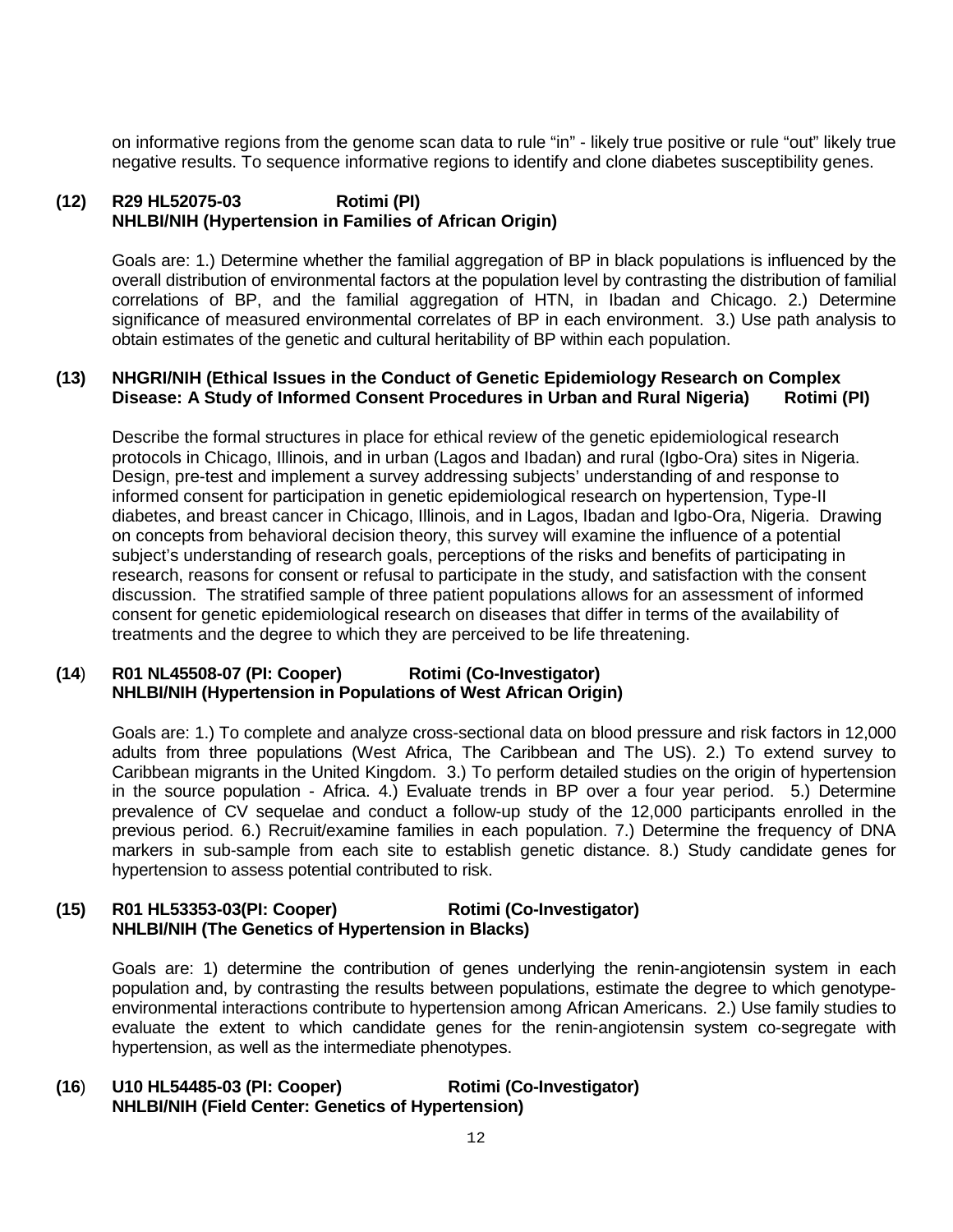Goals are: 1.) Conduct training and monitor quality control of the epidemiologic field. 2.) Collect BP related phenotypic data and DNA on 200 African-American sibships. 3.) Make available DNA from 3,500 persons of African descent. 4.) Initiate study of candidate genes involving the renin-angiotensin system and assay circulating hormone levels for the network. 5.) Oversee data management for the two field centers, and participate in the analysis of the epidemiologic data.

#### **(17) ROCHE MOLECULAR SYSTEMS (Genetic Determinant of Hypertension) Rotimi (PI)**

The goals of this project are to assist the research community in identifying the most important genetic markers for CVD. Of particular interest are those genes for which phenotypic measurements (e.g., protein levels or activity) are variable for any individual or generally difficult to measure. In addition, this project will develop a clinically informative panel of genetic markers for CVD. This panel will be used in conjunction with current serum cholesterol measurements. For an affected individual, this information may be used to determine the most effective treatment. For family members of an affected person, this information could be used to estimate genetic disposition to premature CVD and consequently suggest certain lifestyle precautions.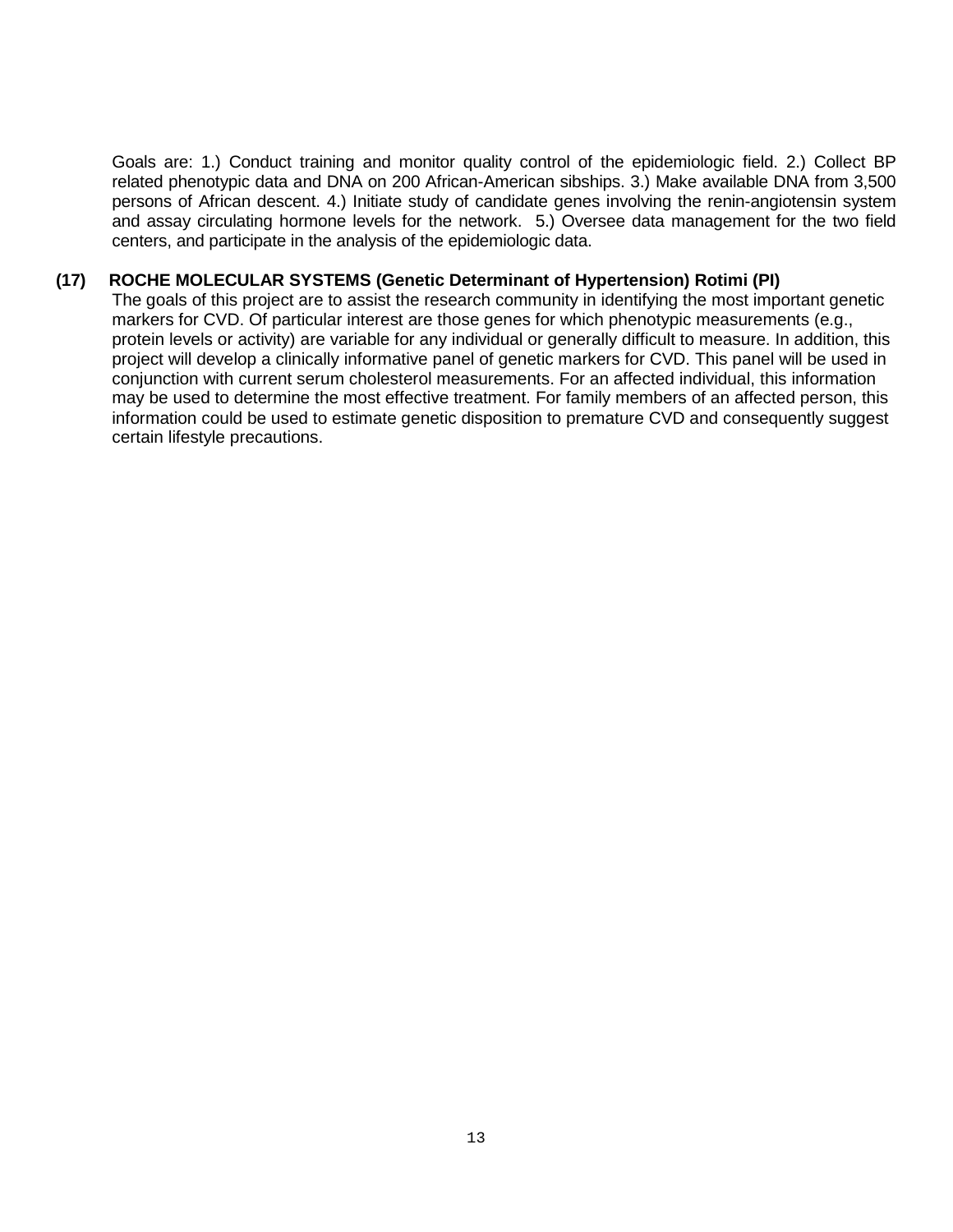# **BIOGRAPHICAL SKETCH**

Charles Rotimi is an epidemiologist with substantial training in biochemistry, statistics and genomics. He is the Chief of the Metabolic, Cardiovascular and Inflammatory Disease Genomics Branch and the Director of the Trans-NIH Center for Research on Genomics and Global Health with the mission of advancing research into the role of culture, lifestyle, genetics and genomics in disease etiology, health disparities, and variable drug response. His lab develops genetic epidemiology models and conducts epidemiologic studies that explore the patterns and determinants of common complex diseases in human populations with particular emphasis on populations of the African Diaspora. His team published the first genome-wide scan for hypertension and blood pressure in African Americans and for type 2 diabetes in West Africans. His lab contributes to the global understanding of human genetic variation by actively participating in the development of international genomic resources including the HapMap, the 1000 Genome and the African Genome Variation Project. He is on the Executive and Scientific Committee for the International Federation of Human Genetics Societies and was recently elected to the Human Genome Organization (HUGO) Council. He is the founding president of the African Society of Human Genetics (AfSHG). Recently, he successfully led the establishment of the Human Heredity and Health in Africa (H3Africa) initiative with \$76 million commitment from the NIH and Wellcome Trust. H3Africa will create and support network of labs that will conduct leading-edge research into the genetic and environmental determinants of diseases in Africans. He is on the Editorial Board of Public Health Genomics, Genome Medicine, Clinical Genetics and Journal of Applied and Translational Genomics. He was recently awarded an Honorary Professorship at the Division of Human Genetics, Department of Clinical Laboratory Science, University of Cape Town, South Africa.

#### **AWAKENING**

**Rise, Take your dream to the end of the street. Then stretch the street. Take it to the end of your dream.**

> *Minted Coins* **Okinba Launko**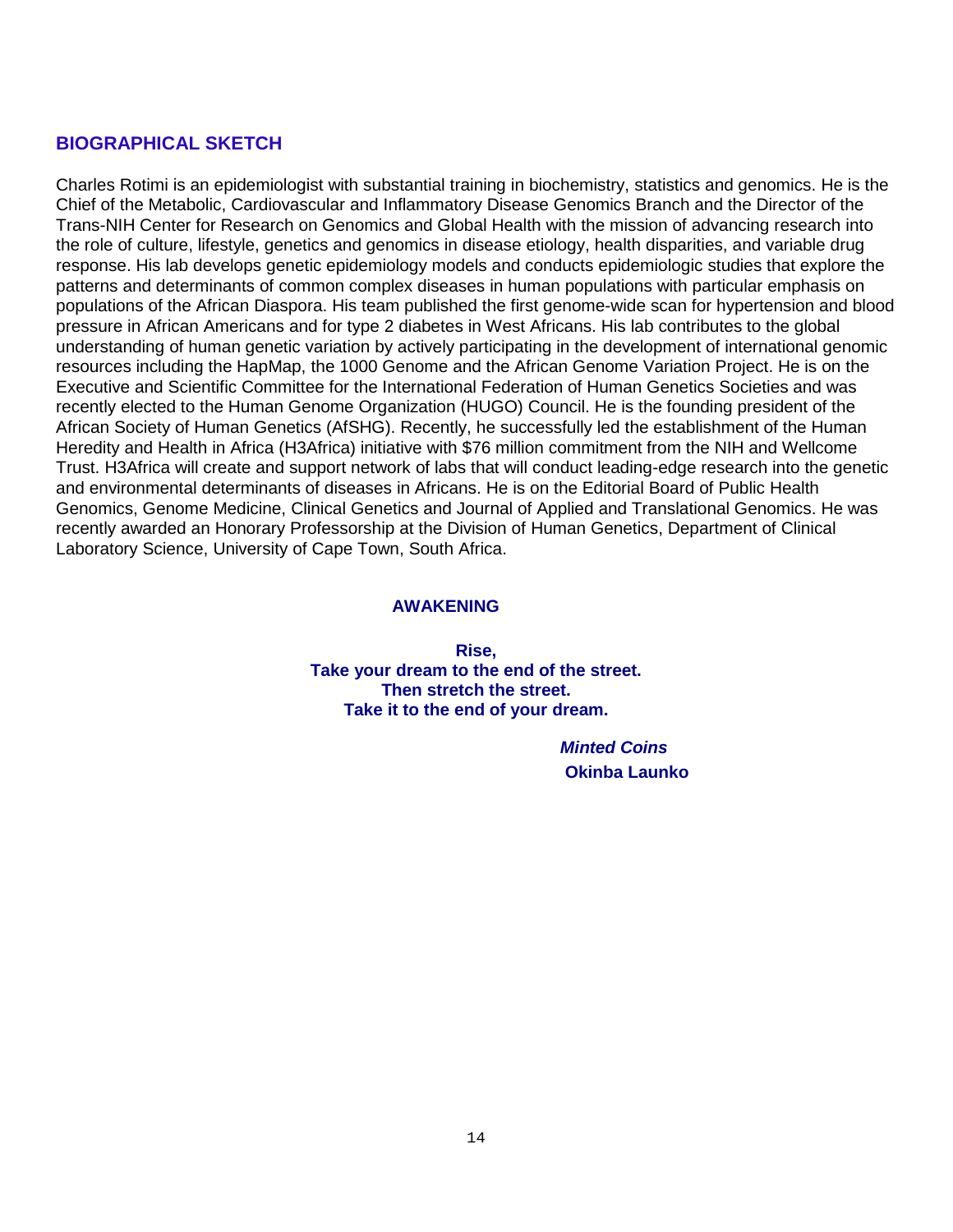# **BIBLIOGRAPHY December 22, 2014**

**Total number of peer reviewed manuscripts as of December 2014 is 228:** *Dr. Rotimi has published in several leading peer reviewed journals including Science, Nature, NEJM, Lancet, Nature Genetics, Nature Review Genetics, AJHG, PNAS, PLOS Genetics, Genome Biology, American Journal of Public Health, Epidemiology, Circulation and Hypertension*

- 1. Alozie TC, Rotimi CN, Oyibo BB. Production of aflatoxin by Aspergillus flavus (UBMI) in some Nigerian indigenous beverages and foodstuffs. *Mycopathologia* 1980 Mar 17;70(2):125-128.
- 2. Rotimi, CN, Salah el-Dean, Freeman, R.A., Lee EA. Students' attitudes towards university health services. *Adolescence* 1986 Summer;21(82):421-429.
- 3. Rotimi, C. N., Austin H., Delzell E., Day C., Macaluso M., Honda Y. Retrospective follow-up study of foundry and engine plant workers. *Am J Ind Med* 1993 Oct;24(4):485-498
- 4. Foster C, Rotimi CN, Fraser H, et al: Hypertension, diabetes and obesity in Barbados: Findings from a recent population-based survey. *Ethnicity Dis* 1993 Fall;3(4):404-412
- 5. Cooper RS, Rotimi C. Establishing the epidemiologic basis for prevention of cardiovascular diseases in *Africa. Ethn Dis* 1993;3 suppl:S13-22
- 6. Rotimi CN, Cooper RS, Sundarum CB, Cao G. Familial Aggregation of cardiovascular diseases in African-American Pedigrees: *Genetic Epidemiology* 1994;11(5):397-407.
- 7. Rotimi CN, Morrison L, Cooper R, Oyejide C, Effiong E, Ladipo M, Osotemihen B, Ward R. Angiotensinogen gene in human hypertension: Lack of an association of the M235T allele among African Americans. *Hypertension*, 1994 Nov; 24(5):591-594.
- 8. Cooper RS, Rotimi CN: Hypertension in populations of West African origin: Is there a genetic predisposition? *J Hypertension* 1994 Mar;12(3):215-227
- 9. Rotimi CN, Cooper RS, Ataman SL, Osotimehin B, Kadiri S, Muna W, Kingue S, Fraser H, Gervais H, McGee D. Distribution of Anthropometric variables and the prevalence of obesity in populations of West African origin: The international collaborative study on hypertension in blacks (ICSHIB). *Obesity Research* 1995 Sep; 3Suppl 2:95s-105s.
- 10. Cooper RS, Rotimi CN. Absence of Black-White differences in sodium and calcium in Platelets. Am J *Hypertension* 1995 Jun;8(6):558-664
- 11. Rotimi CN, Cooper RS: Familial resemblance of anthropometric measurements and relative fat distribution among African Americans. *Int J Obes* 1995 Dec;19(12):875-80.
- 12. Cooper RS, Cheng HY, Rotimi CN. Basal and Stimulated Platelet calcium and sodium in hypertensive versus normotensive black people. *J Human Hypertension* 1995 Sep;9(9):747-752.
- 13. Cooper R, Rotimi C, Kaufman J, Luke A. Nutritional Status in rural Nigeria. *Lancet* 1996 Feb 3;347(8997):331-2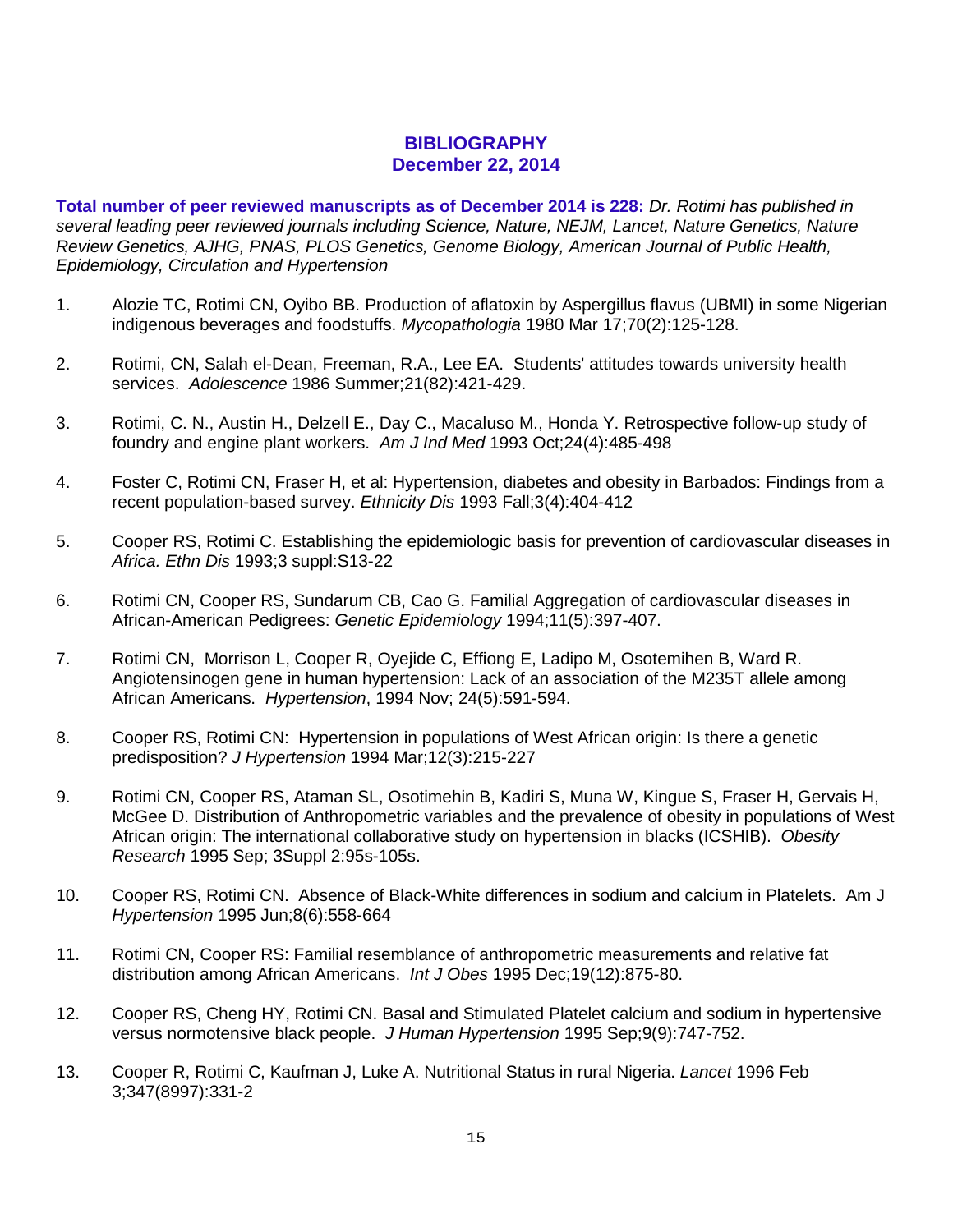- 14. Freeman V, Rotimi C, Cooper R. Hypertension prevalence, awareness, treatment and control among African Americans in the 1990s. Estimates from the Maywood Cardiovascular Survey. *Am J Prev Med* 1996 May-Jun;12(3):177-85
- 15. Cooper RS, Liao Y, Rotimi C. Is hypertension more severe among US blacks, or is severe hypertension more common? *Ann Epidemiol*. 1996 May;6(3):173-80
- 16. Kaufman JS, Owoaje EE, James SA, Rotimi CN, Cooper RS: Determinants of hypertension in West Africa: Contribution of anthropometric and dietary factors to urban-rural and socioeconomic gradient. *Am J Epidemiol* 1996 Jun15;143(12):1203-18.
- 17. Freeman V, Fraser H, Forrester T, Wilks R, Cruikshank JK, Rotimi C, Cooper R. A comparative study of hypertension prevalence, awareness, treatment and control in St. Lucia, Jamaica, and Barbados. J *Hypertension* 1996 Apr14(4):495-501.
- 18. Rotimi CN, Puras A, Cooper RS, McFarlane-Anderson N, Forrester T, Ogunbiyi O, Morrison L, Ward R. Polymorphisms of Renin-Angiotensin Genes Among Nigerians, Jamaicans and African Americans. *Hypertension* 1996 Mar;27(3Pt2):558-63
- 19. Forrester T, McFarlane-Anderson N, Bennet F, Wilks R, Puras A, Cooper R, Rotimi C, Durazo R, Tewksbury D, Morrison L. Angiotensinogen and blood pressure among blacks: findings from a community survey in Jamaica. J *Hypertension* 1996 Mar;14(3):315-21.
- 20. Kaufman JS, Durazo-Avizu RA, Rotimi CN, McGee DL, Cooper RS (for the ICSHIB investigators). Obesity and hypertension prevalence in populations of African Origin. The investigators of the international collaborative study on hypertension in blacks. *Epidemiology* 1996 Jul;7(4):398-405.
- 21. Cooper R, Muna W, Kingue S, Osotimehin B, Kadiri S, Rotimi C, Kaufman J. The Burden of Hypertension in Rural Africa: Results from the International Collaborative Study on hypertension in Blacks (ICSHIB). *Tropical Cardiology* 1996;22(87):69-75.
- 22. Ataman SL, Cooper R, Rotimi CN, McGee D, Osotimehin B, Kadiri S, Muna W, Kingue S, Fraser H, Forrester T, Bennett F, Wilks R. Standardization of blood pressure measurement in an international comparative study. *J Clinical Epidemiol*, 1996 Aug;49(8):869-877
- 23. Asuzu MC, Johnson OO, Owoaje EE, Kaufman JS, Rotimi CN, Cooper RS: Questions on adult mortality. *World Health Forum* 1996;17(4):373-6.
- 24. Kaufman JS, Rotimi CN, Brieger WR, Oladokun MA, Kadiri S, Osotimehin BO, Cooper RS. The mortality risk associated with hypertension: Preliminary results of a prospective study in rural Nigeria. *J Human Hypertension*, 1996 Jul;10(7):461-4
- 25. Luke A, Durazo-Arvizu R, Rotimi CN, Prewitt ET, Forrester T, Ogunbiyi JO, Owoaje E, et al. Relationship between body mass index and body fat in black population samples from Nigeria, Jamaica and the United States. *Am J Epidemiol* 1997 Apr1;145(7):620-8.
- 26. Cooper R, Rotimi C, Kaufman JS, Osotimehin BO, Muna W, Kingue S, Fraser H, Forrester T, Wilks R, Cruickshank K. Prevalence of NIDDM among populations of the African Diaspora. *Diabetes Care* 1997 Mar;20(3):343-348.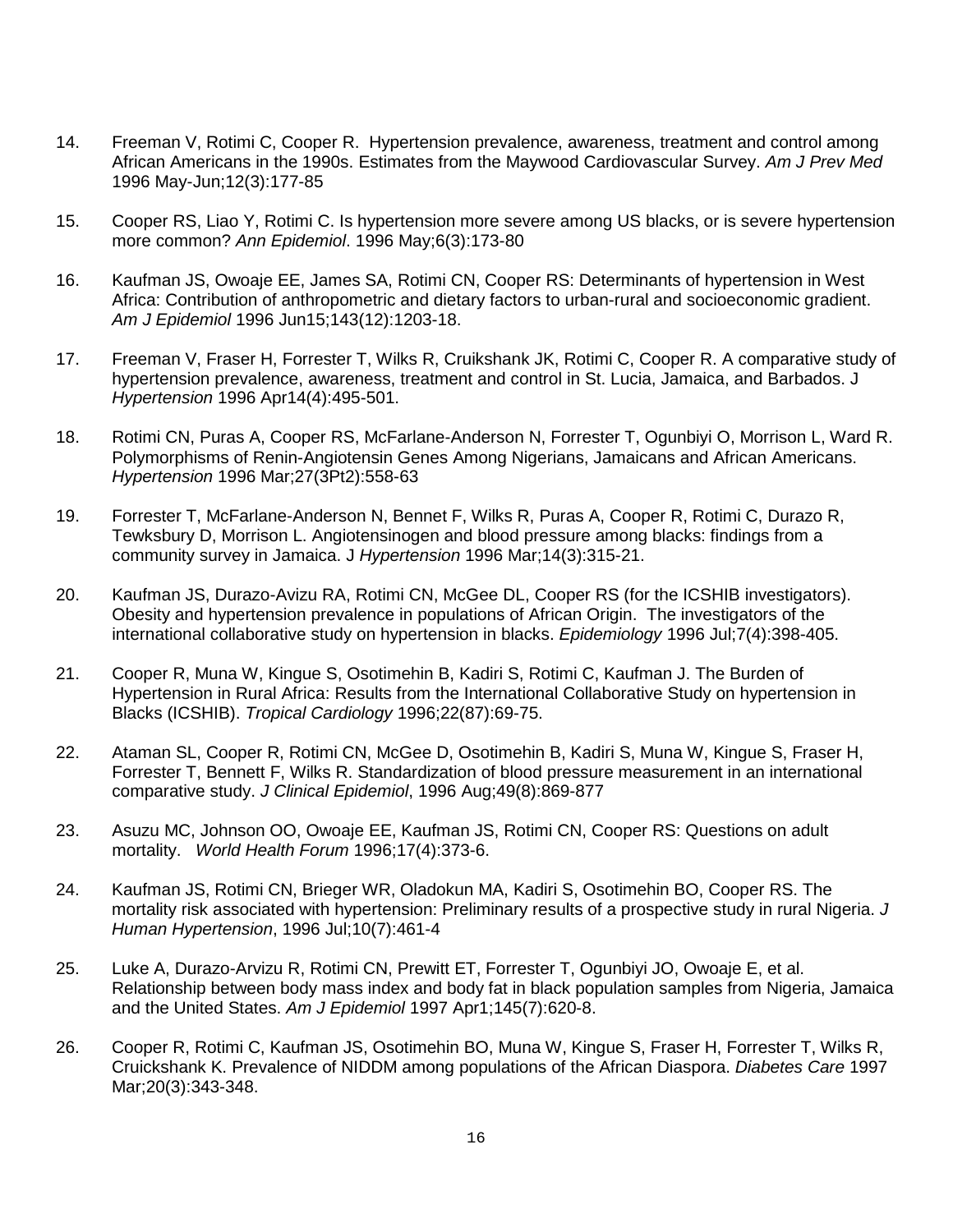- 27. Cooper R, Rotimi C, Ataman S, McGee D, Osotimehin B, Kadiri S, Muna W, Kingue S, Fraser H, Forrester T, Bennett F, Wilks R. The prevalence of hypertension in seven populations of West African Origin. *Am J Public Health*. 1997 Feb;87(2):160-8.
- 28. Owoaje E, Rotimi CN, Kaufman JS, Tracy JA, Cooper RS. Prevalence of adult diabetes in Ibadan, Nigeria. *East African Medical Journal* 1997 May;74(5):299-302.
- 29. Rotimi CN, Cooper RS, Marcovina SM, McGee D, Owoaje E, Ladipo M, Serum distribution of lipoprotein(a) in African Americans and Nigerians: potential evidence for a genotype-environmental effect. *Genetic Epidemiology* 1997;14(2):157-68.
- 30. Rotimi C, Luke A, Li Z, Compton JA, Bowsher RR, Cooper RS. Heritability of plasma leptin in a population sample of African-American families. *Genetic Epidemiology* 1997;14(3):255-63.
- 31. Kaufman JS, Asuzu MC, Rotimi CN, Johnson OO, Cooper RS: The Absence of Adult Mortality Data for Sub-Sahara Africa: A Practical Solution. *Bulletin of the World Health Organization*, 1997;75(5):389-95.
- 32. Cooper R, Rotimi C. Hypertension in Blacks. *Am J Hypertension* 1997 Jul;10(7 Pt1):804-12
- 33. Rotimi CN, Cooper RS, Ogunbiyi O, Morrison L, Ladipo M, Tewksbury D, Ward R, Hypertension, Serum Angiotensinogen and Molecular Variants of the Angiotensinogen Gene among Nigerians. *Circulation* 1997 May 20;95(10):2348-50.
- 34. Forrester T, McFarlane-Anderson N, Bennett FI, Wilks R, Cooper R, Rotimi C, Morrison L, Ward R. The angiotensin converting enzyme and blood pressure in Jamaicans. *Am J Hypertens* 1997 May;10(5 Pt 1):519-524.
- 35. Austin H, Delzell E, Lally C, Rotimi C, Oestenstad K. A case-control study of lung cancer at a foundry and two engine plants. *Am J Ind Med* 1997 Apr;31(4):414-21.
- 36. Luke AH, Rotimi CN, Cooper RS, Long AE, Forrester TE, Wilks R, Bennett FI, Ogunbiyi O, Compton JA, Bowsher RR. Leptin and body composition of Nigerians, Jamaicans, and US blacks. *Am J Clin Nutr* 1998 Mar:67(3):391-6.
- 37. Cooper R, Rotimi C, Kaufman J, Muna W, Osotimehin B. Hypertension treatment and control in sub-Saharan Africa: the epidemiological basis for policy. *BMJ* 1998 Feb 21;316(7131)614-17.
- 38. Okosun IS, Cooper RS. Rotimi CN, Osotimehin B, Forrester T. Association of waist circumference with risk of hypertension and type 2 diabetes in Nigerians, Jamaicans and African-Americans. *Diabetes Care* 1998 Nov;21(11):1836-42.
- 39. Long AE, Prewitt TE, Kaufman JS, Rotimi CN, Cooper RS, McGee DL. Weight-height relationships among eight populations of West African origin: The case against constant BMI standards. *Int J Obesity* 1998 Sep;22(9):842-6.
- 40. Cooper RS, Rotimi C, Kaufman J, Lawoyin T. Mortality data for sub-Saharan Africa. *Lancet* 1998 Jun 6; 351(9117):1739-40.
- 41. Cooper RS, Rotimi CN, Ward R. The puzzle of hypertension in African-Americans. *Scientific American* 1999 Feb;280(2): 56-63.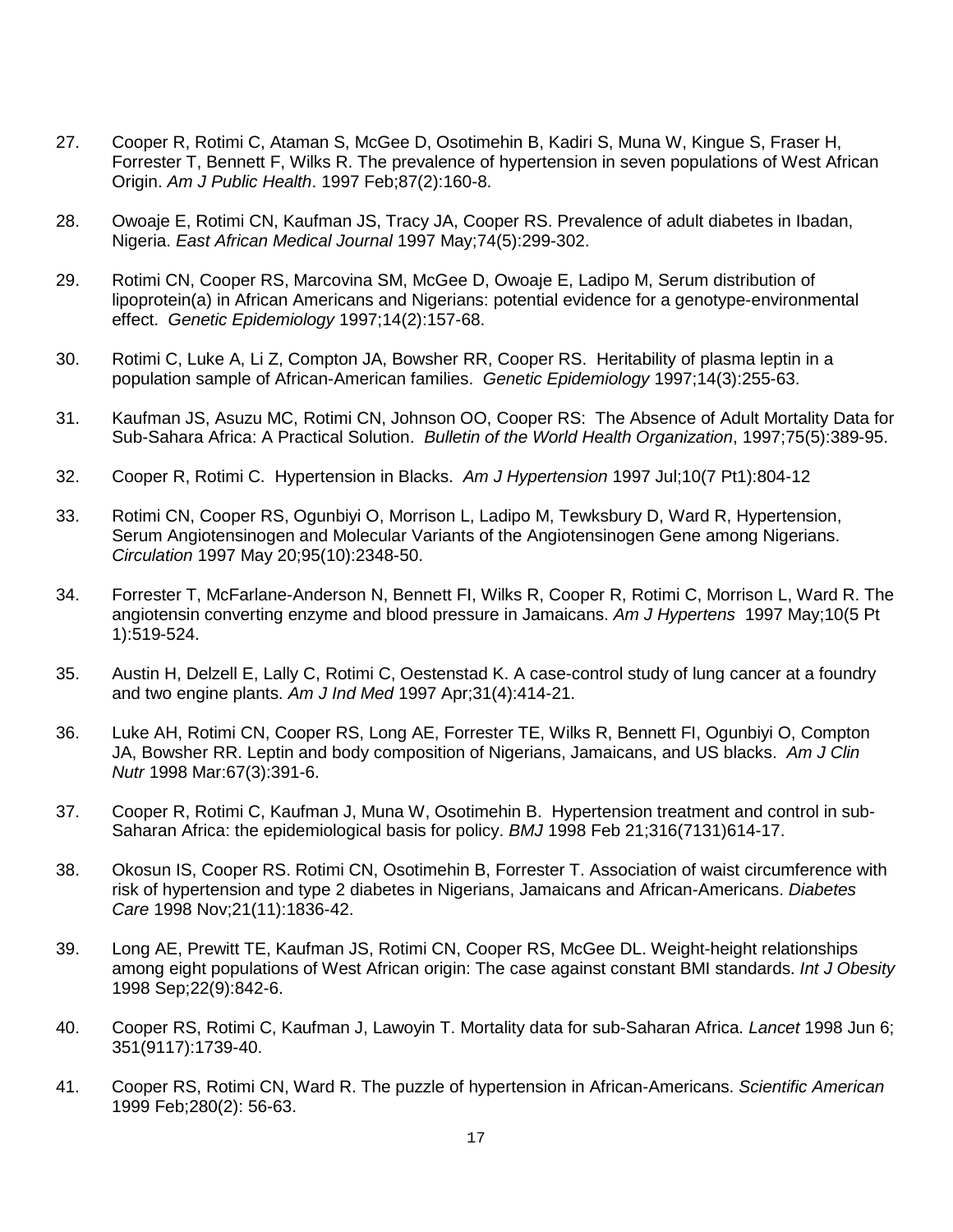- 42. Rotimi CN, Comuzzie AG, Lowe WL, Luke A, Blangero J, Copper RS. The quantitative trait locus on chromosome 2 for serum leptin levels is confirmed in African Americans. *Diabetes* 1999 Mar;48:643-4
- 43. Rotimi CN, Cooper RS, Cao G, Ogunbiyi O, Ladipo M, Owoaje E, and Li Z. Maximum likelihood generalized heritability estimates for BP in Nigerian Families. *Hypertension*, 1999 Mar;33(3):874-8.
- 44. Rotimi C, Cooper R, Okosun I, et al. Prevalence of diabetes and impaired glucose tolerance in Nigerians, Jamaicans and U.S. blacks. *Ethnicity and Disease* 1999 Spring-Summer;9(2):190-200.
- 45. Kaufman JS, Owoaje EE, Rotimi CN, Cooper RS. Blood Pressure Change in Africa: Case Study from Nigeria. *Human Biology* 1999 Aug;71(4):641-57.
- 46. Okosun I, Cooper R, Prewitt ET, Rotimi C. The relation of central adiposity to components of the insulin resistance syndrome in a biracial US population sample. *Ethnicity and Disease* 1999 Spring-Summer;9(2):218-29
- 47. Chung WK, Luke A, Copper RS, Rotimi CN, Vidal-Puig A, Rosenbaum M, Chua M, Solanes G, Zheng M, Zhao M, Zhao L, LeDuc C, Eisberg A, Chu F, Murphy E, Schreir M, Aronne L, Caprio S, Kahle B, Flier JS, Gordon D, Leal S, Cooper RS, Goldsmith R, Andreu AL, Bruno C, DiMauro S, Heo M, Lowe WL, Lowell BB, Allison DB, Reibel RL. Genetic and Physiologic analysis of the role of uncoupling protein 3 in human energy hemostasis. *Diabetes* 1999 Sep;48(9):1890-5. (Rotimi misspelled as Rotini)
- 48. Chung WK, Luke A, Cooper RS, Rotimi C, Vidal-Puig A, Rosenbaum M, Gordon D, Leal SM, Caprio S, Goldsmith R, Andreu AL, Bruno C, DiMauro S, Heo M, Lowe WL Jr, Lowell BB, Allison DB, Leibel RL : The Long isoform uncoupling protein-3 (UCP3L) in human energy homeostasis. *Int J Obes Relat Metab Disord* 1999 Jun;23Suppl 6:S49-50 (Rotimi was misspelled as Rotini)
- 49. Wilks R, Rotimi C, Bennett F, McFarlane-Anderson N, Kaufman JS, Anderson SG, Cooper RS, Cruickshank JK, Forrester T. Diabetes in the Caribbean: results of a population survey from Spanish Town, Jamaica. *Diabetes* Medicine 1999 Oct;16(10):875-83
- 50. Rotimi C, Okosun I, Johnson L, Owoaje E, Lawoyin T, Asuzu M, Kaufman J, Adeyemo A, Cooper R. The Distribution and mortality impact of chronic energy deficiency among adult Nigerian men and women. *Eur J Clin Nutr* 1999 Sep;53(9):734-9
- 51. Okosun IS, Forrester TE, Rotimi CN, Osotimehin BO, Muna WF, Cooper RS. Abdominal adiposity in six populations of West African descent: prevalence and population attributable fraction of hypertension.*Obes Res*. 1999 Sep;7(5):453-62.
- 52. Guo X, Rotimi C, Cooper R, Luke A, Elston RC, Ogunbiyi O, Ward R. Evidence of a major gene effect for angiotensinogen among Nigerians. *Ann Hum Genet* 1999 Jul;63(Pt 4):293-300
- 53. Okosun IS, Rotimi CN, Forrester TE, Fraser H, Osotimehin B, Muna WF, Cooper RS. Predictive value of abdominal obesity cut-off points for hypertension in blacks from West Africa and the Caribbean island nations. *Int J Obes*. 2000 Feb; 24(2):180-6.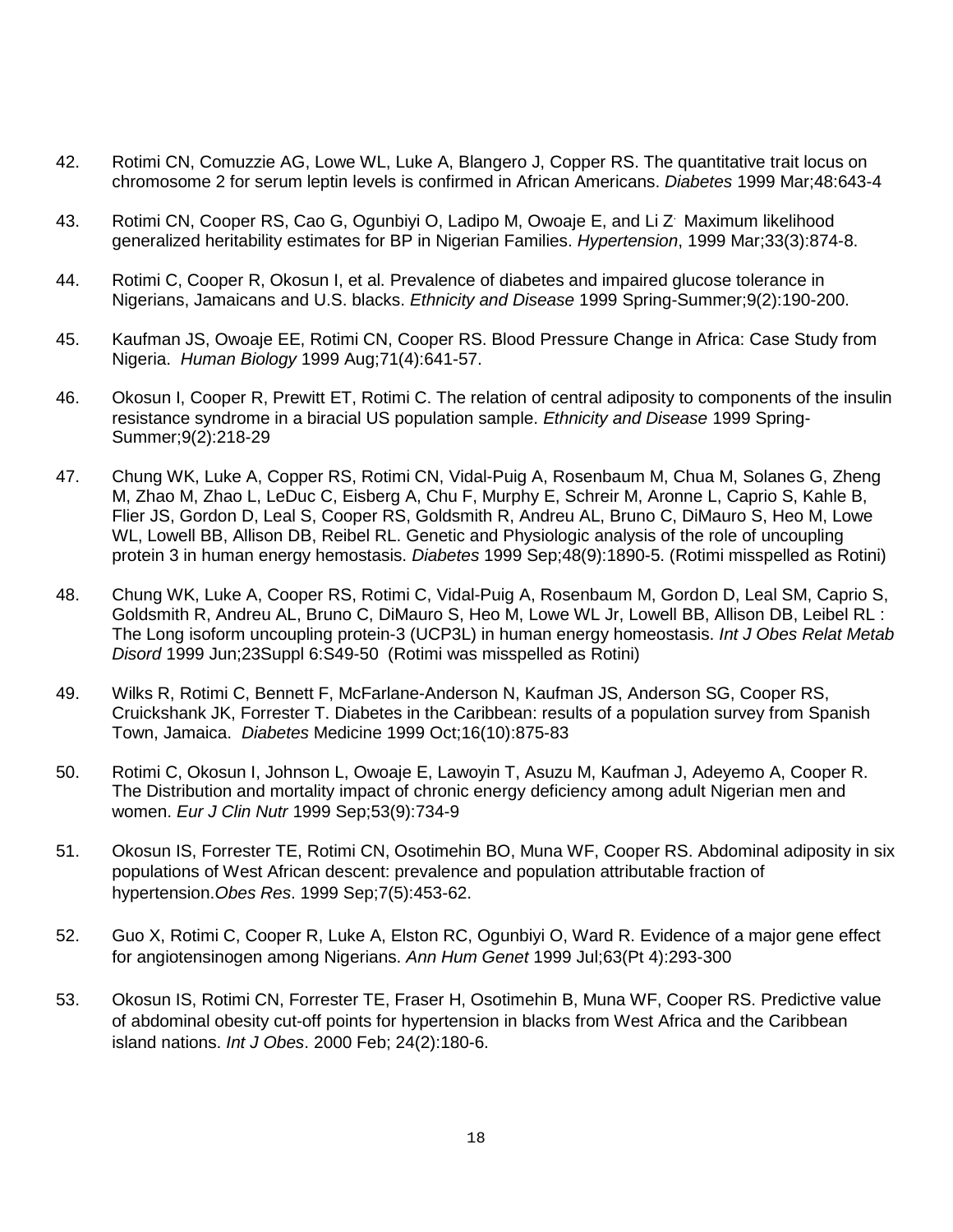- 54. Okosun IS, Liao Y, Rotimi CN, Dever GE, Cooper RS. Impact of birth weight on ethnic variations in subcutaneous and central adiposity in American children aged 5-11 years. A study from the Third National Health and Nutrition Examination Survey. *Int J Obes Relat Metab Disord*. 2000 Apr;24:479-84.
- 55. Okosun IS, Liao Y, Rotimi CN, Choi S, Cooper RS. Predictive values of waist circumference for dyslipidemia, type 2 diabetes and hypertension in overweight White, Black, and Hispanic American adults. *J Clin Epidemiol*. 2000 Apr;53(4):401-8
- 56. Cooper RS, Guo X, Rotimi CN, Luke A, Ward R, Adeyemo A, Danilov SM. Heritability of angiotensinconverting enzyme and angiotensinogen: A comparison of US blacks and Nigerians. *Hypertension*  2000 May;35(5):1141-47
- 57. Schork NJ, Chakravarti A, Theil B, Fornage M, Jacob HJ, Cai R, Rotimi CN, Cooper RS, Weder AB. Lack association between a biallelic polymorphism in the adducin gene and blood pressure in whites and African Americans. *Am J Hypertens* 2000 Jun;13(6 Pt1):693-8
- 58. Luke A, Rotimi CN, Adeyemo A, Durazo-Arvizu R, Prewitt TE, Moragne-Kayser L, Harders R, Cooper R. Comparability of resting energy expenditure in Nigerians and US Blacks. *Obes Res.* 2000 Aug;8(5):351-9
- 59. Asuzu MC, Johnson OO, Owoaje ET, Kaufman JS, Rotimi C, Cooper RS. The Idikan adult mortality study. *Afr J Med Med Sci*. 2000 Jun;29(2):115-8
- 60. Colilla S, Rotimi C, Cooper R, Goldberg J, Cox N. Genetic inheritance of body mass index in African-American and African families. *Genet Epidemiol*. 2000 Apr;18(4):360-76.
- 61. Rotimi C, Dunston G, Berg K, Akinsete O, Amoah A, Owusu S, Acheampong J, Boateng K, Oli J, Okafor G, Osotimehin B, Abbiyesuku F, Johnson T, Furbert-Harris P, Kittles R, Vekich M, Adegoke O, Bonney G, Collins F. In Search of Susceptibility Genes for Type 2 Diabetes In West Africa: The design and results of the first phase of the AADM Study. *Ann of Epidemiol* 2001 Jan;11(1):51-8.
- 62. Hu YJ, Korotkov KV, Mehta R, Das Gupta TK, Hatfield DL, Rotimi C, Luke A, Prewitt TE, Cooper RS, Stock W, Vokes EE, Dolan ME, Gladyshev VN, Diamond AM. Ethnic distribution and functional consequences of nucleotide polymorphisms in the 3'-untranslated region of the human 15 kDa selenoprotein gene. *Cancer Res.* 2001 Mar 1;61(5):2307-10.
- 63. Lowe Jr WL, Rotimi CN, Luke A, Guo X, Zhu X, Commuzzie AG, Schuh TS, Halbach S, Kotlar TJ, Cooper RS. The beta 3-adrenergic receptor gene and obesity in a population sample of African Americans. *Int J Obes Relat Metab Disord* 2001 Jan;25(1):54-60
- 64. Luke A, Guo X, Adeyemo AA, Wilks R, Forrester T, Lowe Jr W, Comuzzie AG, Martin LJ, Zhu X, Rotimi CN, Cooper RS. Heritability of obesity-related traits among Nigerians, Jamaicans and US black people. *Int J Obes Relat Metab. Disord*. 2001 Jul;25(7):1034-41
- 65. Okosun IS, Liao Y, Rotimi CN, Prewitt TE, Cooper RS. Abdominal adiposity and clustering of multiple metabolic syndrome in White, Black and Hispanic americans. *Ann Epidemiol.* 2000 Jul;10(5):263-70.
- 66. Marshall P, Rotimi C. Ethical challenges in community-based research. *Am J Med Sci* 2001 Nov;322(5):259-63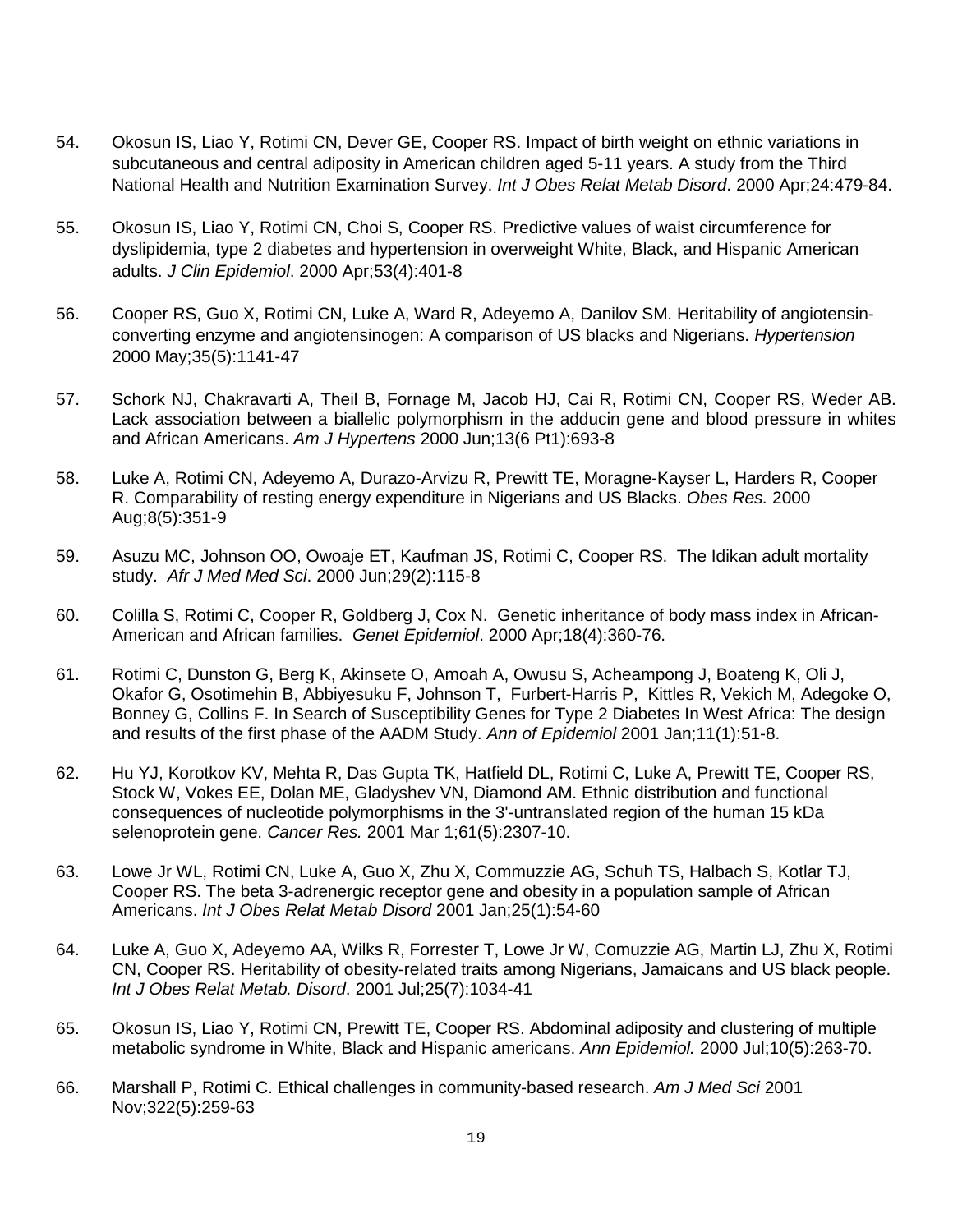- 67. Adeyemo AA, Prewitt TE, Luke A, Omotade OO, Rotimi CN, Brieger WR, Cooper RS. The feasibility of implementing a dietary sodium reduction intervention among free-living normotensive individuals in south West Nigeria. *Ethn Dis* 2002 Spring;12(2):207-12
- 68. Gabriel SB, Schaffner SF, Nguyen H, Moore JM, Roy J, Blumenstiel B, Higgins J, DeFelice M, Lochner A, Faggart M, Liu-Cordero SN, Rotimi C, Adeyemo A, Cooper R, Ward R, Lander ES, Daly MJ, Altshuler D. The Structure of Haplotype Blocks in the Human Genome. *Science* 2002 June 21; 296(5576):2225-9
- 69. Adeyemo AA, Omotade OO, Rotimi CN, Luke AH, Tayo BO, Cooper RS. Heritability of blood pressure in Nigerian families. *J Hypertens* 2002 May;20(5):859-63
- 70. Luke A, Durazo-Arvizu RA, Rotimi CN, Iams H, Schoeller DA, Adeyemo AA, Forrester TE, Wilks R, Cooper RS. Activity energy expenditure and adiposity among black adults in Nigeria and the United States. *Am J Clin Nutr.* 2002 Jun;75(6):1045-50.
- 71. Lawoyin TO. Asuzu MC, Kaufman J, Rotimi C, Owoaje E. Johnson L. Cooper R. Prevalence of cardiovascular risk factors in an African, urban inner city community. *West Afr. J Med.* 2002;21:208-11.
- 72. Cooper RS, Luke A, Zhu X, Kan D, Adeyemo A, Rotimi C, Bouzekri N, Ward R, Rorimi Ca Genome scan among Nigerians linking blood pressure to chromosomes 2, 3, and 19. *Hypertension.* 2002 Nov;40(5):629-33.
- 73. Adeyemo A, Luke A, Cooper R, Wu X, Tayo B, Zhu X, Rotimi C, Bouzekri N, Ward R.A genome-wide scan for body mass index among Nigerian families. *Obes Res.* 2003 Feb;11(2):266-73.
- 74. Adebamowo CA, Ogundiran TO, Adenipekun AA, Oyesegun RA, Campbell BO, Akang EE, Rotimi CN, Olopade OI. Waist–hip ratio and breast cancer risk in urbanized Nigerian women. *Breast Cancer Res.* 2003;5(2):R18-24
- 75. Daniel HI, Rotimi CN.Genetic epidemiology of hypertension: an update on the African diaspora. *Ethn Dis.* 2003 Summer;13(2 Suppl 2):S53-66.
- 76. Rotimi C, Daniel H, Zhou J, Obisesan A, et al. Prevalence and determinants of diabetic retinopathy and cataracts in West African type 2 diabetes patients. *Ethn Dis.* 2003 Summer;13(2 Suppl 2):S110-7.
- 77. Rotimi CN. Genetic Ancestry Tracing and the African Identity: A Double-Edged Sword? *Developing World Bioethics* 2003 Dec;3(2):151-8.
- 78. Adebamowo CA, Ogundiran TO, Adenipekun AA, Oyesegun RA, Campbell OB, Akang EU, Rotimi CN, Olopade OI. Obesity and height in urban nigerian women with breast cancer. *Ann Epidemiol.* 2003 Jul;13(6):455-61.
- 79. The International HapMap Consortium. The International HapMap Project. *Nature*. 2003 Dec18; 426(6968):789-96.
- 80. Rotimi CN, Chen G, Adeyemo A et al. A Genome-Wide Search for Type 2 Diabetes Susceptibility Genes In West Africans: The AADM study. *Diabetes,* 2004 Mar;53(3):838-41.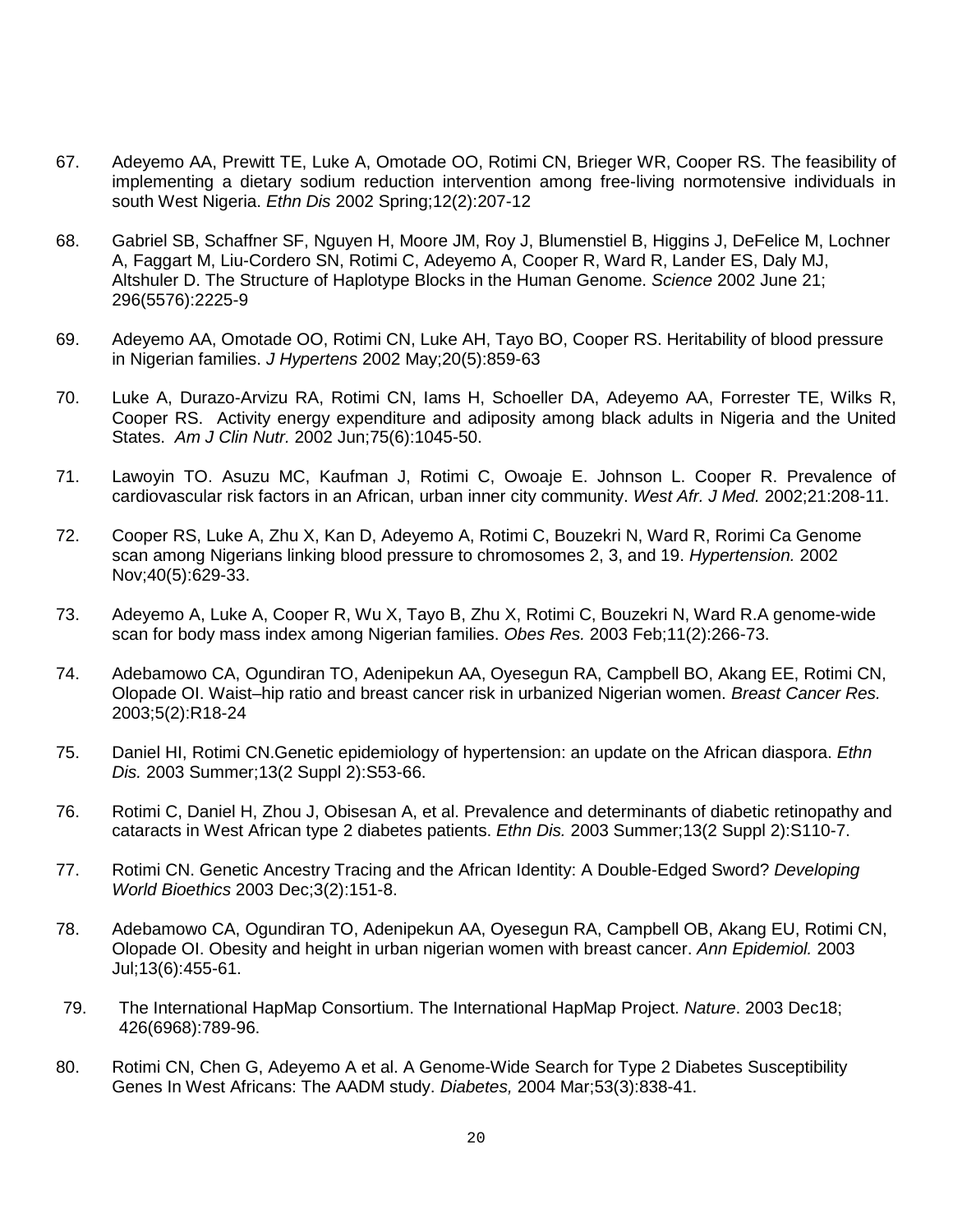- 81. Lawoyin TO, Asuzu MC, Kaufman J, Rotimi C, Johnson L, Owoaje E, Cooper R. Using verbal autopsy to identify and proportionally assign cause of death in Ibadan, southwest Nigeria. *Niger Postgrad Med J.* 2004 Sep;11(3):182-6.
- 82. The International HapMap Consortium. Integrating ethics and science in the International HapMap Project. *Nat Rev Genet*. 2004 Jun;5(6):467-75.
- 83. Rotimi CN. Inauguration of the African Society of Human Genetics. *Nat Genet*. 2004 Jun;36(6):544
- 84. Yuan A, Chen G, Chen Y, Rotimi C, Bonney GE. Identifying the Susceptibility Gene(s) in a Set of Trait-Linked Genes Using Genotype Data. *Genetics.* 2004 Jul;167(3):1445-59.
- 85. Rotimi CN. Are medical and nonmedical uses of large-scale genomic markers conflating genetics and 'race'? *Nat Genet*. 2004 Nov;36(11 Suppl):S43-7
- 86. Keita SO, Kittles RA, Royal CD, Bonney GE, Furbert-Harris P, Dunston GM, Rotimi CN. Conceptualizing human variation. *Nat Genet*. 2004 Nov;36(11 Suppl):S17-20.
- 87. Obisesan TO, Aliyu MH, Adediran AS, Bond V, Maxwell CJ, Rotimi CN. Correlates of Serum Lipoprotein (A) in Children and Adolescents in the United States. The Third National Health Nutrition and Examination Survey (NHANES-III). *Lipids Health Dis.* 2004 Dec 16;3(1):29
- 88. Chen G, Adeyemo AA, Johnson T, Zhou J, Amoah A, Owusu S, Acheampong J, Agyenim-Boateng K, Eghan BA, Oli J, Okafor G, Abbiyesuku F, Dunston GM, Chen Y, Collins F, Rotimi C. A genome-wide scan for quantitative trait loci linked to obesity phenotypes among West Africans*. Int J Obes (Lond).* 2005 Mar;29(3):255-9.
- 89. Chen Y, Kittles R, Zhou J, Chen G, Adeyemo A, Panguluri RK, Chen W, Amoah A, Opoku V, Acheampong J, Agyenim-Boateng K, Eghan BA Jr, Nyantaki A, Oli J, Okafor G, Ofoegbu E, Osotimehin B, Abbiyesuku F, Johnson T, Fasanmade O, Rufus T, Furbert-Harris P, Daniel HI, Berg KA, Collins FS, Dunston GM, Rotimi CN.Calpain-10 gene polymorphisms and type 2 diabetes in West Africans: the Africa America Diabetes Mellitus (AADM) Study. *Ann Epidemiol*. 2005 Feb;15(2):153-159.
- 90. Fackenthal JD, Sveen L, Gao Q, Kohlmeir EK, Adebamowo C, Ogundiran TO, Adenipekun AA, Oyesegun R, Campbell O, Rotimi C, Akang EE, Das S, Olopade OI. .Complete allelic analysis of BRCA1 and BRCA2 variants in young Nigerian breast cancer patients. *J Med Genet*. 2005 Mar;42(3):276-81.
- 91. Obisesan TO, Aliyu MH, Bond V, Adams RG, Akomolafe A, Rotimi CN.Ethnic and age-related fat free mass loss in older Americans: the Third National Health and Nutrition Examination Survey (NHANES III). *BMC Public Health*. 2005 Apr 19;5(1):41
- 92. Wilson JG, Rotimi CN, Ekunwe L, et al. Study design for genetic analysis in the Jackson Heart Study. Ethn Dis. 2005 Autumn;15(4 Suppl 6):S6-30-37.
- 93. [Yuan A,](http://www.ncbi.nlm.nih.gov/entrez/query.fcgi?db=pubmed&cmd=Search&term=%22Yuan+A%22%5BAuthor%5D) [Chen G,](http://www.ncbi.nlm.nih.gov/entrez/query.fcgi?db=pubmed&cmd=Search&term=%22Chen+G%22%5BAuthor%5D) [Rotimi C,](http://www.ncbi.nlm.nih.gov/entrez/query.fcgi?db=pubmed&cmd=Search&term=%22Rotimi+C%22%5BAuthor%5D) [Bonney GE.](http://www.ncbi.nlm.nih.gov/entrez/query.fcgi?db=pubmed&cmd=Search&term=%22Bonney+GE%22%5BAuthor%5D) A statistical framework for haplotype blocks inference. J Bioinform Comput Biol. 2005 Oct;3(5):1021-38.
- 94. [Adeyemo AA, Chen G, Chen Y, Rotimi C.](http://www.ncbi.nlm.nih.gov/sites/entrez?Db=pubmed&Cmd=ShowDetailView&TermToSearch=15978124&ordinalpos=24&itool=EntrezSystem2.PEntrez.Pubmed.Pubmed_ResultsPanel.Pubmed_RVDocSum) Genetic structure in four West African population groups. *BMC Genet*. 2005 Jun 24;6(1):38.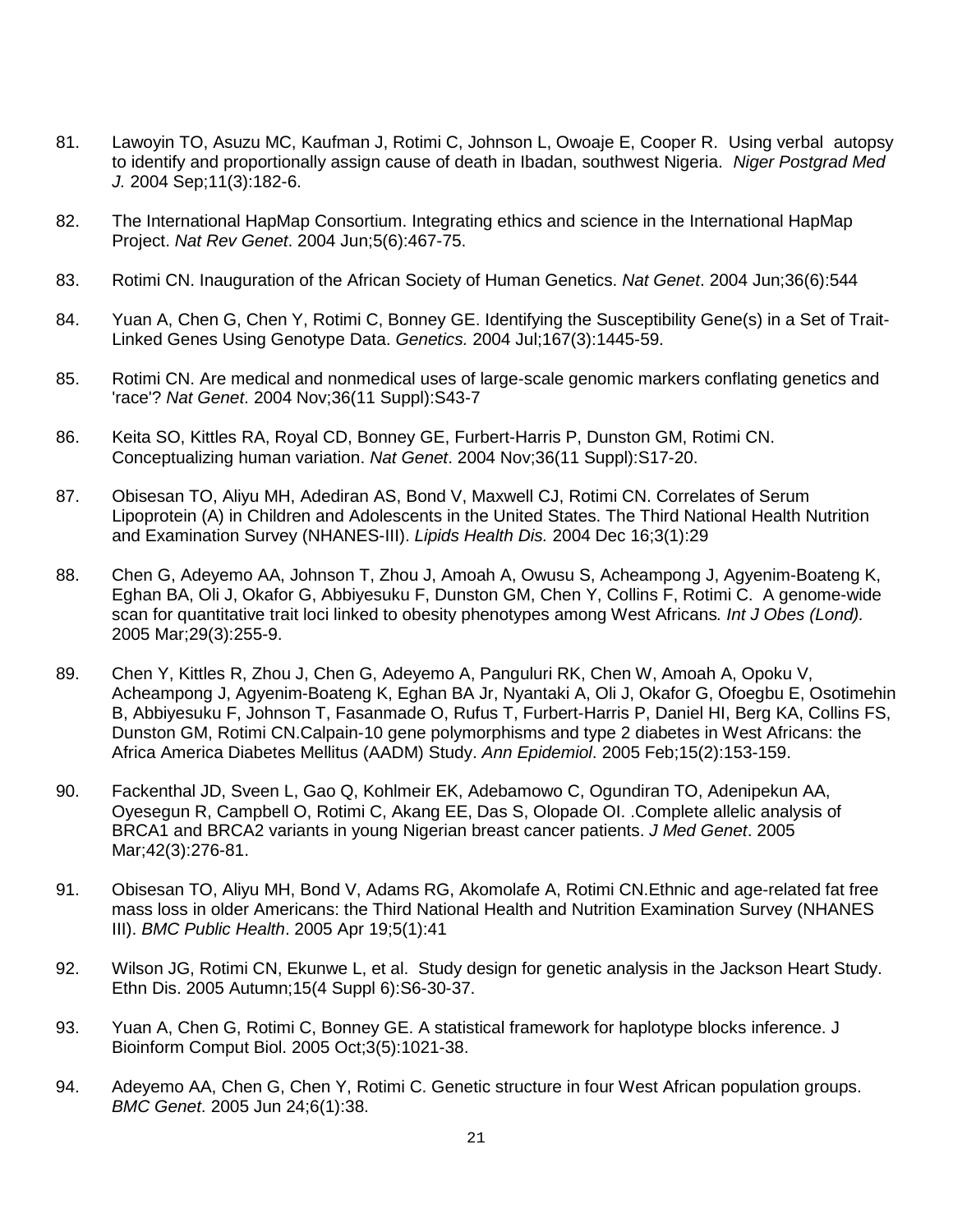- 95. Chen G, Adeyemo A, Zhou J, Yuan A, Chen Y, Rotimi C. [Genome scan linkage analysis comparing](http://www.ncbi.nlm.nih.gov/pubmed/16451650?itool=EntrezSystem2.PEntrez.Pubmed.Pubmed_ResultsPanel.Pubmed_RVDocSum&ordinalpos=2)  [microsatellites and single-nucleotide polymorphisms markers for two measures of alcoholism in](http://www.ncbi.nlm.nih.gov/pubmed/16451650?itool=EntrezSystem2.PEntrez.Pubmed.Pubmed_ResultsPanel.Pubmed_RVDocSum&ordinalpos=2)  [chromosomes 1, 4, and 7.](http://www.ncbi.nlm.nih.gov/pubmed/16451650?itool=EntrezSystem2.PEntrez.Pubmed.Pubmed_ResultsPanel.Pubmed_RVDocSum&ordinalpos=2) *BMC Genet*. 2005 Dec 30;6 Suppl 1:S4.
- 96. [Adeyemo AA, Johnson T, Acheampong J, Oli J, Okafor G, Amoah A, Owusu S, Agyenim-Boateng K,](http://www.ncbi.nlm.nih.gov/sites/entrez?Db=pubmed&Cmd=ShowDetailView&TermToSearch=16039295&ordinalpos=20&itool=EntrezSystem2.PEntrez.Pubmed.Pubmed_ResultsPanel.Pubmed_RVDocSum)  [Eghan BA Jr, Abbiyesuku F, Fasanmade O, Rufus T, Doumatey A, Chen G, Zhou J, Chen Y, Furbert-](http://www.ncbi.nlm.nih.gov/sites/entrez?Db=pubmed&Cmd=ShowDetailView&TermToSearch=16039295&ordinalpos=20&itool=EntrezSystem2.PEntrez.Pubmed.Pubmed_ResultsPanel.Pubmed_RVDocSum)[Harris P, Dunston G, Collins F, Rotimi C.](http://www.ncbi.nlm.nih.gov/sites/entrez?Db=pubmed&Cmd=ShowDetailView&TermToSearch=16039295&ordinalpos=20&itool=EntrezSystem2.PEntrez.Pubmed.Pubmed_ResultsPanel.Pubmed_RVDocSum) A genome wide quantitative trait linkage analysis for serum lipids in type 2 diabetes in an African population. *Atherosclerosis*. 2005 Aug;181(2):389-97.
- 97. The International HapMap Consortium. A haplotype map of the human genome. *Nature*. 2005 Oct 27; 437(7063): 1299-320.
- 98. [Yuan A,](http://www.ncbi.nlm.nih.gov/entrez/query.fcgi?db=pubmed&cmd=Search&term=%22Yuan+A%22%5BAuthor%5D) [Chen G,](http://www.ncbi.nlm.nih.gov/entrez/query.fcgi?db=pubmed&cmd=Search&term=%22Chen+G%22%5BAuthor%5D) Yang Q, [Rotimi C,](http://www.ncbi.nlm.nih.gov/entrez/query.fcgi?db=pubmed&cmd=Search&term=%22Rotimi+C%22%5BAuthor%5D) [Bonney GE.](http://www.ncbi.nlm.nih.gov/entrez/query.fcgi?db=pubmed&cmd=Search&term=%22Bonney+GE%22%5BAuthor%5D) Variance components model with disequilibria. *Eur J Hum Genet*. 2006 Aug;14(8):941-52.
- 99. [Bonilla C,](http://www.ncbi.nlm.nih.gov/entrez/query.fcgi?db=pubmed&cmd=Search&term=%22Bonilla+C%22%5BAuthor%5D) -- Rotimi C, Kittles R. Agouti-related protein promoter variant associated with leanness and decreased risk for diabetes in West Africans*. Int J Obes (Lond)*. 2006 Apr;30(4):715-21
- 100. Rotimi C, Chen G, Adebowale A, et al. Genome wide scan and fine mapping for quantitative trait loci for intraocular pressure on 5q and 14q in West Africans*. Invest Ophthalmol Vis Sci*. 2006 Aug;47(8):3262-7.
- 101. [Marshall PA,](http://www.ncbi.nlm.nih.gov/entrez/query.fcgi?db=pubmed&cmd=Search&itool=pubmed_AbstractPlus&term=%22Marshall+PA%22%5BAuthor%5D) [Adebamowo CA,](http://www.ncbi.nlm.nih.gov/entrez/query.fcgi?db=pubmed&cmd=Search&itool=pubmed_AbstractPlus&term=%22Adebamowo+CA%22%5BAuthor%5D) [Adeyemo AA,](http://www.ncbi.nlm.nih.gov/entrez/query.fcgi?db=pubmed&cmd=Search&itool=pubmed_AbstractPlus&term=%22Adeyemo+AA%22%5BAuthor%5D) [Ogundiran TO,](http://www.ncbi.nlm.nih.gov/entrez/query.fcgi?db=pubmed&cmd=Search&itool=pubmed_AbstractPlus&term=%22Ogundiran+TO%22%5BAuthor%5D) [Vekich M,](http://www.ncbi.nlm.nih.gov/entrez/query.fcgi?db=pubmed&cmd=Search&itool=pubmed_AbstractPlus&term=%22Vekich+M%22%5BAuthor%5D) [Strenski T,](http://www.ncbi.nlm.nih.gov/entrez/query.fcgi?db=pubmed&cmd=Search&itool=pubmed_AbstractPlus&term=%22Strenski+T%22%5BAuthor%5D) [Zhou J,](http://www.ncbi.nlm.nih.gov/entrez/query.fcgi?db=pubmed&cmd=Search&itool=pubmed_AbstractPlus&term=%22Zhou+J%22%5BAuthor%5D) [Prewitt TE,](http://www.ncbi.nlm.nih.gov/entrez/query.fcgi?db=pubmed&cmd=Search&itool=pubmed_AbstractPlus&term=%22Prewitt+TE%22%5BAuthor%5D) [Cooper RS,](http://www.ncbi.nlm.nih.gov/entrez/query.fcgi?db=pubmed&cmd=Search&itool=pubmed_AbstractPlus&term=%22Cooper+RS%22%5BAuthor%5D) Rotimi CN. Voluntary Participation and Informed Consent to International Genetic Research*. Am J Public Health*. 2006 Nov96(11):1989-95.
- 102. Davey G, Gebrehanna [E, Adeyemo A, Rotimi C, Newport M, Desta K.](http://www.ncbi.nlm.nih.gov/entrez/query.fcgi?db=pubmed&cmd=Retrieve&dopt=AbstractPlus&list_uids=16884751&query_hl=1&itool=pubmed_docsum) Podoconiosis: a tropical model for gene-environment interactions? *Trans R Soc Trop Med Hyg*. 2007 Jan;101(1):91-6
- 103. Helgason A, ---- Rotimi C, Stefansson K. Refining the impact of TCF7L2 gene variants on type 2 diabetes and adaptive evolution. *Nature Genetics* 2007 Feb;39 (2):218-225.
- 104. [Malhotra A, Elbein SC, Ng MC, Duggirala R, Arya R, Imperatore G, Adeyemo A, Pollin TI, Hsueh WC,](http://www.ncbi.nlm.nih.gov/entrez/query.fcgi?db=pubmed&cmd=Retrieve&dopt=AbstractPlus&list_uids=17327462&query_hl=1&itool=pubmed_docsum)  [Chan JC, Rotimi C, Hanson RL, Hasstedt SJ, Wolford JK.](http://www.ncbi.nlm.nih.gov/entrez/query.fcgi?db=pubmed&cmd=Retrieve&dopt=AbstractPlus&list_uids=17327462&query_hl=1&itool=pubmed_docsum) Meta-analysis of genome-wide linkage studies of quantitative lipid traits in families ascertained for type 2 diabetes. *Diabetes*. 2007 Mar;56(3):890-6.
- 105. [Chen G, Adeyemo AA, Zhou J, Chen Y, Doumatey A, Lashley K, Huang H, Amoah A, Agyenim-](http://www.ncbi.nlm.nih.gov/entrez/query.fcgi?db=pubmed&cmd=Retrieve&dopt=AbstractPlus&list_uids=17336700&query_hl=1&itool=pubmed_docsum)[Boateng K, Eghan BA Jr, Okafor G, Acheampong J, Oli J, Fasanmade O, Johnson T, Rotimi C.](http://www.ncbi.nlm.nih.gov/entrez/query.fcgi?db=pubmed&cmd=Retrieve&dopt=AbstractPlus&list_uids=17336700&query_hl=1&itool=pubmed_docsum) A genome-wide search for linkage to renal function phenotypes in West Africans with type 2 diabetes. *Am J Kidney Dis*. 2007 Mar;49(3):394-400.
- 106. Steinthorsdottir V. ---- Charles Rotimi, Juliana C N Chan, Oluf Pedersen,Gunnar Sigurdsson, Jeffrey R Gulcher, Unnur Thorsteinsdottir, Augustine Kong, Kari Stefansson. A variant in the CDKAL1 gene influences insulin response and the risk of type 2 diabetes. *Nature Genetics*. 2007 Jun;39(6):770-5.
- 107. [Rotimi C, Leppert M, Matsuda I, Zeng C, Zhang H, Adebamowo C, Ajayi I, Aniagwu T, Dixon M,](http://www.ncbi.nlm.nih.gov/sites/entrez?Db=pubmed&Cmd=ShowDetailView&TermToSearch=17575464&ordinalpos=2&itool=EntrezSystem2.PEntrez.Pubmed.Pubmed_ResultsPanel.Pubmed_RVDocSum)  [Fukushima Y, Macer D, Marshall P, Nkwodimmah C, Peiffer A, Royal C, Suda E, Zhao H, Wang VO,](http://www.ncbi.nlm.nih.gov/sites/entrez?Db=pubmed&Cmd=ShowDetailView&TermToSearch=17575464&ordinalpos=2&itool=EntrezSystem2.PEntrez.Pubmed.Pubmed_ResultsPanel.Pubmed_RVDocSum)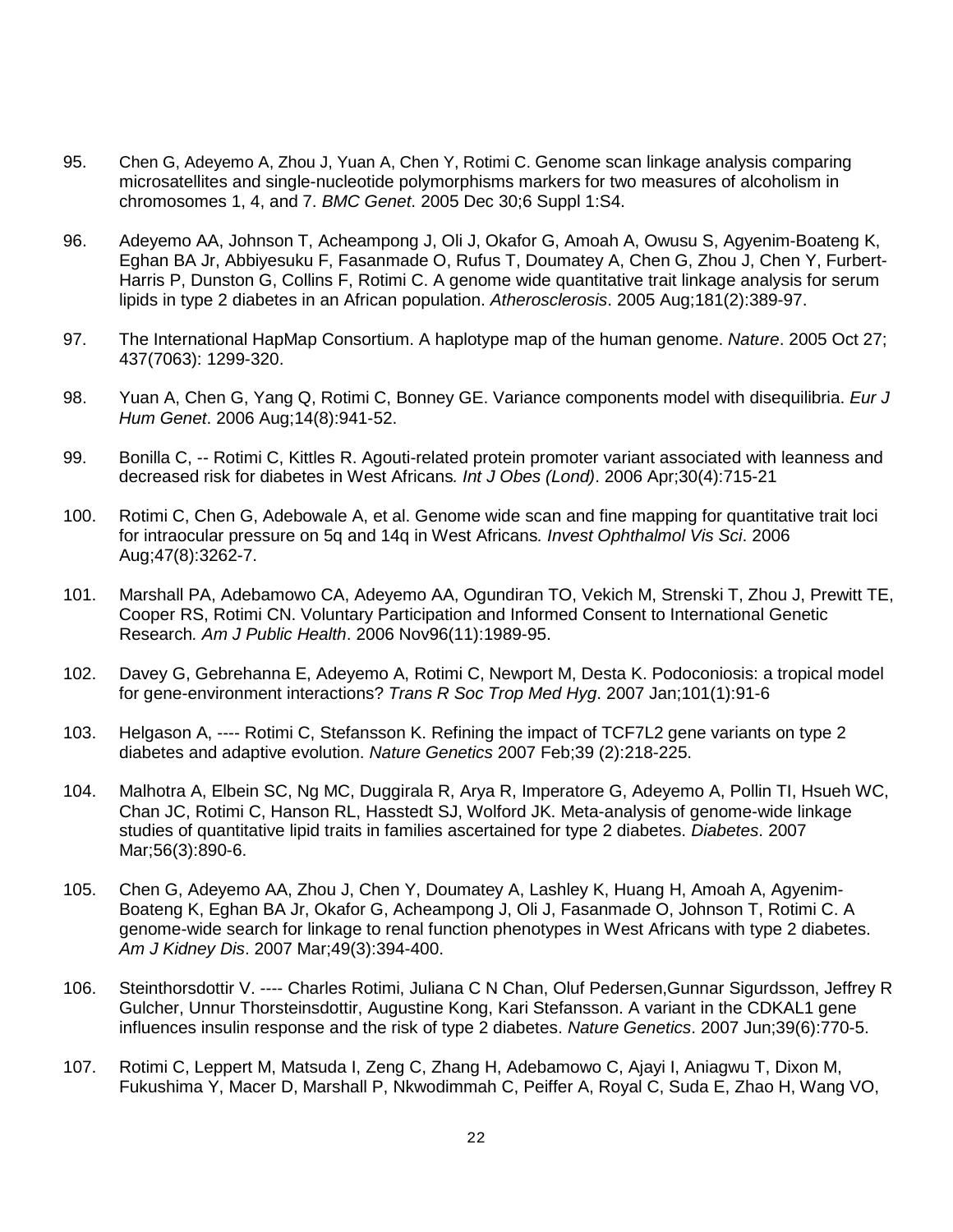[McEwen J; The International HapMap Consortium.](http://www.ncbi.nlm.nih.gov/sites/entrez?Db=pubmed&Cmd=ShowDetailView&TermToSearch=17575464&ordinalpos=2&itool=EntrezSystem2.PEntrez.Pubmed.Pubmed_ResultsPanel.Pubmed_RVDocSum) Community engagement and informed consent in the International HapMap project. *Community Genet.* 2007;10(3):186-98.

- 108. NCI-NHGRI Working Group on Replication in Association Studies, Chanock SJ, Manolio T, Boehnke M, Boerwinkle E, Hunter DJ, Thomas G, Hirschhorn JN, Abecasis G, Altshuler D, Bailey-Wilson JE, Brooks LD, Cardon LR, Daly M, Donnelly P, Fraumeni JF Jr, Freimer NB, Gerhard DS, Gunter C, Guttmacher AE, Guyer MS, Harris EL, Hoh J, Hoover R, Kong CA, Merikangas KR, Morton CC, Palmer LJ, Phimister EG, Rice JP, Roberts J, Rotimi C, Tucker MA, Vogan KJ, Wacholder S, Wijsman EM, Winn DM, Collins FS. Replicating genotype-phenotype associations. *Nature.* 2007 Jun 7;447(7145):655-60.
- 109. Chen G, Adeyemo A, Zhou J, Chen Y, Huang H, Doumatey A, Lashley K, Agyenim-Boateng K, Eghan BA Jr, Acheampong J, Fasanmade O, Johnson T, Okafor G, Oli J, Amoah A, Rotimi C. Genome-wide search for susceptibility genes to type 2 diabetes in West Africans: Potential role of C-peptide. *Diabetes Res Clin Pract*. 2007 Dec;78(3):e1-6.
- 110. Gudmundsson J, ---- Rotimi C, et al..Two variants on chromosome 17 confer prostate cancer risk, and the one in TCF2 protects against type 2 diabetes. *Nat Genet*. 2007 Aug;39(8):977-83.
- 111. Edison, RJ, Berg K, Remaley A, Kelley R, Rotimi C, et. Al. Adverse Birth Outcome Among Mothers with Low Serum Cholesterol. *Pediatrics* 2007 Oct;120(4):723-33.
- 112. International HapMap Consortium. A second generation human haplotype map of over 3.1 million SNPs. *Nature*. 2007 Oct 18;449(7164):851-61.
- 113. Sabeti PC et al. Genome-wide detection and characterization of positive selection in human populations. *Nature*. 2007 Oct 18;449 (7164):913-8
- 114. Chen Y, et al. Polymorphism of the endothelial nitric oxide synthase gene is associated with diabetic retinopathy in a cohort of West Africans. *Mol Vis.* 2007 Nov26;13: 2142-7.
- 115. Hjortshøj TD, et al. Novel mutations in BBS5 highlight the importance of this gene in non-Caucasian Bardet-Biedl syndrome patients. *Am J Med Genet A*. 2008 Feb 15;146A(4):517-20.
- 116. Guan W, et al. International Type 2 Diabetes Linkage Analysis Consortium. Meta-analysis of 23 type 2 diabetes linkage studies from the International Type 2 Diabetes Linkage Analysis Consortium. *Hum Hered*. 2008;66(1):35-49
- 117. Straight talk with...Charles Rotimi. Interview by Charlotte Schubert. *Nat Med*. 2008 Jul;14(7):704-5
- 118. Sirugo G, Hennig BJ, Adeyemo AA, Matimba A, Newport MJ, Ibrahim ME, Ryckman KK, Tacconelli A, Mariani-Costantini R, Novelli G, Soodyall H, Rotimi CN, et al.. Genetic studies of African populations: an overview on disease susceptibility and response to vaccines and therapeutics. *Hum Genet*. 2008 Jul;123(6):557-98.
- 119. Fox ER, Benjamin EJ, Sarpong DF, Rotimi CN, et al. Epidemiology, heritability, and genetic linkage of C-reactive protein in African Americans (from the Jackson Heart Study). *Am J Cardiol*. 2008 Oct 1;102 (7):835-41.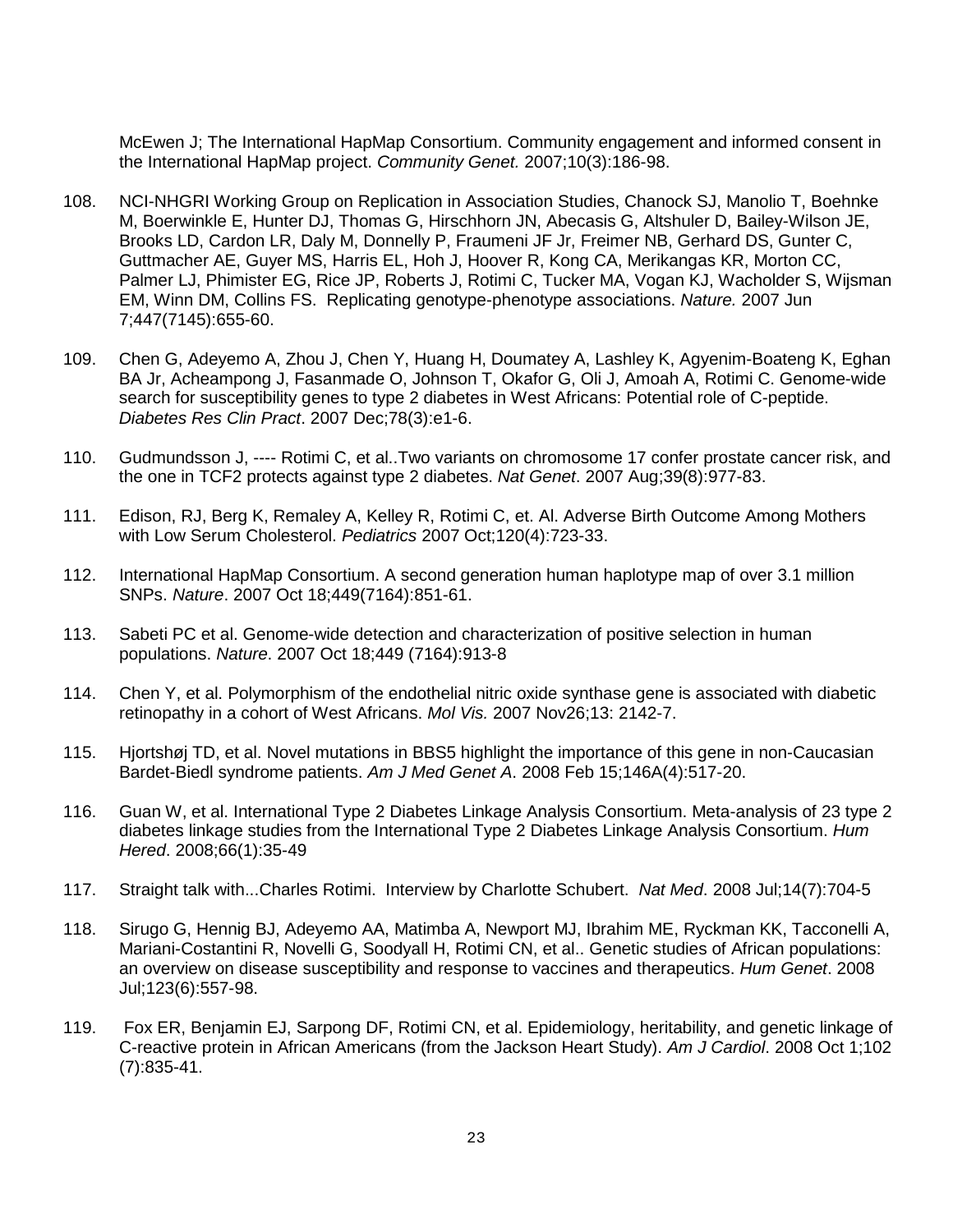- 120. Ao Yuan, Guanjie Chen, Zhong-Cheng Zhou, George Bonney and Charles Rotimi. Gene Copy Number Analysis for Family Data Using Semiparametric Copula Model. *Bioinformatics and Biology Insights* 2008 Sep 26:2:343–55
- 121. Ramos E, Rotimi CN. The A's, G's, C's, and T's of health disparities. *BMC Medical Genomics* 2009 May22; 2:29.
- 122. Newport MJ, Rotimi CN. Reducing the global genomic inequity gap: development of an african genome project. *Public Health Genomics*. 2009;12(4):251-2.
- 123. Yuan A, Chen G, Rotimi C. [Genetic network analysis by quasi-bayesian method.](http://www.ncbi.nlm.nih.gov/pubmed/19226666?ordinalpos=5&itool=EntrezSystem2.PEntrez.Pubmed.Pubmed_ResultsPanel.Pubmed_DefaultReportPanel.Pubmed_RVDocSum) *J Bioinform Comput Biol.* 2009 Feb;7(1):175-92.
- 124. Faruque MU, Millis RM, Dunston GM, Kwagyan J, Bond V Jr, Rotimi CN, Davis T, Christie R, Campbell AL. [Association of GNB3 C825T polymorphism with peak oxygen consumption.](http://www.ncbi.nlm.nih.gov/pubmed/19301222?ordinalpos=4&itool=EntrezSystem2.PEntrez.Pubmed.Pubmed_ResultsPanel.Pubmed_DefaultReportPanel.Pubmed_RVDocSum) *Int J Sports Med.* 2009 May;30(5):315-9.
- 125. [Ashktorab H,](http://www.ncbi.nlm.nih.gov/sites/entrez?Db=pubmed&Cmd=Search&Term=%22Ashktorab%20H%22%5BAuthor%5D&itool=EntrezSystem2.PEntrez.Pubmed.Pubmed_ResultsPanel.Pubmed_DiscoveryPanel.Pubmed_RVAbstractPlus) [Nouraie M,](http://www.ncbi.nlm.nih.gov/sites/entrez?Db=pubmed&Cmd=Search&Term=%22Nouraie%20M%22%5BAuthor%5D&itool=EntrezSystem2.PEntrez.Pubmed.Pubmed_ResultsPanel.Pubmed_DiscoveryPanel.Pubmed_RVAbstractPlus) [Hosseinkhah F,](http://www.ncbi.nlm.nih.gov/sites/entrez?Db=pubmed&Cmd=Search&Term=%22Hosseinkhah%20F%22%5BAuthor%5D&itool=EntrezSystem2.PEntrez.Pubmed.Pubmed_ResultsPanel.Pubmed_DiscoveryPanel.Pubmed_RVAbstractPlus) [Lee E,](http://www.ncbi.nlm.nih.gov/sites/entrez?Db=pubmed&Cmd=Search&Term=%22Lee%20E%22%5BAuthor%5D&itool=EntrezSystem2.PEntrez.Pubmed.Pubmed_ResultsPanel.Pubmed_DiscoveryPanel.Pubmed_RVAbstractPlus) [Rotimi C,](http://www.ncbi.nlm.nih.gov/sites/entrez?Db=pubmed&Cmd=Search&Term=%22Rotimi%20C%22%5BAuthor%5D&itool=EntrezSystem2.PEntrez.Pubmed.Pubmed_ResultsPanel.Pubmed_DiscoveryPanel.Pubmed_RVAbstractPlus) [Smoot D.](http://www.ncbi.nlm.nih.gov/sites/entrez?Db=pubmed&Cmd=Search&Term=%22Smoot%20D%22%5BAuthor%5D&itool=EntrezSystem2.PEntrez.Pubmed.Pubmed_ResultsPanel.Pubmed_DiscoveryPanel.Pubmed_RVAbstractPlus) A 50-Year Review of Colorectal Cancer in African Americans: Implications for Prevention and Treatment. *[Dig Dis Sci](javascript:AL_get(this,%20)*. 2009 Sep;54(9):1985-90.
- 126. Adeyemo A, Gerry N, Chen G, Herbert A, Doumatey A, Huang H, Zhou J, Lashley K, Chen Y, Christman M, Rotimi C[.A genome-wide association study of hypertension and blood pressure in](http://www.ncbi.nlm.nih.gov/pubmed/19609347?ordinalpos=3&itool=EntrezSystem2.PEntrez.Pubmed.Pubmed_ResultsPanel.Pubmed_DefaultReportPanel.Pubmed_RVDocSum)  [African Americans.](http://www.ncbi.nlm.nih.gov/pubmed/19609347?ordinalpos=3&itool=EntrezSystem2.PEntrez.Pubmed.Pubmed_ResultsPanel.Pubmed_DefaultReportPanel.Pubmed_RVDocSum) *PLoS Genet*. 2009 Jul;5(7):e1000564.
- 127. Tekola F, Bull SJ, Farsides B, Newport MJ, Adeyemo A, Rotimi CN, Davey G. Tailoring consent to context: designing an appropriate consent process for a biomedical study in a low income setting. *PLoS Negl Trop Dis*. 2009 Jul 21;3(7):e482.
- 128. Tekola F, Bull S, Farsides B, Newport MJ, Adeyemo A, Rotimi CN, Davey G. Impact of social stigma on the process of obtaining informed consent for genetic research on podoconiosis: a qualitative study. *BMC Med Ethics*. 2009 Aug 22;10:13.
- 129. Manolio TA, Collins FS, Cox NJ, Goldstein DB, Hindorff LA, Hunter DJ, McCarthy MI, Ramos EM, Cardon LR, Chakravarti A, Cho JH, Guttmacher AE, Kong A, Kruglyak L, Mardis E, Rotimi CN, Slatkin M, Valle D, Whittemore AS, Boehnke M, Clark AG, Eichler EE, Gibson G, Haines JL, Mackay TF, McCarroll SA, Visscher PM. [Finding the missing heritability of complex diseases.](http://www.ncbi.nlm.nih.gov/pubmed/19812666?itool=EntrezSystem2.PEntrez.Pubmed.Pubmed_ResultsPanel.Pubmed_RVDocSum&ordinalpos=7) *Nature*. 2009 Oct 8;461(7265):747- 53. Review.
- 130. Oli JM, Adeyemo AA, Okafor GO, Ofoegbu EN, Onyenekwe B, Chukwuka CJ, Onwasigwe CN, Ufelle S, Chen G, Rotimi CN. [Basal insulin resistance and secretion in Nigerians with type 2 diabetes mellitus.](http://www.ncbi.nlm.nih.gov/pubmed/19900160?itool=EntrezSystem2.PEntrez.Pubmed.Pubmed_ResultsPanel.Pubmed_RVDocSum&ordinalpos=6) *Metab Syndr Relat Disord*. 2009 Dec;7(6):595-9.
- 131. Shriner D, Adeyemo A, Gerry NP, Herbert A, Chen G, Doumatey A, Huang H, Zhou J, Christman MF, Rotimi CN. [Transferability and fine-mapping of genome-wide associated loci for adult height across](http://www.ncbi.nlm.nih.gov/pubmed/20027299?itool=EntrezSystem2.PEntrez.Pubmed.Pubmed_ResultsPanel.Pubmed_RVDocSum&ordinalpos=3)  [human populations.](http://www.ncbi.nlm.nih.gov/pubmed/20027299?itool=EntrezSystem2.PEntrez.Pubmed.Pubmed_ResultsPanel.Pubmed_RVDocSum&ordinalpos=3) *PLoS One*. 2009 Dec 22;4(12):e8398
- 132. Mathias RA, ----, Rotimi CN, Ford J, Eng C, Burchard EG, Sleiman PM, Hakonarson H, Forno E, Raby BA, Weiss ST, Scott AF, Kabesch M, Liang L, Abecasis G, Moffatt MF, Cookson WO, Ruczinski I, Beaty TH,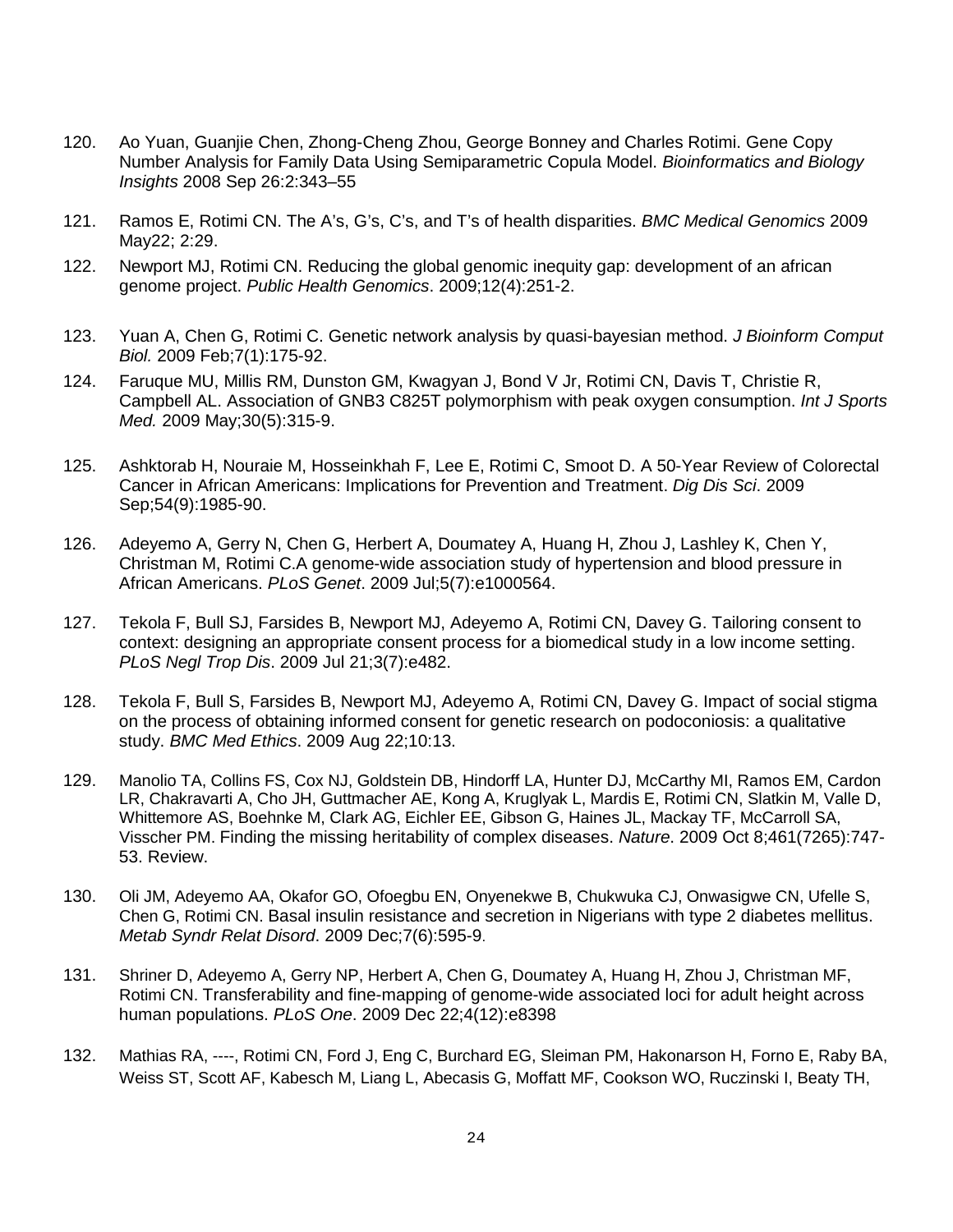Barnes KC. [A genome-wide association study on African-ancestry populations for asthma.](http://www.ncbi.nlm.nih.gov/pubmed/19910028?itool=EntrezSystem2.PEntrez.Pubmed.Pubmed_ResultsPanel.Pubmed_RVDocSum&ordinalpos=5) *J Allergy Clin Immunol*. 2010 Feb;125(2):336-346

- 133. Shriner D, Adeyemo A, Chen G, Rotimi CN. [Practical considerations for imputation of untyped markers](http://www.ncbi.nlm.nih.gov/pubmed/19918757?itool=EntrezSystem2.PEntrez.Pubmed.Pubmed_ResultsPanel.Pubmed_RVDocSum&ordinalpos=4)  [in admixed populations.](http://www.ncbi.nlm.nih.gov/pubmed/19918757?itool=EntrezSystem2.PEntrez.Pubmed.Pubmed_ResultsPanel.Pubmed_RVDocSum&ordinalpos=4) *Genet Epidemiol*. 2010 Apr;34(3):258-65.
- 134. Doumatey AP, Lashley KS, Huang H, Zhou J, Chen G, Amoah A, Agyenim-Boateng K, Oli J, Fasanmade O, Adebamowo CA, Adeyemo AA, Rotimi CN. [Relationships Among Obesity, Inflammation, and Insulin](http://www.ncbi.nlm.nih.gov/pubmed/19798069?itool=EntrezSystem2.PEntrez.Pubmed.Pubmed_ResultsPanel.Pubmed_RVDocSum&ordinalpos=8)  [Resistance in African Americans and West Africans.](http://www.ncbi.nlm.nih.gov/pubmed/19798069?itool=EntrezSystem2.PEntrez.Pubmed.Pubmed_ResultsPanel.Pubmed_RVDocSum&ordinalpos=8) *Obesity* (Silver Spring). 2010 Mar;18(3):598-603.
- 135. Barnes AM, Carter EM, Cabral WA, Weis M, Chang W, Makareeva E, Leikin S, Rotimi CN, Eyre DR, Raggio CL, Marini JC. [Lack of Cyclophilin B in Osteogenesis Imperfecta with Normal Collagen](http://www.ncbi.nlm.nih.gov/pubmed/20089953?itool=EntrezSystem2.PEntrez.Pubmed.Pubmed_ResultsPanel.Pubmed_RVDocSum&ordinalpos=1)  [Folding.](http://www.ncbi.nlm.nih.gov/pubmed/20089953?itool=EntrezSystem2.PEntrez.Pubmed.Pubmed_ResultsPanel.Pubmed_RVDocSum&ordinalpos=1) *N Engl J Med.* 2010 Feb 11;362(6):521-8
- 136. [Ruiz-Narvaez EA,](http://www.ncbi.nlm.nih.gov/pubmed?term=%22Ruiz-Narvaez%20EA%22%5BAuthor%5D) [Rosenberg L,](http://www.ncbi.nlm.nih.gov/pubmed?term=%22Rosenberg%20L%22%5BAuthor%5D) [Rotimi CN,](http://www.ncbi.nlm.nih.gov/pubmed?term=%22Rotimi%20CN%22%5BAuthor%5D) et al. Genetic variants on chromosome 5p12 are associated with risk of breast cancer in African American women: the Black Women's Health Study. *Breast Cancer Res Treat*. 2010 Sep;123(2):525-30.
- 137. Adeyemo A, Rotimi C. Genetic Variants Associated with Complex Human Diseases Show Wide Variation across Multiple Populations. *Public Health Genomics*. 2010;13(2):72-9
- 138. Adeyemo A, Chen G, Zhou J, Shriner D, Doumatey A, Huang H, Rotimi C. FTO genetic variation and association with obesity in West Africans and African Americans. *Diabetes*. 2010 Jun;59(6):1549-54.
- 139. Rotimi CN, Marshall PA. Tailoring the process of informed consent in genetic and genomic research. *Genome Med*. 2010 Mar 24;2(3):20
- 140. Meilleur KG, Doumatey A, Huang H, Charles B, Chen G, Zhou J, Shriner D, Adeyemo A, Rotimi C. Circulating Adiponectin Is Associated with Obesity and Serum Lipids in West Africans. *J Clin Endocrinol Metab.* 2010 Jul;95(7):3517-21.
- 141. Kang SJ, Chiang CW, Palmer CD, Tayo BO, Lettre G, Butler JL, Hackett R, Adeyemo AA, Guiducci C, Berzins I, Nguyen TT, Feng T, Luke A, Shriner D, Ardlie K, Rotimi C, Wilks R, Forrester T, McKenzie CA, Lyon HN, Cooper RS, Zhu X, Hirschhorn JN. Genome-wide association of anthropometric traits in African- and African-derived populations. *Hum Mol Genet*. 2010 Jul 1;19(13):2725-38.
- 142. Integrating common and rare genetic variation in diverse human populations. International HapMap 3 Consortium, Altshuler DM, ---, Rotimi CN, Royal CD, Sharp RR, Zeng C, Brooks LD, McEwen JE. *Nature*. 2010 Sep 2;467(7311):52-8.
- 143. Sirugo G, ----, Rotimi CN. Report on the 6th African Society of Human Genetics (AfSHG) Meeting, March 12-15, 2009, Yaounde, Cameroon. *Am J Trop Med Hyg*. 2010 Aug;83(2):226-9.
- 144. Chen G, Shriner D, Zhou J, Doumatey A, Huang H, Gerry NP, Herbert A, Christman MF, Chen Y, Dunston GM, Faruque MU, Rotimi CN, Adeyemo A.Development of admixture mapping panels for African Americans from commercial high-density SNP arrays. *BMC Genomics*. 2010 Jul 5;11:417.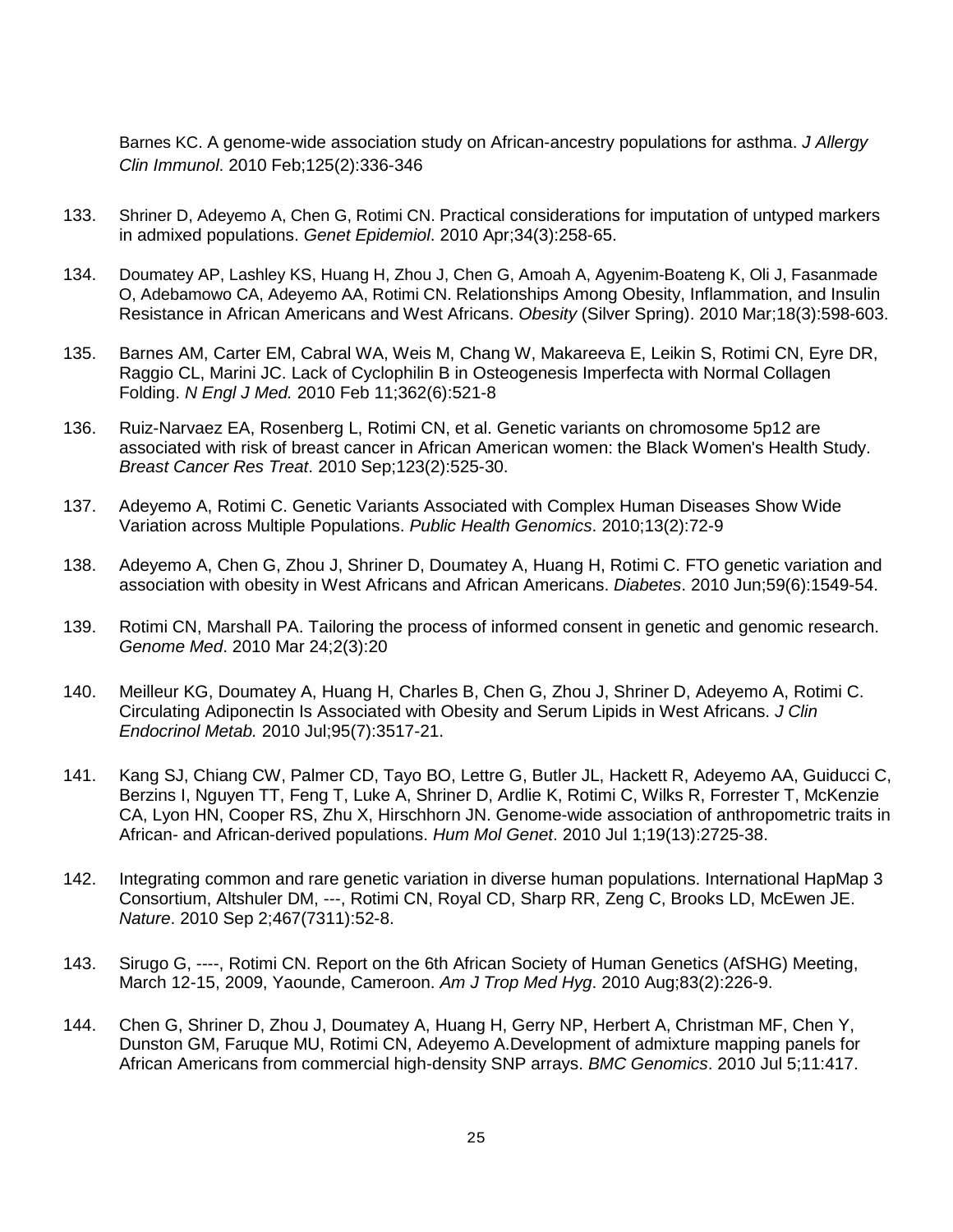- 145. Charles BA, Conley YP, Chen G, Miller RG, Dorman JS, Gorin MB, Ferrell RE, Sereika SM, Rotimi CN, Orchard TJ. Variants of the Adenosine A(2A) Receptor Gene Are Protective against Proliferative Diabetic Retinopathy in Patients with Type 1 Diabetes. *Ophthalmic Res*. 2010 Nov 19;46(1):1-8.
- 146. Rotimi CN, Jorde LB. Ancestry and disease in the age of genomic medicine. *N Engl J Med*. 2010 Oct 14;363(16):1551-8.
- 147. 1000 Genomes Project Consortium. A map of human genome variation from population-scale sequencing. *Nature*. 2010 Oct 28;467(7319):1061-73.
- 148. Sudmant PH, et al. 1000 Genomes Project: Diversity of human copy number variation and multicopy genes. *Science* 2010 Oct 29;330(6004):641-6.
- 149. Burke W, et al. Ickworth Group. Extending the reach of public health genomics: what should be the agenda for public health in an era of genome-based and "personalized" medicine? *Genetic Medicine*. 2010 Dec;12(12):785-91.
- 150. Sumner AE, Zhou J, Doumatey A, Imoisili OE, Amoah A, Acheampong J, Oli J, Johnson T, Adebamowo C, Rotimi CN. Low HDL-Cholesterol with Normal Triglyceride Levels is the Most Common Lipid Pattern in West Africans and African Americans with Metabolic Syndrome: Implications for Cardiovascular Disease Prevention. *CVD Prev Control*. 2010 Sep 1;5(3):75-80.
- 151. Sumner AE, --- Rotimi CN, Sarpong DF. The triglyceride/high-density lipoprotein cholesterol ratio fails to predict insulin resistance in African-American women: an analysis of Jackson Heart Study. *Metab Syndr Relat Disord.* 2010 Dec;8(6):511-4.
- 152. Wonkam A, Muna W, Ramesar R, Rotimi CN, Newport MJ. Capacity-building in human genetics for developing countries: initiatives and perspectives in sub-Saharan Africa. *Public Health Genomics*. 2010;13(7-8):492-4.
- 153. Zhu X, --- Rotimi C, Reiner A, Eaton C, Rotter JI, Cooper RS, Redline S, Chakravarti A, Levy D. Combined admixture mapping and association analysis identifies a novel blood pressure genetic locus on 5p13 : Contributions from the CARe consortium. *Hum Mol Genet.* 2011 Jun 1;20(11):2285-95.
- 154. Fox ER, ---, Rotimi CN, Cooper RS, Franceschini N, Curb JD, Martin LW, Eaton CB, Kardia SL, Taylor HA, Caulfield MJ, Ehret GB, Johnson T; The International Consortium for Blood Pressure Genomewide Association Studies (ICBP-GWAS), Chakravarti A, Zhu X, Levy D. Association of Genetic Variation with Systolic and Diastolic Blood Pressure among African Americans: the Candidate Gene Association Resource (CARe) Study. *Hum Mol Genet*. 2011 Jun 1;20(11):2273-84.
- 155. Charles BA, Shriner D, Doumatey A, Chen G, Zhou J, Huang H, Herbert A, Gerry NP, Christman MF, Adeyemo A, Rotimi CN. A genome-wide association study of serum uric acid in African Americans. *BMC Med Genomics*. 2011 Feb 4;4:17.
- 156. Sumner AE, ---, Rotimi CN, Tulloch-Reid MK, Goedecke JH. Waist Circumference, BMI, and Visceral Adipose Tissue in White Women and Women of African Descent. *Obesity (Silver Spring*). 2011 Mar;19(3):671-4.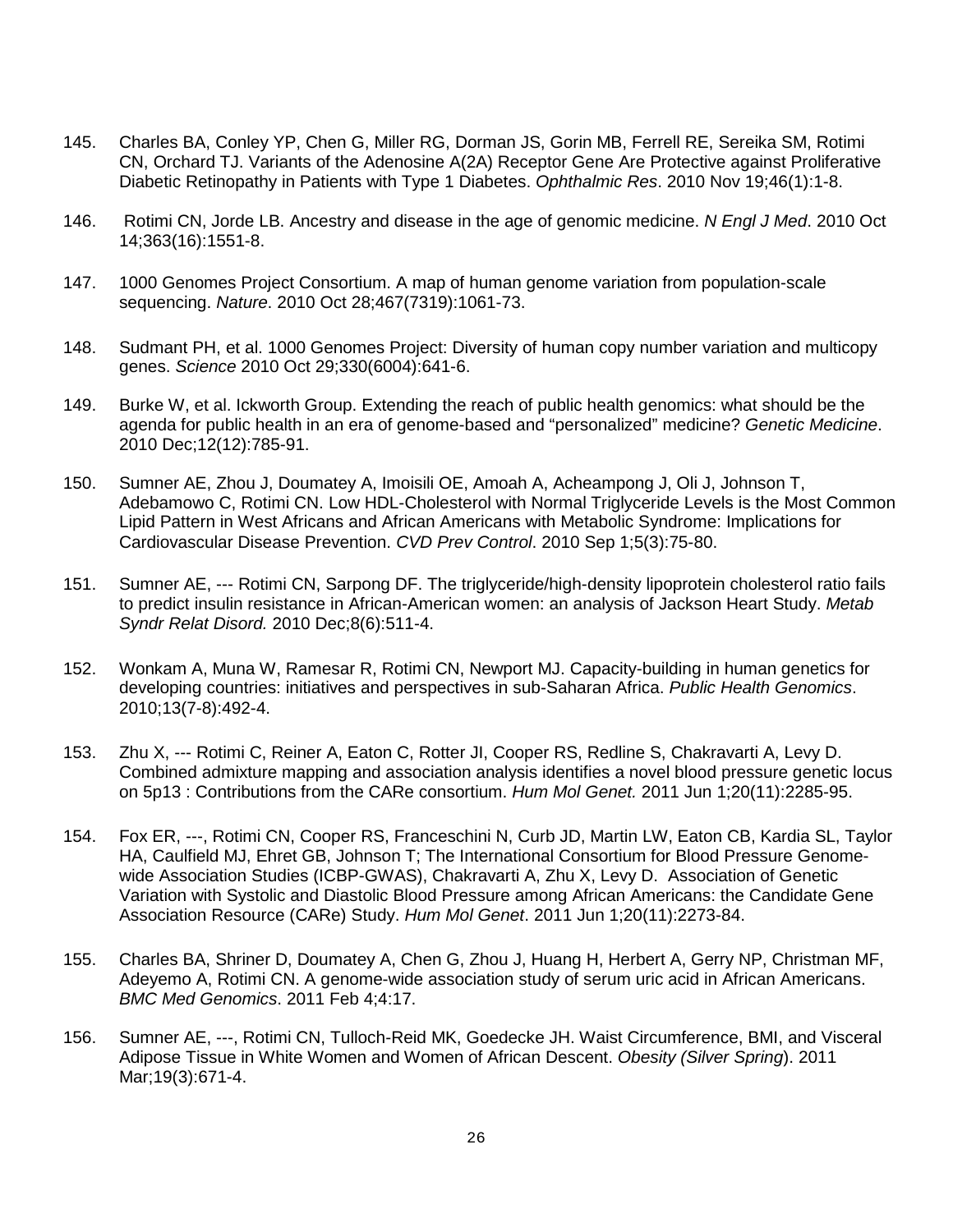- 157. Palmer ND, Hester JM, An SS, Adeyemo A, Rotimi C, Langefeld CD, Freedman BI, Ng MC, Bowden DW. Re-sequencing and Analysis of Variation in the TCF7L2 Gene in African Americans Suggests the SNP rs7903146 is the Causal Diabetes Susceptibility Variant. *Diabetes*. 2011 Feb;60(2):662-8.
- 158. Mills RE, et al.; 1000 Genomes Project. Mapping copy number variation by population-scale genome sequencing. *Nature.* 2011 Feb 3;470(7332):59-65.
- 159. Ramos E, Chen G, Shriner D, Doumatey A, Gerry NP, Herbert A, Huang H, Zhou J, Christman MF, Adeyemo A, Rotimi C. Replication of genome-wide association studies (GWAS) loci for fasting plasma glucose in African-Americans. *Diabetologia*. 2011 Apr;54(4):783-8.
- 160. Liu CT, Garnaas MK, Tin A, Kottgen A, Franceschini N, Peralta CA, de Boer IH, Lu X, Atkinson E, Ding J, Nalls M, Shriner D, Coresh J, Kutlar A, Bibbins-Domingo K, Siscovick D, Akylbekova E, Wyatt S, Astor B, Mychaleckjy J, Li M, Reilly MP, Townsend RR, Adeyemo A, Zonderman AB, de Andrade M, Turner ST, Mosley TH, Harris TB; The CKDGen Consortium, Rotimi CN, Liu Y, Kardia SL, Evans MK, Shlipak MG, Kramer H, Flessner MF, Dreisbach AW, Goessling W, Cupples LA, Kao WL, Fox CS. Genetic Association for Renal Traits among Participants of African Ancestry Reveals New Loci for Renal Function. *PLoS Genet*. 2011 Sep;7(9):e1002264.
- 161. The International Consortium for Blood Pressure Genome-Wide Association Studies, Ehret GB et al. Genetic variants in novel pathways influence blood pressure and cardiovascular disease risk. *Nature*. 2011 Sep 11;478(7367):103-9.
- 162. Bhatia G, Patterson N, Pasaniuc B, Zaitlen N, Genovese G, Pollack S, Mallick S, Myers S, Tandon A, Spencer C, Palmer CD, Adeyemo AA, Akylbekova EL, Cupples LA, Divers J, Fornage M, Kao WH, Lange L, Li M, Musani S, Mychaleckyj JC, Ogunniyi A, Papanicolaou G, Rotimi CN, Rotter JI, Ruczinski I, Salako B, Siscovick DS, Tayo BO, Yang Q, McCarroll S, Sabeti P, Lettre G, De Jager P, Hirschhorn J, Zhu X, Cooper R, Reich D, Wilson JG, Price AL. Genome-wide Comparison of African-Ancestry Populations from CARe and Other Cohorts Reveals Signals of Natural Selection. *Am J Hum Genet.* 2011 Sep 9;89(3):368-81.
- 163. Faruque MU, Chen G, Doumatey A, Huang H, Zhou J, Dunston GM, Rotimi CN, Adeyemo AA. Association of ATP1B1, RGS5 and SELE polymorphisms with hypertension and blood pressure in African-Americans. *J Hypertens*. 2011 Oct;29(10):1906-12
- 164. Tin A, Woodward OM, Kao WH, Liu CT, Lu X, Nalls MA, Shriner D, Semmo M, Akylbekova EL, Wyatt SB, Hwang SJ, Yang Q, Zonderman AB, Adeyemo AA, Palmer C, Meng Y, Reilly M, Shlipak MG, Siscovick D, Evans MK, Rotimi CN, Flessner MF, Köttgen M, Cupples LA, Fox CS, Köttgen A; on behalf of the CARe and CHARGE Consortia. Genome-wide association study for serum urate concentrations and gout among African Americans identifies genomic risk loci and a novel URAT1 loss-of-function allele. *Hum Mol Genet*. 2011 Oct 15;20(20):4056-4068.
- 165. Gravel S, Henn BM, Gutenkunst RN, Indap AR, Marth GT, Clark AG, Yu F, Gibbs RA; 1000 Genomes Project, Bustamante CD. Demographic history and rare allele sharing among human populations. *Proc Natl Acad Sci U S A*. 2011 Jul 19;108(29):11983-8.
- 166. Conrad DF, Keebler JE, DePristo MA, Lindsay SJ, Zhang Y, Casals F, Idaghdour Y, Hartl CL, Torroja C, Garimella KV, Zilversmit M, Cartwright R, Rouleau GA, Daly M, Stone EA, Hurles ME, Awadalla P;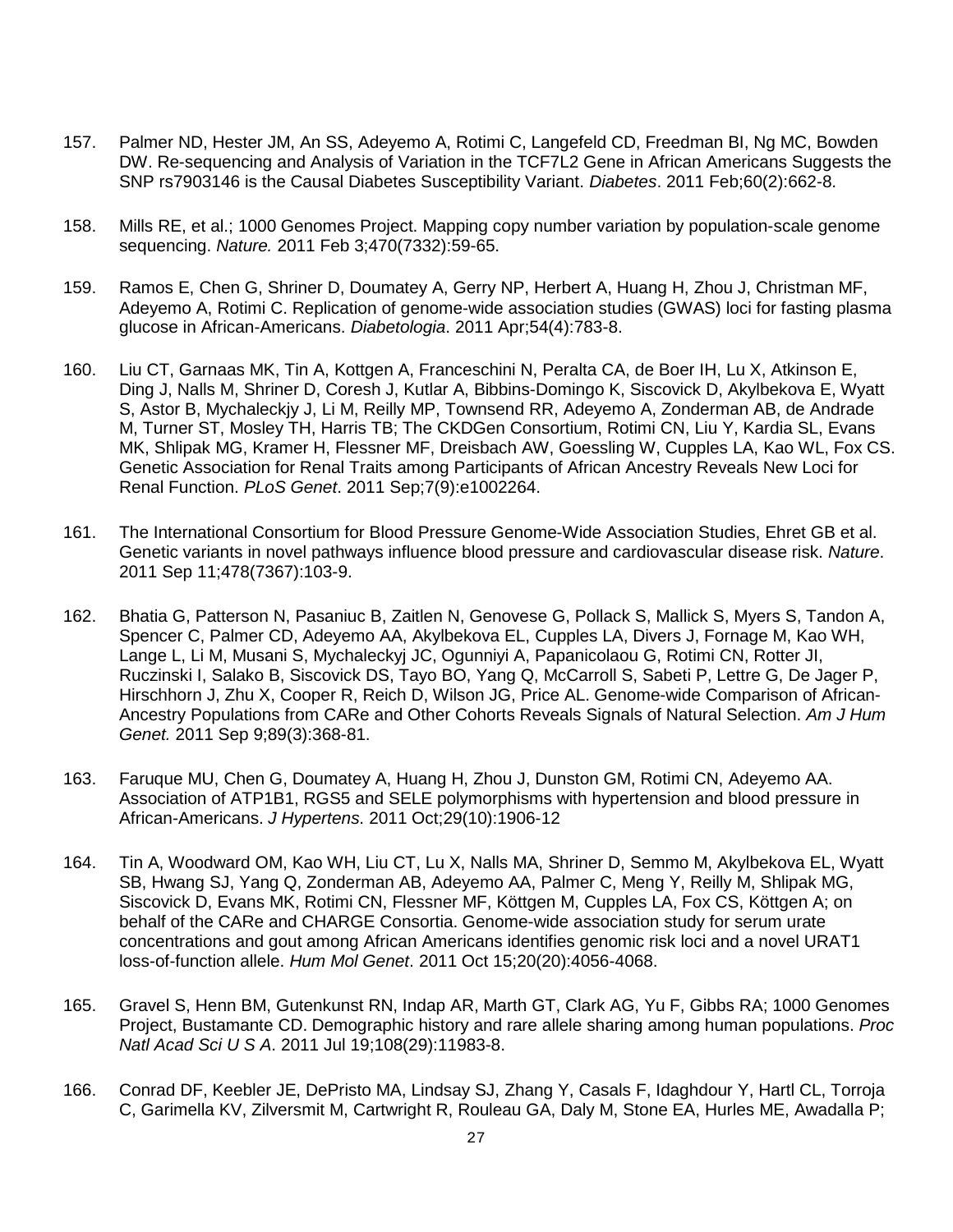1000 Genomes Project. Variation in genome-wide mutation rates within and between human families. *Nat Genet*. 2011 Jun 12;43(7):712-4.

- 167. Danecek P, Auton A, Abecasis G, Albers CA, Banks E, DePristo MA, Handsaker RE, Lunter G, Marth GT, Sherry ST, McVean G, Durbin R; 1000 Genomes Project Analysis Group. The variant call format and VCFtools. *Bioinformatics*. 2011 Aug 1;27(15):2156-8.
- 168. Shriner D, Adeyemo A, Ramos E, Chen G, Rotimi CN. Mapping of disease-associated variants in admixed populations. *Genome Biol*. 2011 May 30;12(5):223.
- 169. Charles BA, Doumatey A, Huang H, Zhou J, Chen G, Shriner D, Adeyemo A, Rotimi CN.The Roles of IL-6, IL-10, and IL-1RA in Obesity and Insulin Resistance in African-Americans. *[J Clin Endocrinol](http://www.ncbi.nlm.nih.gov/pubmed/21956416)  [Metab](http://www.ncbi.nlm.nih.gov/pubmed/21956416)*. 2011 Dec;96(12):E2018-22.
- 170. N'Diaye A, et al; Identification, replication, and fine-mapping of Loci associated with adult height in individuals of african ancestry. *PLoS Genet*. 2011 Nov;7(11).
- 171. Shriner D, Adeyemo A, ------- Rotimi CN. Joint Ancestry and Association Testing in Admixed Individuals. *Plos Computional Biology.* 2011 Dec;7(12):e1002325.
- 172. Chambers JC et al; Genome-wide association study identifies loci influencing concentrations of liver enzymes in plasma. *Nat Genet*. 2011 Oct 16;43(11):1131-8.
- 173. Tekola Ayele F, ----- Rotimi CN. Genome-wide associated loci influencing interleukin (IL)-10, IL-1Ra, and IL-6 levels in African Americans. *Immunogenetics*. 2012 May;64(5):351-9.
- 174. Yuan A, Chen G, Zhou Y, Bentley A, Rotimi CN. A Novel Approach for the Simultaneous Analysis of Common and Rare Variants in Complex Traits; *Bioinform Biol Insights*. 2012;6:1-9.
- 175. Palmer, ND et al; A genome-wide association search for type 2 diabetes genes in African Americans. *PLoS One*. 2012;7(1):e29202.
- 176. Cabral WA, Barnes AM, Adeyemo A, Cushing K, Chitayat D, Porter FD, Panny SR, Gulamali-Majid F, Tishkoff SA, Rebbeck TR, Gueye SM, Bailey-Wilson JE, Brody LC, Rotimi CN, Marini JC. A founder mutation in LEPRE1 carried by 1.5% of West Africans and 0.4% of African Americans causes lethal recessive osteogenesis imperfecta. *Genet Med*. 2012 May;14(5):543-51.
- 177. Tekola Ayele F, Adeyemo A, Rotimi CN. Using a "genomics tool" to develop disease prevention strategy in a low-income setting: lessons from the podoconiosis research project. *J Community Genet*. 2012 Oct;3(4):303-9.
- 178. Ayele FT, Adeyemo A, Finan C, Hailu E, Sinnott P, Burlinson ND, Aseffa A, Rotimi CN, Newport MJ, Davey G. HLA class II locus and susceptibility to podoconiosis. *N Engl J Med*. 2012 Mar 29;366(13):1200-8
- 179. Doumatey AP, Chen G, Tekola Ayele F, Zhou J, Erdos M, Shriner D, Huang H, Adeleye J, Balogun W, Fasanmade O, Johnson T, Oli J, Okafor G, Amoah A, Eghan BA, Agyenim-Boateng K, Acheampong J, Adebamowo C, Gerry NP, Christman MF, Adeyemo A, Rotimi CN. C-reactive protein (CRP) promoter polymorphisms influence circulating CRP levels in a genome-wide association study of African Americans. *Hum Mol Genet*. 2012 Jul1;21(13):3063-72.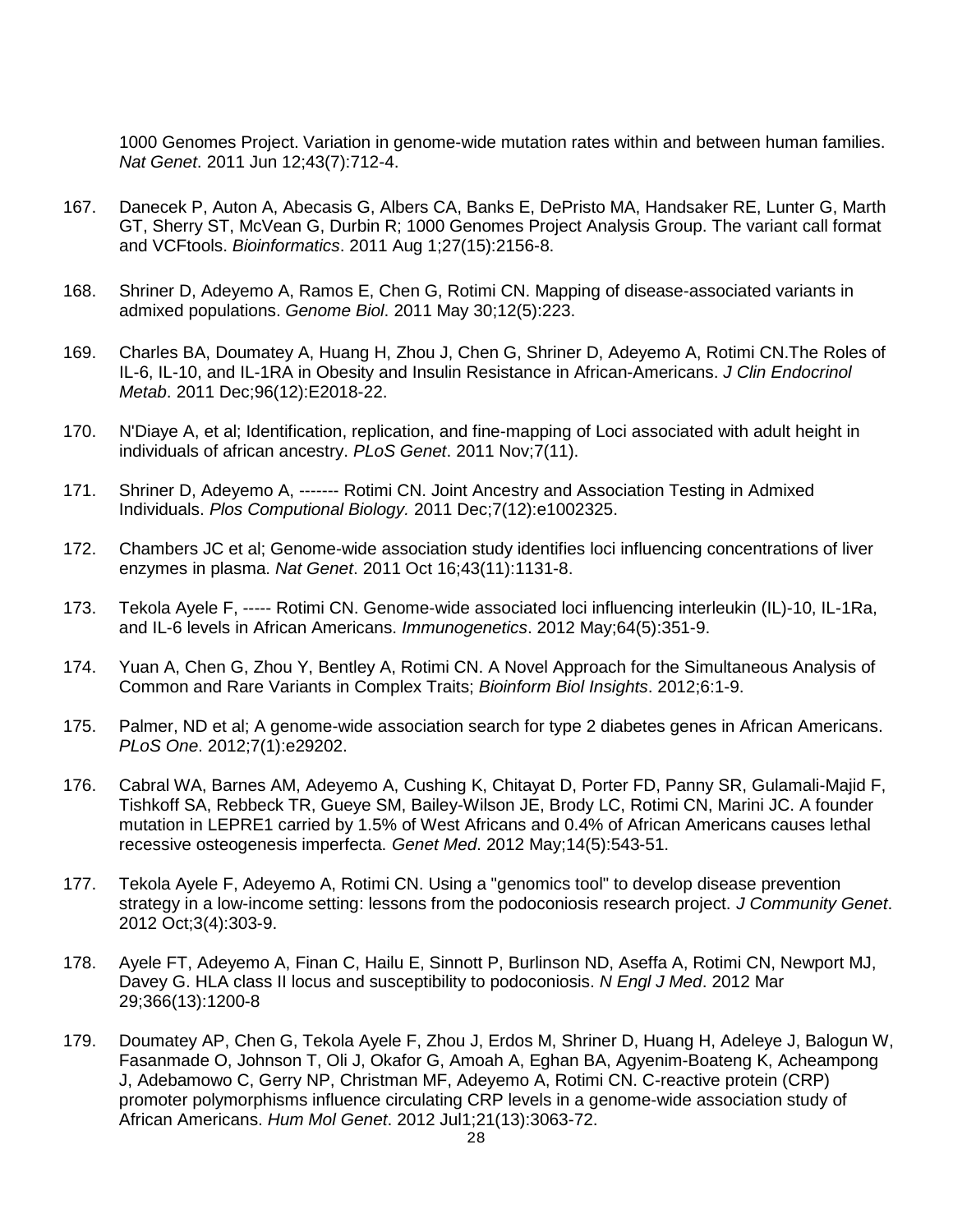- 180. Reder NP, Tayo BO, Salako B, Ogunniyi A, Adeyemo A, Rotimi C, Cooper RS. [Adrenergic Alpha-1](http://www.ncbi.nlm.nih.gov/pubmed/22615923)  [Pathway Is Associated with Hypertension among Nigerians in a Pathway-focused Analysis.](http://www.ncbi.nlm.nih.gov/pubmed/22615923) *PLoS One*. 2012;7(5):e37145.
- 181. Chen G, Ramos E, Adeyemo A, Shriner D, Zhou J, Doumatey AP, Huang H, Erdos MR, Gerry NP, Herbert A, Bentley AR, Xu H, Charles BA, Christman MF, Rotimi CN. UGT1A1 is a major locus influencing bilirubin levels in African Americans. *Eur J Hum Genet*. 2012 Apr;20(4):463-8.
- 182. Ayele FT, Hailu E, Finan C, Aseffa A, Davey G, Newport MJ, Rotimi CN, Adeyemo A. Prediction of HLA Class II Alleles Using SNPs in an African Population. *PLoS One*. 2012;7(6):e40206.
- 183. Guanjie Chen, Ao Yuan, Jie Zhou, Amy R. Bentley, Adebowale Adeyemo and Charles N. Rotimi. Simple F Test Reveals Gene-Gene Interactions in Case-Control Studies. *Bioinformatics and Biology Insights* 2012:6:169–176.
- 184. Chen G, Bentley A, Adeyemo A, Shriner D, Zhou J, Doumatey A, Huang H, Ramos E, Erdos M, Gerry N, Herbert A, Christman M, Rotimi C. Genome-wide Association Study Identifies Novel Loci Association with Fasting Insulin and Insulin Resistance in African Americans. *Hum Mol Genet*. 2012 Oct 15;21(20):4530-6.
- 185. Liu [CT,](http://www.ncbi.nlm.nih.gov/pubmed?term=Liu%20CT%5BAuthor%5D&cauthor=true&cauthor_uid=22893027) Ng [MC,](http://www.ncbi.nlm.nih.gov/pubmed?term=Ng%20MC%5BAuthor%5D&cauthor=true&cauthor_uid=22893027) [Rybin](http://www.ncbi.nlm.nih.gov/pubmed?term=Rybin%20D%5BAuthor%5D&cauthor=true&cauthor_uid=22893027) D, et al. Transferability and fine-mapping of glucose and insulin quantitative trait loci across populations: CARe, the Candidate Gene Association Resource. *Diabetologia*. 2012 Nov;55(11):2970-84.
- 186. Chen G, Yuan A, Zhou Y, Bentley AR, Zhou J, Chen W, Shriner D, Adeyemo A, Rotimi CN. Simultaneous Analysis of Common and Rare Variants in Complex Traits: Application to SNPs (SCARVAsnp). *Bioinform Biol Insights*. 2012;6:177-85.
- 187. A Rotimi CN. Health disparities in the genomic era: the case for diversifying ethnic representation. *Genome Med*. 2012 Aug 28;4(8):65.
- 188. Doumatey AP, Zhou J, Huang H, Adeleye J, Balogun W, Fasanmade O, Johnson T, Oli J, Okafor G, Amoah A, Eghan B, Agyenim-Boateng K, Acheampong J, Adebamowo C, Adeyemo A, Rotimi CN. Circulating adiponectin is associated with renal function independent of age and serum lipids in West Africans. *Int J Nephrol*. 2012;2012:730920.
- 189. Adeyemo A, Bentley AR, Meilleur KG, Doumatey AP, Chen G, Zhou J, Shriner D, Huang H, Herbert A, Gerry NP, Christman MF, Rotimi CN. Transferability and Fine Mapping of genome-wide associated loci for lipids in African Americans. *BMC Med Genet*. 2012 Sep 21;13(1):88.
- 190. Shriner D, Herbert A, Doumatey AP, Zhou J, Huang H, Erdos MR, Chen G, Gerry NP, Christman MF, Adeyemo A, Rotimi CN. Multiple loci associated with renal function in African Americans. *PLoS One*. 2012;7(9):e45112.
- 191. 1000 Genomes Project [Consortium.](http://www.ncbi.nlm.nih.gov/pubmed?term=1000%20Genomes%20Project%20Consortium%5BCorporate%20Author%5D) An integrated map of genetic variation from 1,092 human genomes. *Nature*. 2012 Nov 1;491(7422):56-65.
- 192. Doumatey AP, Bentley AR, Zhou J, Huang H, Adeyemo A, Rotimi CN. Paradoxical Hyperadiponectinemia is Associated With the Metabolically Healthy Obese (MHO) Phenotype in African Americans. *J Endocrinol Metab*. 2012 Apr 1;2(2):51-65.
- 193. Akarolo-Anthony SN, Ogundiran TO, Nkwodimmah C, Famooto A, Famooto AS, Adediji J, Rotimi CN, Balogun W, Adeleye J, Adebamowo CA. [Office based muscle biopsy using Vacora vacuum assisted](http://www.ncbi.nlm.nih.gov/pubmed/23457881)  [biopsy system.](http://www.ncbi.nlm.nih.gov/pubmed/23457881) *Afr J Med Med Sci*. 2012 Sep;41(3):313-6.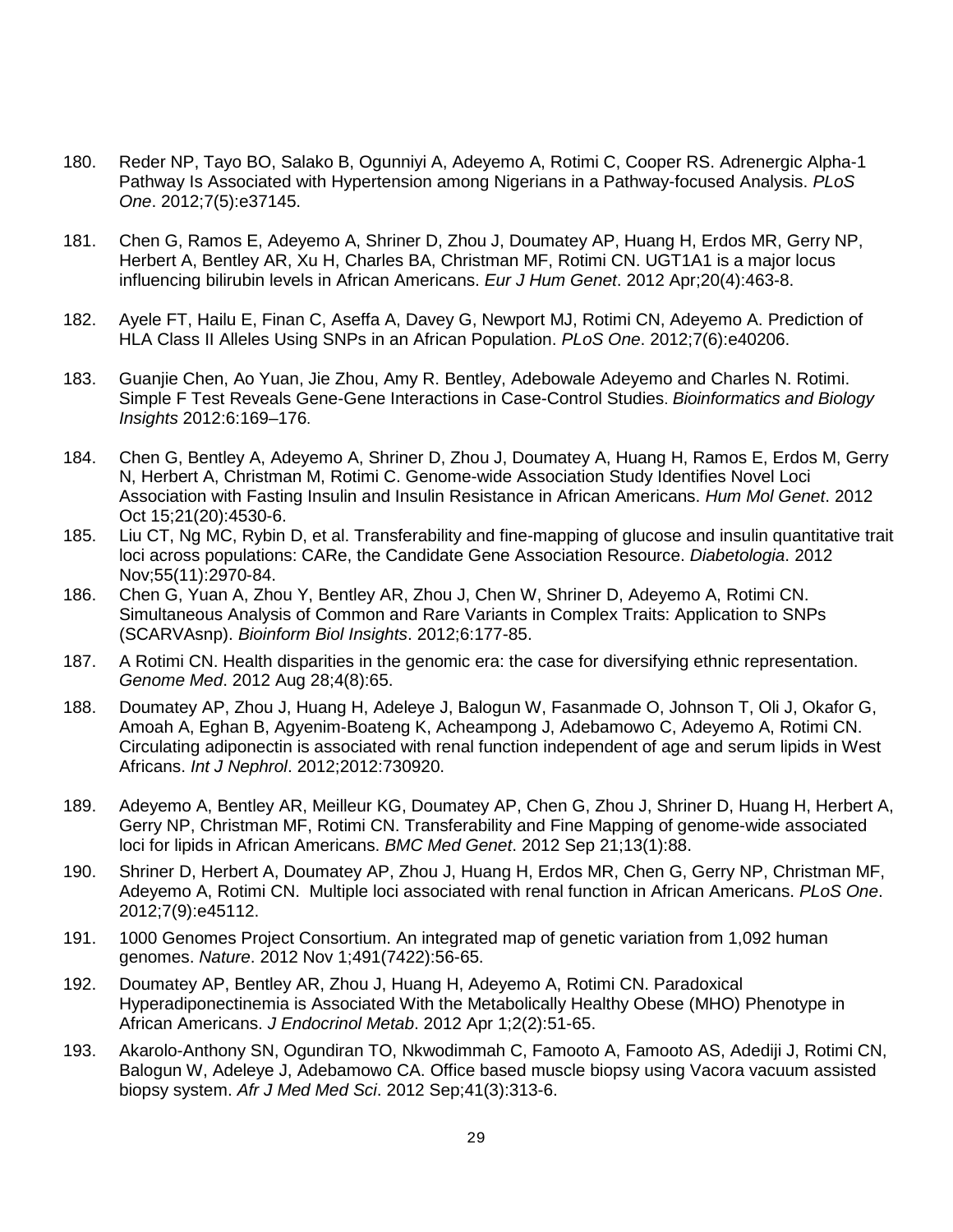- 194. Edward Ramos, Shawneequa L Callier & Charles N Rotimi. Why personalized medicine will fail if we stay the course. *Personalized Medicine.* 2012 Nov;9(8):839–847.
- 195. [Ruiz-Narváez](http://www.ncbi.nlm.nih.gov/pubmed?term=Ruiz-Narv%C3%A1ez%20EA%5BAuthor%5D&cauthor=true&cauthor_uid=23104177) EA, [Rosenberg](http://www.ncbi.nlm.nih.gov/pubmed?term=Rosenberg%20L%5BAuthor%5D&cauthor=true&cauthor_uid=23104177) L, [Yao](http://www.ncbi.nlm.nih.gov/pubmed?term=Yao%20S%5BAuthor%5D&cauthor=true&cauthor_uid=23104177) S, [Rotimi](http://www.ncbi.nlm.nih.gov/pubmed?term=Rotimi%20CN%5BAuthor%5D&cauthor=true&cauthor_uid=23104177) CN, [Cupples](http://www.ncbi.nlm.nih.gov/pubmed?term=Cupples%20AL%5BAuthor%5D&cauthor=true&cauthor_uid=23104177) AL, [Bandera](http://www.ncbi.nlm.nih.gov/pubmed?term=Bandera%20EV%5BAuthor%5D&cauthor=true&cauthor_uid=23104177) EV, [Ambrosone](http://www.ncbi.nlm.nih.gov/pubmed?term=Ambrosone%20CB%5BAuthor%5D&cauthor=true&cauthor_uid=23104177) CB, [Adams-](http://www.ncbi.nlm.nih.gov/pubmed?term=Adams-Campbell%20LL%5BAuthor%5D&cauthor=true&cauthor_uid=23104177)[Campbell](http://www.ncbi.nlm.nih.gov/pubmed?term=Adams-Campbell%20LL%5BAuthor%5D&cauthor=true&cauthor_uid=23104177) LL, [Palmer](http://www.ncbi.nlm.nih.gov/pubmed?term=Palmer%20JR%5BAuthor%5D&cauthor=true&cauthor_uid=23104177) JR. Fine-mapping of the 6q25 locus identifies a novel SNP associated with breast cancer risk in African-American women. *Carcinogenesis.* 2013 Feb;34(2):287-91.
- 196. Palmer JR, Ruiz-Narvaez EA, Rotimi CN, Cupples LA, Cozier YC, Adams-Campbell LL, Rosenberg L.Genetic susceptibility loci for subtypes of breast cancer in an African American population. *Cancer Epidemiol Biomarkers Prev*. 2013 Jan;22(1):127-34.
- 197. Bentley AR and Rotimi CN. Interethnic variation in lipid profiles: implications for underidentification of African–Americans at risk for metabolic disorders *Expert Rev. Endocrinol. Metab.* 2012 7(6):659–667.
- 198. Monda KL et al. A meta-analysis identifies new loci associated with body mass index in individuals of African ancestry. [Nat Genet.](http://www.ncbi.nlm.nih.gov/pubmed/23583978) 2013 Jun;45(6):690-6.
- 199. [Ozdemir V,](http://www.ncbi.nlm.nih.gov/pubmed?term=Ozdemir%20V%5BAuthor%5D&cauthor=true&cauthor_uid=23574338) [Badr KF,](http://www.ncbi.nlm.nih.gov/pubmed?term=Badr%20KF%5BAuthor%5D&cauthor=true&cauthor_uid=23574338) [Dove ES,](http://www.ncbi.nlm.nih.gov/pubmed?term=Dove%20ES%5BAuthor%5D&cauthor=true&cauthor_uid=23574338) [Endrenyi L,](http://www.ncbi.nlm.nih.gov/pubmed?term=Endrenyi%20L%5BAuthor%5D&cauthor=true&cauthor_uid=23574338) [Geraci CJ,](http://www.ncbi.nlm.nih.gov/pubmed?term=Geraci%20CJ%5BAuthor%5D&cauthor=true&cauthor_uid=23574338) [Hotez PJ,](http://www.ncbi.nlm.nih.gov/pubmed?term=Hotez%20PJ%5BAuthor%5D&cauthor=true&cauthor_uid=23574338) [Milius D,](http://www.ncbi.nlm.nih.gov/pubmed?term=Milius%20D%5BAuthor%5D&cauthor=true&cauthor_uid=23574338) [Neves-Pereira M,](http://www.ncbi.nlm.nih.gov/pubmed?term=Neves-Pereira%20M%5BAuthor%5D&cauthor=true&cauthor_uid=23574338) [Pang](http://www.ncbi.nlm.nih.gov/pubmed?term=Pang%20T%5BAuthor%5D&cauthor=true&cauthor_uid=23574338)  [T,](http://www.ncbi.nlm.nih.gov/pubmed?term=Pang%20T%5BAuthor%5D&cauthor=true&cauthor_uid=23574338) [Rotimi CN,](http://www.ncbi.nlm.nih.gov/pubmed?term=Rotimi%20CN%5BAuthor%5D&cauthor=true&cauthor_uid=23574338) et. al. Crowd-funded micro-grants for genomics and "big data": an actionable idea connecting small (artisan) science, infrastructure science, and citizen philanthropy. *[OMICS.](http://www.ncbi.nlm.nih.gov/pubmed/23574338)* 2013 Apr;17(4):161-72.
- 200. Gbadegesin RA, Brophy PD, Adeyemo A, Hall G, Gupta IR, Hains D, Bartkowiak B, Rabinovich CE, Chandrasekharappa S, Homstad A, Westreich K, Wu G, Liu Y, Holanda D, Clarke J, Lavin P, Selim A, Miller S, Wiener JS, Ross SS, Foreman J, Rotimi C, Winn MP. [TNXB Mutations Can Cause](http://www.ncbi.nlm.nih.gov/pubmed/23620400)  [Vesicoureteral Reflux.](http://www.ncbi.nlm.nih.gov/pubmed/23620400) *J Am Soc Nephrol*. 2013 Jul;24(8):1313-22
- 201. Tekola-Ayele F, Adeyemo AA, Rotimi CN. Genetic epidemiology of type 2 diabetes and cardiovascular diseases in Africa. *Prog Cardiovasc Dis*. 2013 Nov-Dec;56(3):251-60.
- 202. Ayo Famooto, Maryam Almujtaba, Eileen Dareng, Sally Akarolo-Anthony, Celestine Ogbonna, Richard Offiong, Olayinka Olaniyan, Cosette M. Wheeler, Ayo Doumatey, Charles N. Rotimi, Adebowale Adeyemo, Clement A. Adebamowo. RPS19 and TYMS SNPs and Prevalent High Risk Human Papilloma Virus Infection in Nigerian Women. *PLoS One*. 2013; Jun 27;8(6):e66930.
- 203. Khurana E, 1000 Genomes Project Consortium, Dermitzakis ET, Yu H, Rubin MA, Tyler-Smith C, Gerstein M. Integrative annotation of variants from 1092 humans: application to cancer genomics. *Science*. 2013 Oct 4;342(6154):1235587.
- 204. Franceschini N, et al. Genome-wide association analysis of blood-pressure traits in African-ancestry individuals reveals common associated genes in African and non-African populations*. Am J Hum Genet.* 2013 Sep 5;93(3):545-54.
- 205. Liu CT, et al. Genome-wide association of body fat distribution in African ancestry populations suggests new loci. *PLoS Genet*. 2013;9(8):e1003681.
- 206. Rotimi C, Shriner D, Adeyemo A. [Genome science and health disparities: a growing success story?](http://www.ncbi.nlm.nih.gov/pubmed/23899246) *Genome Med*. 2013 Jul 29;5(7):61.
- 207. Famooto A, Almujtaba M, Dareng E, Akarolo-Anthony S, Ogbonna C, Offiong R, Olaniyan O, Wheeler CM, Doumatey A, Rotimi CN, Adeyemo A, Adebamowo CA. RPS19 and TYMS SNPs and Prevalent High Risk Human Papilloma Virus Infection in Nigerian Women*. PLoS One*. 2013 Jun 27;8(6):e66930.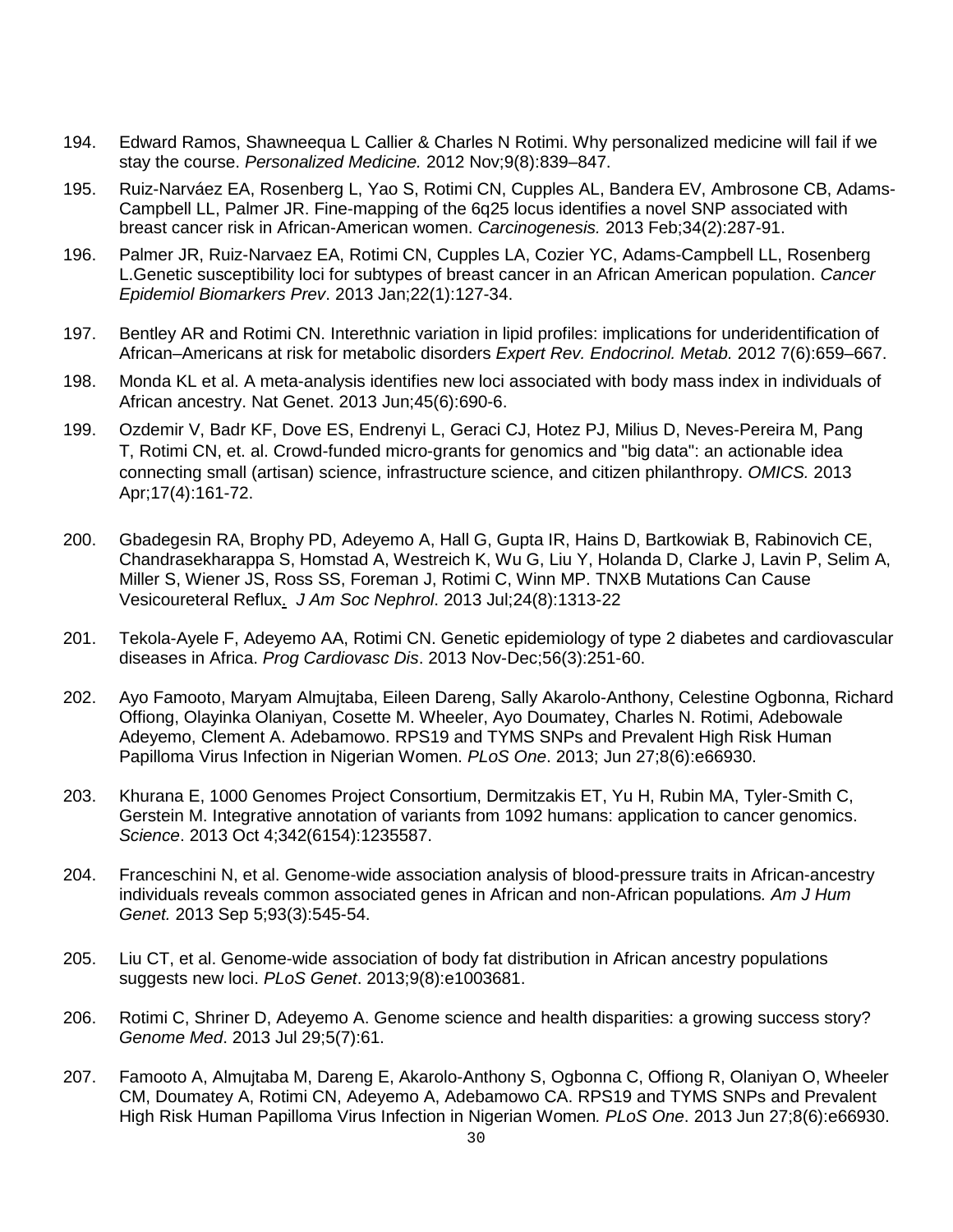- 208. Ramos E, Doumatey A, Elkahloun AG, Shriner D, Huang H, Chen G, Zhou J, McLeod H, Adeyemo A, Rotimi CN. Pharmacogenomics, ancestry and clinical decision making for global populations. *Pharmacogenomics J*. 2014 Jun;14(3):217-22 .
- 209. Shriner D, Adeyemo A, Rotimi CN. Reconciling clinical importance and statistical significance. *Eur J Hum Genet.* 2014 Feb; 22(2):158-9.
- 210. Adeyemo A, Rotimi C. What does genomic medicine mean for diverse populations? Mol Genet Genomic Med. 2014 Jan;2(1):3-6.
- 211. Barrington DS, Adeyemo AA, Rotimi CN. Childhood family living arrangements and blood pressure in black men: the Howard university family study. *Hypertension*. 2014 Jan;63(1):48-53.
- 212. Charles BA, Shriner D, Rotimi CN. Accounting for Linkage Disequilibrium in Association Analysis of Diverse Populations. *Genet Epidemiol*. 2014 Apr;38(3):265-73.
- 213. Doumatey AP, Zhou J, Adeyemo A, Rotimi C. High sensitivity C-reactive protein (Hs-CRP) remains highly stable in long-term archived human serum. *Clin Biochem*. 2014 Mar;47(4-5):315-8.
- 214. Aurelian Bidulescu, Shweta Choudhry, Solomon K. Musani, Sarah G. Buxbaum, Jiankang Liu, Charles N. Rotimi, James G. Wilson, Herman A. Taylor, Gary H. Gibbons. Associations of adiponectin with individual European ancestry in African Americans: the Jackson Heart Study. *Front Genet*. 2014; 5: 22. Published online 2014 Feb 10;5:22.
- 215. Bentley AR, Chen G, Shriner D, Doumatey AP, Zhou J, Huang H, Mullikin JC, Blakesley RW, Hansen NF, Bouffard GG, Cherukuri PF, Maskeri B, Young AC, Adeyemo A, Rotimi CN. Gene-based sequencing identifies lipid-influencing variants with ethnicity-specific effects in African Americans. *PLoS Genet.* 2014 Mar 6;10(3):e1004190.
- 216. Thomson R, Genovese G, Canon C, Kovacsics D, Higgins MK, Carrington M, Winkler CA, Kopp J, Rotimi C, Adeyemo A, Doumatey A, Ayodo G, Alper SL, Pollak MR, Friedman DJ, Raper J. Evolution of the primate trypanolytic factor APOL1. *Proc Natl Acad Sci U S A*. 2014 May 20;111(20):E2130-9.
- 217. Owolabi MO, Mensah GA, Kimmel PL, Adu D, Ramsay M, Waddy SP, Ovbiagele B, Rabada-Diehl C, Rasooly R, Akarolo-Anthony SN, Rotimi C. [Understanding the rise in cardiovascular diseases in Africa:](http://www.ncbi.nlm.nih.gov/pubmed/24878536)  [harmonising H3Africa genomic epidemiological teams and tools.](http://www.ncbi.nlm.nih.gov/pubmed/24878536) *Cardiovasc J Afr.* 2014 May/June 24;25(3):134-136.
- 218. Marshall PA, Adebamowo CA, Adeyemo AA, Ogundiran TO, Strenski T, Zhou J, Rotimi CN. [Voluntary participation and comprehension of informed consent in a genetic epidemiological study of](http://www.ncbi.nlm.nih.gov/pubmed/24885380)  [breast cancer in Nigeria.](http://www.ncbi.nlm.nih.gov/pubmed/24885380) *BMC Med Ethics.* 2014 May13;15:38.
- 219. Kraja AT, et al. [Pleiotropic genes for metabolic syndrome and inflammation.](http://www.ncbi.nlm.nih.gov/pubmed/24981077) *Mol Genet Metab*. 2014 Aug;112(4):317-38.
- 220. Colonna V, Ayub Q, Chen Y, Pagani L, Luisi P, Pybus M, Garrison E, Xue Y, Tyler-Smith C; 1000 Genomes Project Consortium, Abecasis GR, Auton A, Brooks LD, DePristo MA, Durbin RM, Handsaker RE, Kang HM, Marth GT, McVean GA. Human genomic regions with exceptionally high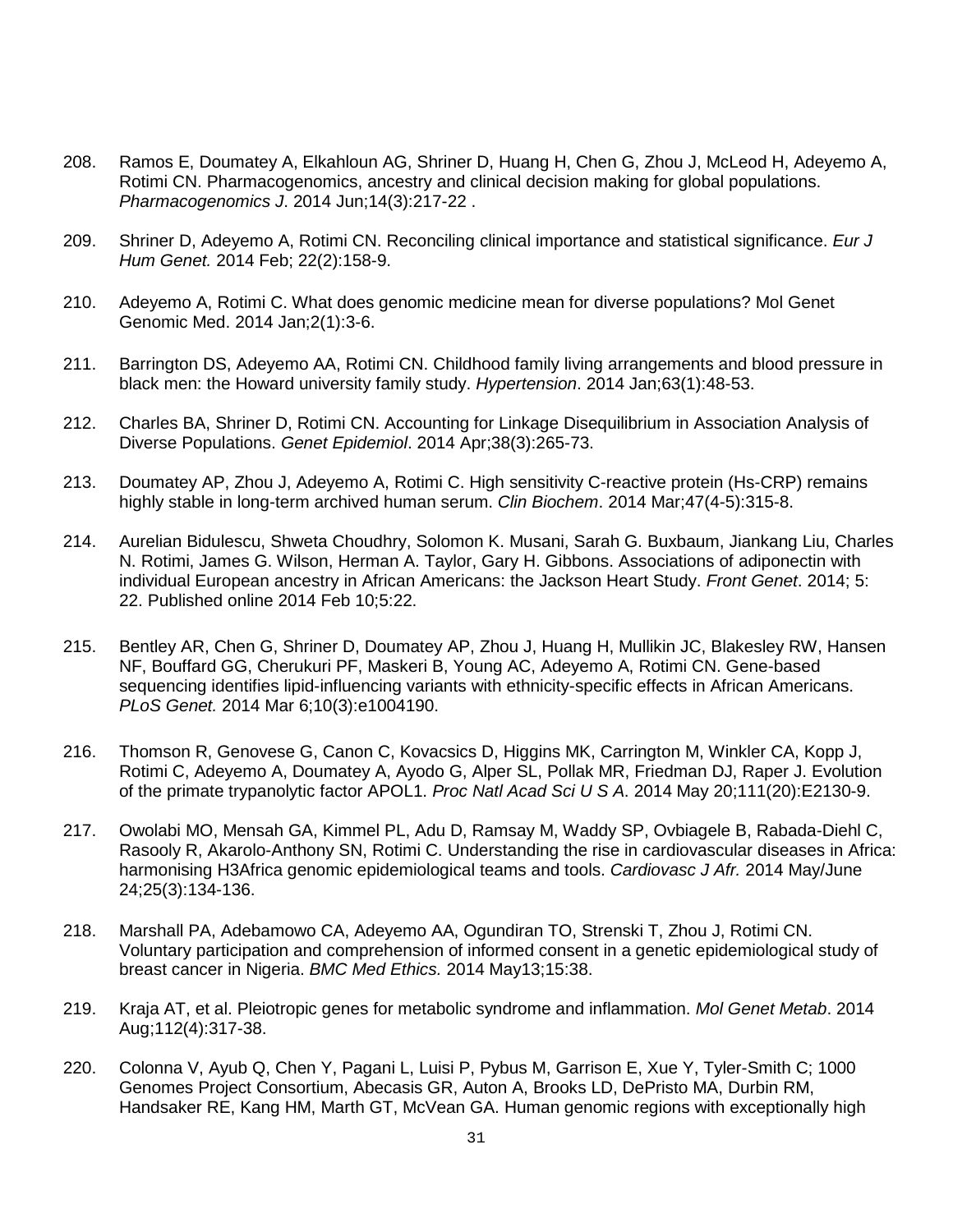levels of population differentiation identified from 911 whole-genome sequences. *Genome Biol.* 2014 Jun 30;15(6):R88. doi: 10.1186/gb-2014-15-6-r88

- 221. Rotimi C et al H3Africa Consortium. [Research capacity. Enabling the genomic revolution in Africa.](http://www.ncbi.nlm.nih.gov/pubmed/24948725) *Science.* 2014 Jun 20;344(6190):1346-8
- 222. Tekola-Ayele F, Adeyemo A, Aseffa A, Hailu E, Finan C, Davey G, Rotimi CN, Newport MJ. Clinical and pharmacogenomic implications of genetic variation in a Southern Ethiopian population. *Pharmacogenomics J.* 2014 Jul 29. doi: 10.1038/tpj.2014.39. [Epub ahead of print]
- 223. Ng MC, et al. Meta-analysis of genome-wide association studies in African Americans provides insights into the genetic architecture of type 2 diabetes. PLoS Genet. 2014 Aug 7;10(8):e1004517.
- 224. Shriner D, Tekola-Ayele F, Adeyemo A, Rotimi CN. Genome-wide genotype and sequence-based reconstruction of the 140,000 year history of modern human ancestry. *Sci Rep.* 2014 Aug 13;4:6055 doi: 10.1038/srep06055
- 225. Wang YJ, Tayo BO, Bandyopadhyay A, Wang H, Feng T, Franceschini N, Tang H, Gao J, Sung YJ; COGENT BP consortium, Elston RC, Williams SM, Cooper RS, Mu TW, Zhu X. The association of the vanin-1 N131S variant with blood pressure is mediated by endoplasmic reticulum-associated degradation and loss of function. *PLoS Genet.* 2014 Sep 18;10(9):e1004641. doi: 10.1371/journal.pgen.1004641. eCollection 2014 Sep.PMID:25233454
- 226. Tekola-Ayele F, Adeyemo A, Chen G, Hailu E, Aseffa A, Davey G, Newport MJ, Rotimi CN. Novel genomic signals of recent selection in an Ethiopian population. *Eur J Hum Genet*. 2014 Nov 5. doi: 10.1038/ejhg.2014.233. [Epub ahead of print] PMID:25370040
- 227. Gurdasani D, Carstensen T, Tekola-Ayele F, Pagani L, Tachmazidou I, Hatzikotoulas K, Karthikeyan S, Iles L, Pollard MO, Choudhury A, Ritchie GR, Xue Y, Asimit J, Nsubuga RN, Young EH, Pomilla C, Kivinen K, Rockett K, Kamali A, Doumatey AP, Asiki G, Seeley J, Sisay-Joof F, Jallow M, Tollman S, Mekonnen E, Ekong R, Oljira T, Bradman N, Bojang K, Ramsay M, Adeyemo A, Bekele E, Motala A, Norris SA, Pirie F, Kaleebu P, Kwiatkowski D, Tyler-Smith C, Rotimi C, Zeggini E, Sandhu MS. The African Genome Variation Project shapes medical genetics in Africa. *Nature.* 2014 Dec 3. doi: 10.1038/nature13997. [Epub ahead of print] PMID: 25470054
- 228. Zhu X, Feng T, Tayo BO, Liang J, Young JH, Franceschini N, Smith JA, Yanek LR, Sun YV, Edwards TL, Chen W, Nalls M, Fox E, Sale M, Bottinger E, Rotimi C; The COGENT BP Consortium, Liu Y, McKnight B, Liu K, Arnett DK, Chakravati A, Cooper RS, Redline S. Meta-analysis of Correlated Traits via Summary Statistics from GWASs with an Application in Hypertension. Am J Hum Genet. 2014 Dec 10. PMID:25500260

# **PRESENTATIONS AND ABSTRACTS** *– locations of international presentations are bolded.*

- 1. Rotimi CN. Study organization, sampling scheme and standardization procedures for the International Collaborative Study on Hypertension in Blacks. International Society on Hypertension in Blacks (ISHIB): Atlanta, GA, 1992.
- 2. Cooper RS, Rotimi CN, Ataman SL for the ICSHIB investigators. The Prevalence of Obesity and NIDDM in Populations of African Origin: The International Collaborative Study of Hypertension in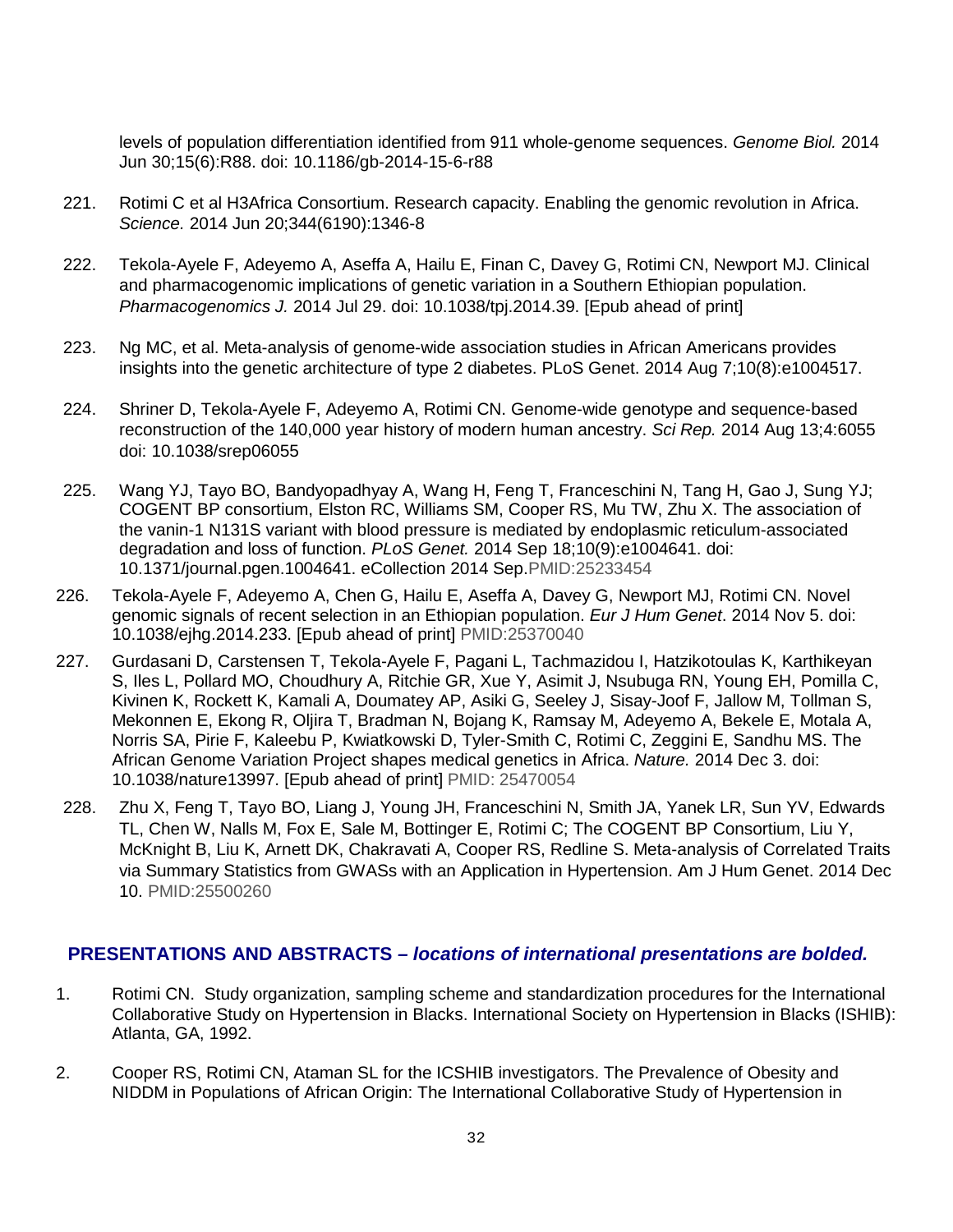Blacks (ICSHIB). Workshop on Prevention of Obesity: Populations at Risk, Etiologic Factors and Intervention Strategies (NIDDK, NIH): September 22-24, 1993

- 3. Rotimi CN, Cooper RS, Ward RH, Morrison L. The role of the angiotensinogen gene in human hypertension: Absence of an association among African Americans. Genetic Epidemiol. 1993; 10:339
- 4. Rotimi CN, Cooper RS, Sundarum CB, Cao G. Familial resemblance of cardiovascular disease risk factors among African Americans in the Chicago area. Genetic Epidemiology 1993; 10:340
- 5. Rotimi CN, Cooper RS. Health family study of persons of African origin. The fifth congress of the Pan-African Society of Cardiology in conjunction with 8<sup>th</sup> International Interdisciplinary Conference on Hypertension in Blacks. International Society on Hypertension in Blacks: **Cameroon**, April, 1993.
- 6. Cooper RS, Rotimi CN, Fraser H. Prevalence of hypertension and obesity in black populations: The international collaborative study of hypertension in blacks. The American Society of Hypertension, 1993
- 7. Ataman SL, Cooper R, Rotimi CN, McGee D: Quality control in a large epidemiologic survey: a case study. 1994 APHA Annual Meeting and Exhibition #2018 page 116.
- 8. Rotimi CN, Cooper R, Asuzu M et al: Ascertainment of major causes of mortality in an urban Nigerian community: The ICSHIB Study. 1994 APHA Annual Meeting and Exhibition.
- 9. RB Lipton, RS Cooper, C Rotimi, B Osotimehin, W Muna, H Fraser, D McGee. Obesity and its relationship with self-reported diabetes among peoples of the African diaspora. American Diabetes Association. January 1994
- 10. Kaufman JS, James S, Rotimi CN, Effiong E. High blood pressure in urban and rural Nigeria: Dietary, psychosocial and anthropometric determinants. Circulation 1995; 91:29 #16.
- 11. Rotimi CN, Marcovina S, Schork N: Levels of Lp(a) and frequency of Apo(a) isoforms in Africans and African Americans: Environmental effects as estimated within and across populations. Circulation 1995; 91:31-p3.
- 12. Luke A, Rotimi CN, Ogunbiyi O, Owoaje E, Forrester T, Umpporowicz D, McGee D, Cooper R. Relationship of body mass index and body fat in genetically similar populations. FASEB J 1995; 9: A1016
- 13. Rotimi CN, Cooper RS. Familial correlations of anthropometric variables and relative fat distribution among African Americans. Genetic Epidemiol 1995; 12:325.
- 14. RS Cooper, CN Rotimi. Hypertension in populations of West African origin. Am J Epidemiol 1995; 141: S79
- 15. Prewitt TE, Luke A, Rotimi C, Cooper R, McGee D. Adiposity in black populations from diverse environments. AHA 1996.
- 16. Cooper RS, Rotimi CN, Ward R, Morrison L, Ogunbiyi O, Forrester T. Angiotensinogen microsatellites not associated with hypertension in US, Caribbean or West African populations. Hypertension 1996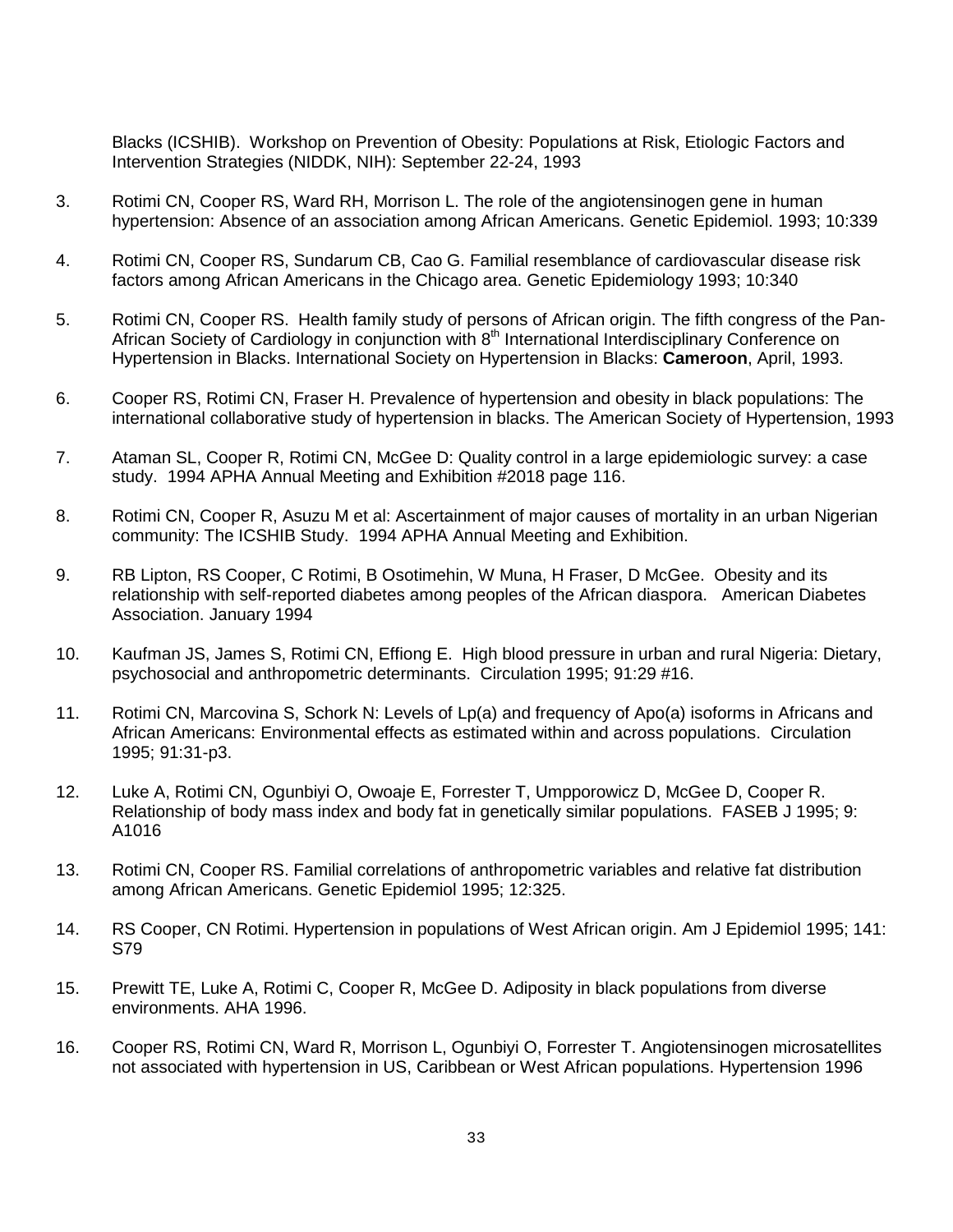- 17. Cooper RS, Rotimi CN, Luke A, Kaufman J. Is body fat the determinant of the obesity-blood pressure relationship? Hypertension, 1996
- 18. Cooper RS, Rotimi CN, Li Z, Ward R, Ogunbiyi O. Familial aggregation of blood pressure in a Nigeria population. Hypertension, 1996
- 19. Rotimi C, Cooper R, Owoaje E, Fraser H, Forrester T, Wilks R, Cruickshank K. The evolution of noninsulin-dependent diabetes mellitus risk among populations of the African diaspora. Am J Epidemiol, 1996
- 20. Rotimi CN, Cooper RS, Cao G, Li Z Heritability of body mass index in a black population in a low risk environmental setting. Genetic Epidemiology 1996; 13:#17 305 (**Brazil)**
- 21. Rotimi CN, Heritability of plasma leptin in a population sample of African-American families. Sixth Annual meeting of the International Genetic Epidemiology Society, Baltimore, MD, October 1997
- 22. Prevalence of diabetes and impaired glucose tolerance in a Nigerian Community. Lagos, Benin, and Ibadan, **Nigeria.** June 5, 1997.
- 23. Rotimi CN. Genetic Epidemiology of Hypertension: Opportunities presented by populations of the African Diaspora. Human Biology, Salt Lake City, Utah - April, 1998.
- 24. Obesity in the United States. Maywood, IL, and Idere, Nigeria. April 28, 1998.
- 25. Rotimi CN, Genetic and Environmental determinants of hypertension: A review of findings from the International Collaborative Study of Hypertension in Blacks (ICSHIB). RCMI Symposium, Howard University, Washington, DC, March, 1998
- 26. Rotimi CN, Cooper RS, Cao G, Ogunbiyi O, Ladipo M, Owoaje E, Ward R. Maximum likelihood generalized heritability estimate of blood pressure among Nigerian families. Seventh Annual meeting of the International Genetic Epidemiology Society, **Arcachon, France,** September, 1998
- 27. Scientific meeting of the International Society of hypertension. **Amsterdam, Netherlands.** June 7-11 1998
- 28. American Diabetes Association. The 58<sup>th</sup> Annual Meeting and Scientific Sessions. McCormick Place, Chicago Illinois June 11-16, 1998
- 29. Rotimi CN. Genetics of hypertension. Nutritional Sciences Seminar, Spring –1999, University of Wisconsin-Madison
- 30. Broeckel U, Shiozawa M, Fallin D, Wick GS, Cooper RS, Rotimi CN, Nobrega M, Provoost AP, Schork NJ, Jacob HJ. Comparative Mapping and linkage disequilibrium of the rat RF-1 region identifies a haplotype associated with hypertensive end-stage renal disease in humans. Genome Sequencing and Biology, 1999.
- 31. Hypertension of Africans: Motherland to the Diaspora. **Toronto, Canada**. July 13, 1999.
- 32. Global Forum for Bioethics in Research. Bethesda, Maryland. November 7-10, 1999.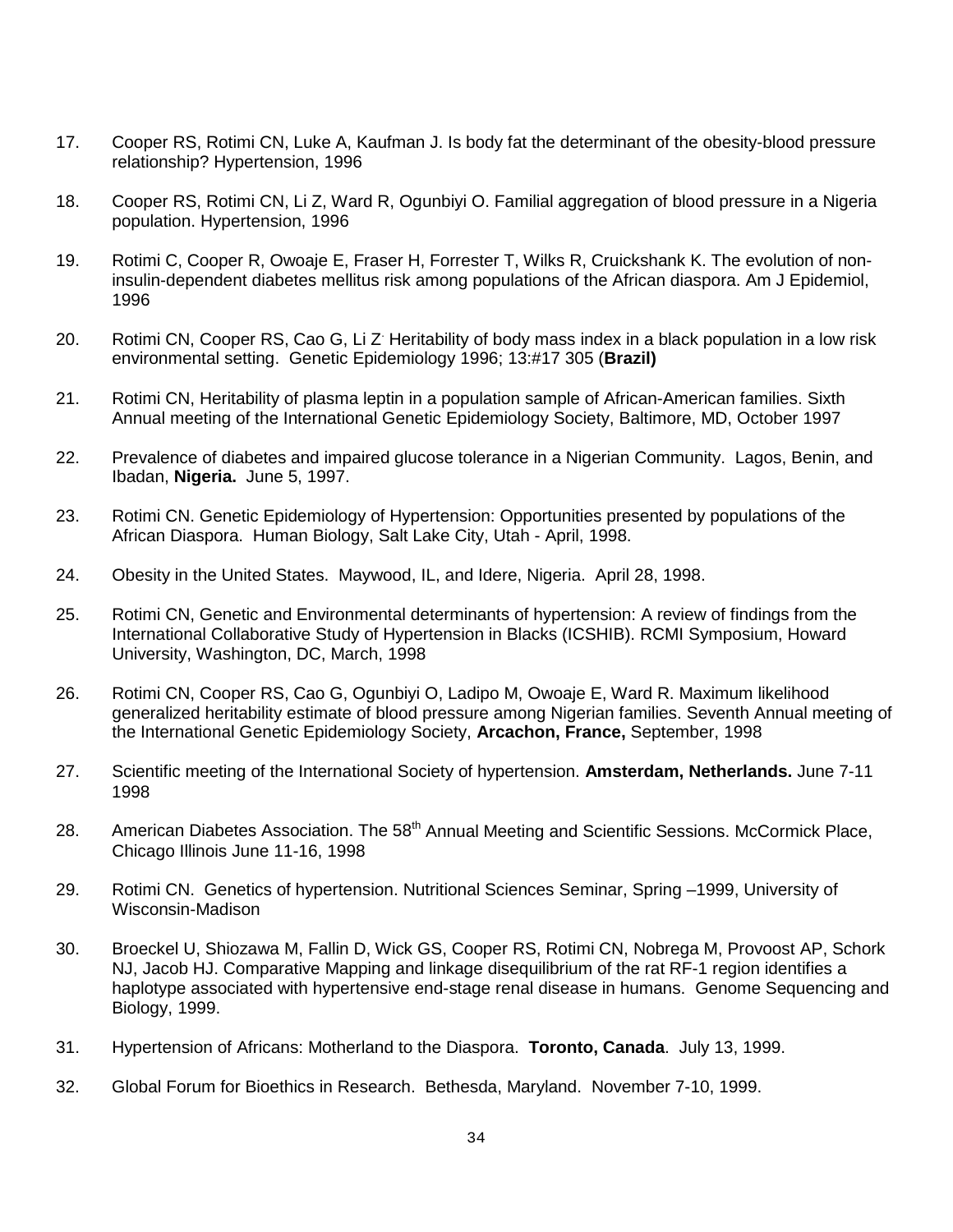- 33. Bioethics and community-Based Research: Safeguarding the community (The Jackson Heart Study), May 2000.
- 34. Health Disparity Attendee: A challenge and call to action for the new millennium Washington, DC, April 16 – 19, 2000.
- 35. First Community Consultation on Responsible Collection and Use of Samples for Genetic Research "Lessons to be Learned from International Experiences" September 25-26, 2000 (NIH - Bethesda Marriott Hotel, Maryland)
- 36. Genetics of complex diseases: An Hypertension Update. August 2000. University of Ibadan**, Ibadan, Nigeria**
- 37. Informed Consent in international Genetic Epidemiology. Chicago and Nigeria. October 19, 2000.
- 38. ELSI Human Genetic Variation RFA Consortium Meeting. Rockville, Maryland. October 24-25, 2000.
- 39. Association between Tumor Necrosis Factor-alpha (TNF-a) and Correlates of Insulin Resistance in a Cohort of Type 2 Diabetic Patients from West Africa. International Diabetes Federation, Nov 2000**, Mexico City, Mexico**
- 40. In Search of susceptibility of genes for type 2 diabetes in West Africa: Ancestral Population of African Americans. American Society of Human Genetics workshop on West African Genetic Diversity, October 4, 2000, San Diego, CA
- 41. Ethnic Challenges in Genetic Epidemiological Research. The University of Texas, Southwestern Medical Center, Dallas, Texas. January 9, 2001.
- 42. Genetics Epidemiology of complex diseases: An update on the African Diaspora. U of Maryland: March, 2001
- 43. Howard University Family Study: A Community Awareness Meeting between Howard University Scientists and Elected Representatives from Washington, DC Neighborhoods Place: Genome Center. Date: February 23, 2001
- 44. Genetics of complex diseases: an update on the African Diaspora. John Hopkins School of Public Health. October 2001.
- 45. Ethical Challenges in Genetic Epidemiological Research. Decade of ELSI conference. Washington, D.C, January 13, 2001.
- 46. "In search of susceptibility genes for type 2 diabetes in West Africa". Baltimore, Maryland. Feb 8, 2001.
- 47. Engaging the community in Biomedical Research. Washington, DC. February 23, 2001.
- 48. Epidemiology. Philadelphia, Pennsylvania. June 22-26, 2001.
- 49. Predictors of Diabetes. Philadelphia, Pennsylvania. June22-26, 2001.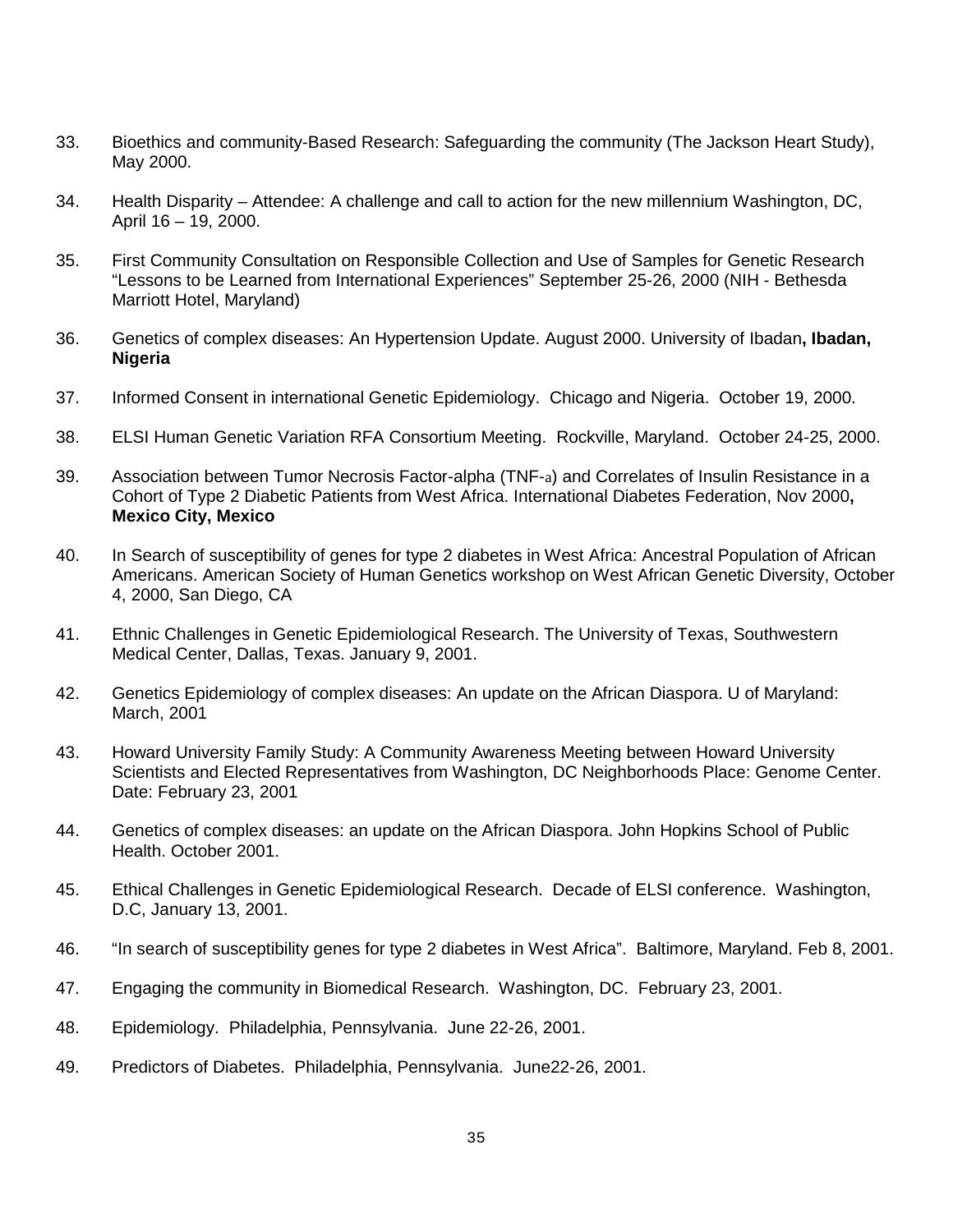- 50. Environmental and Genetic Influences on Human Health. **Garmisch-Partenkirchen, Germany.** Sept 1-8, 2001.
- 51. International Genetic Environmental Epidemiology Society. **Munich, Germany.** September 2-4, 2001.
- 52. From Laboratory Investigation to Clinical Practice. **Quebec, Canada.** October 7-10, 2001.
- 53. Third Global Forum on Bioethics in Research. **The Gambia.** November 7-9, 2001.
- 54. Genetics of Type 2 diabetes Fine-mapping of an informative genomic region on chromosome 20. University of Michigan. December, 2001
- 55. Third global forum on bioethics in research: 21 23 February 2002, Holiday Inn Cape Town Strand Street **Cape Town, South Africa**
- 56. Processes for collecting samples: Planning the First Large-Scale Phase of the Haplotype Map Project. Washington A Conference Room, Hyatt Regency Crystal City, Arlington, VA January 16, 2002
- 57. Informed consent and the concept of race in genetic epidemiology research. ELSI Genetic Variation RFA Consortium Meeting, January 22-23, 2002, Chevy Chase, MD
- 58. Exploring the Collection, Use and Analysis of Data on Race and Ethnicity in Genetic Research and Genetic Testing. Bethesda, Maryland. February 14, 2002.
- 59. "In search of type II diabetes genes in populations of the African Diaspora". Atlanta, Georgia. May 3, 2002.
- 60. Collection, Use and Analysis of Data on Race and Ethnicity in Genetic Research (The Jackson Heart Study). Jackson, Ms. June 17, 2002.
- 61. "African Genealogy & Genetics: Looking Back to Move Forward". Minneapolis, MN. June 21-22, 2002.
- 62. "Race, Ethnicity, Genetics, and Health Disparities". Herndon, Virginia. August 7, 2002.
- 63. Planning Workshop on Relating Genetic Variation to Health and Disease. Bethesda, MD. Aug 2002.
- 64. Bioethics in Research. **Brasilia, Brazil.** October 29-30, 2002.
- 65. Symposium Ethnicity and Epidemiology: Casting race in a new light (the role of genes): American College of Epidemiology Annual Scientific Sessions – September 22, 2002. Albuquerque, New Mexico
- 66. Genome search for genes underlying susceptibility resistance syndrome in Type 2 Diabetes Patients from West Africa. American Society of Human Genetics 2002; suppl 71 (4):498 (#1924).
- 67. Scanning the Genome for Obesity Susceptibility Genes in Type 2 Diabetes Patients from West Africa**.**  American Society of Human Genetics 2002;suppl 71 (4):189 (#131)., October 15 -19, 2002
- 68. Calpain-10 Gene Polymorphisms and Type 2 Diabetes in West Africans. American Society of Human Genetics 2002; suppl 71 (4):477 (#1798).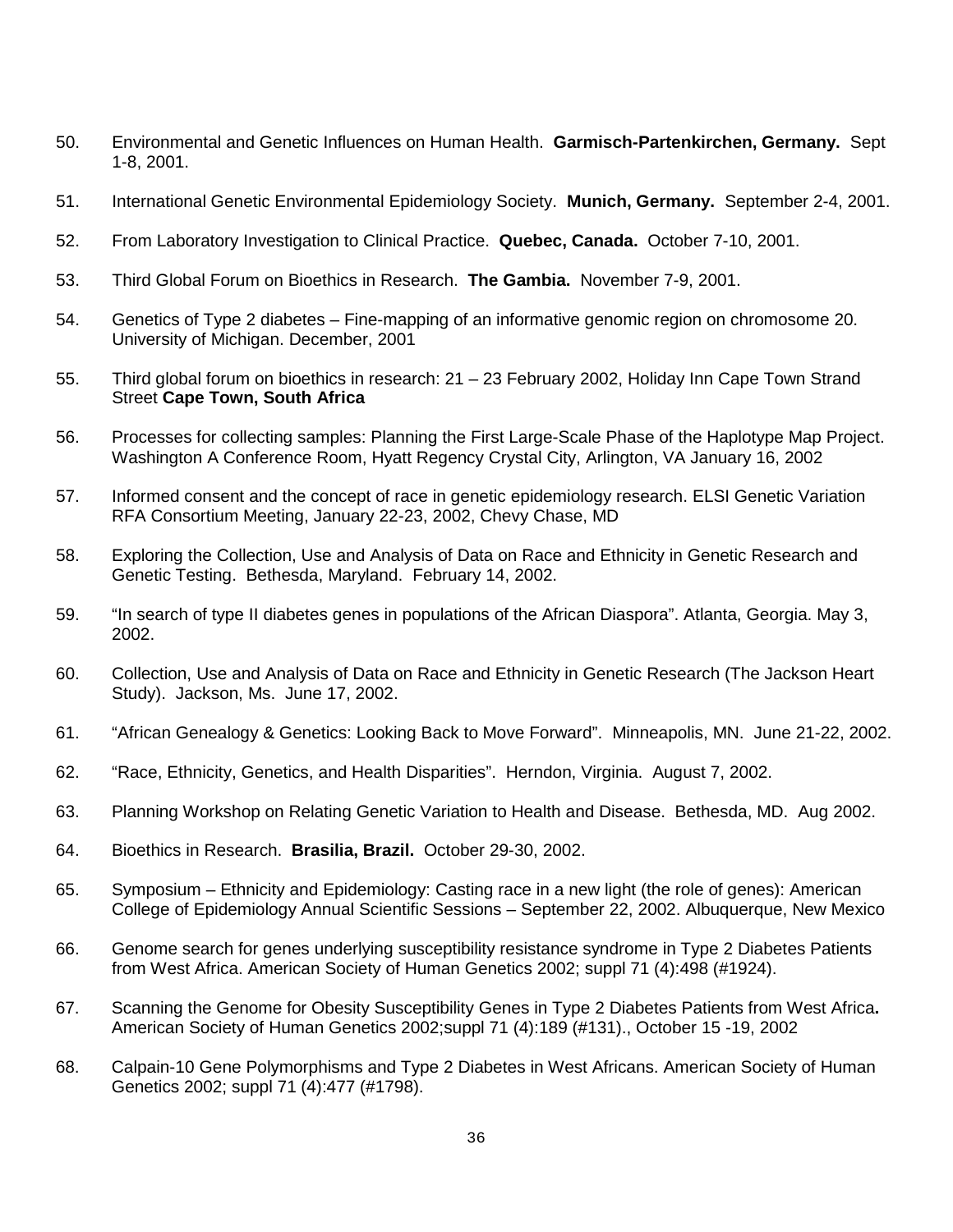- 69. A Genome Search for Type 2 Diabetes Susceptibility Genes in West Africans**.** American Society of Human Genetics 2002; suppl 71 (4):498 (#1923).
- 70. Marshall P. Adabamowo C. Royal C. Rotimi C. GENOMIC RESEARCH: Case Presentation: Community Engagement for the HapMap Project in Nigeria FOURTH GLOBAL FORUM ON BIOETHICS; **BRASILIA, BRAZIL.** 29 - 30 October 2002
- 71. Genome Wide Search for Hypertension Susceptibility Loci. Genetic Analysis Workshop (GAW); Nov 11-14, 2002, New Orleans.
- 72. Genome Scan for Obesity Genes in Type 2 Diabetes Patients from West Africa**.** International Genetic Epidemiology Society (IGES) Meeting. New Orleans November 14-16, 2002.
- 73. Rotimi CN, Royal C and Marshall P. Implementation of the Haplotype Mapping (HapMap) and the Genomic Research in the African Diaspora (GRAD) projects in Eldoret, Kenya; Ibadan, Nigeria; and Umtata, **South Africa.** January 05 – 28, 2003**.**
- 74. Chen G, Zhou J, Chen Y, Daniel H, Rotimi C. Genome wide search for blood pressure susceptibility loci in West African Type 2 diabetes patients.
- 75. Workshop: Haplotypes, Phenotypes, and the Human Genome: Practical Applications in The Evaluation and Elimination of Disparities. Meharry CRECD Health Disparities Course Second Session July 31 – August 2, 2003
- 76. Human Genetics: A facilitator or Hindrance in the Efforts to Eliminate Health Disparities. Meharry CRECD Health Disparities Course Second Session July 31 – August 2, 2003
- 77. Strategies and Lessons Learned in the Enrollment of African Americans in Large-Scale Genetic Epidemiology Studies The Yale-Howard Partnership Center on Reducing Health Disparities by Self and Family Management Yale University School of Nursing. Yale – July 10, 2003
- 78. Population Genetics and Ethnic Identity: Implications for Understanding Biomedical Research? "Discovering the Full Spectrum of Cardiovascular Disease Disparities – American Heart Association" Oct. 1–4, 2003 • Atlanta, GA
- 79. Genetics of Obesity in an African population. Presentation at the Mid-Atlantic Diabetes Research Symposium, NIH Clinical Center, Bethesda, MD September 20, 2003
- 80. "Haplotype Mapping (HapMap) Genomic Research in the African Diaspora (GRAD)". **Eldoret, Kenya**  Sept 2003.
- 81. Workshop on a Proposed American Family Study: "Participant protections " NIH Dec 1-3, 2003
- 82. The African Diaspora: An opportunity to study gene-environment interaction. The African Society of Human Genetics. The AFSHG – **Accra**, **Ghana**, December 8, 2003
- 83. A Critical Anthropology of Human Genetic Variation Research: Examining Scientific Practice; Refining Theories of Difference. Society of Medical Anthropology. Chicago. Nov 21, 2003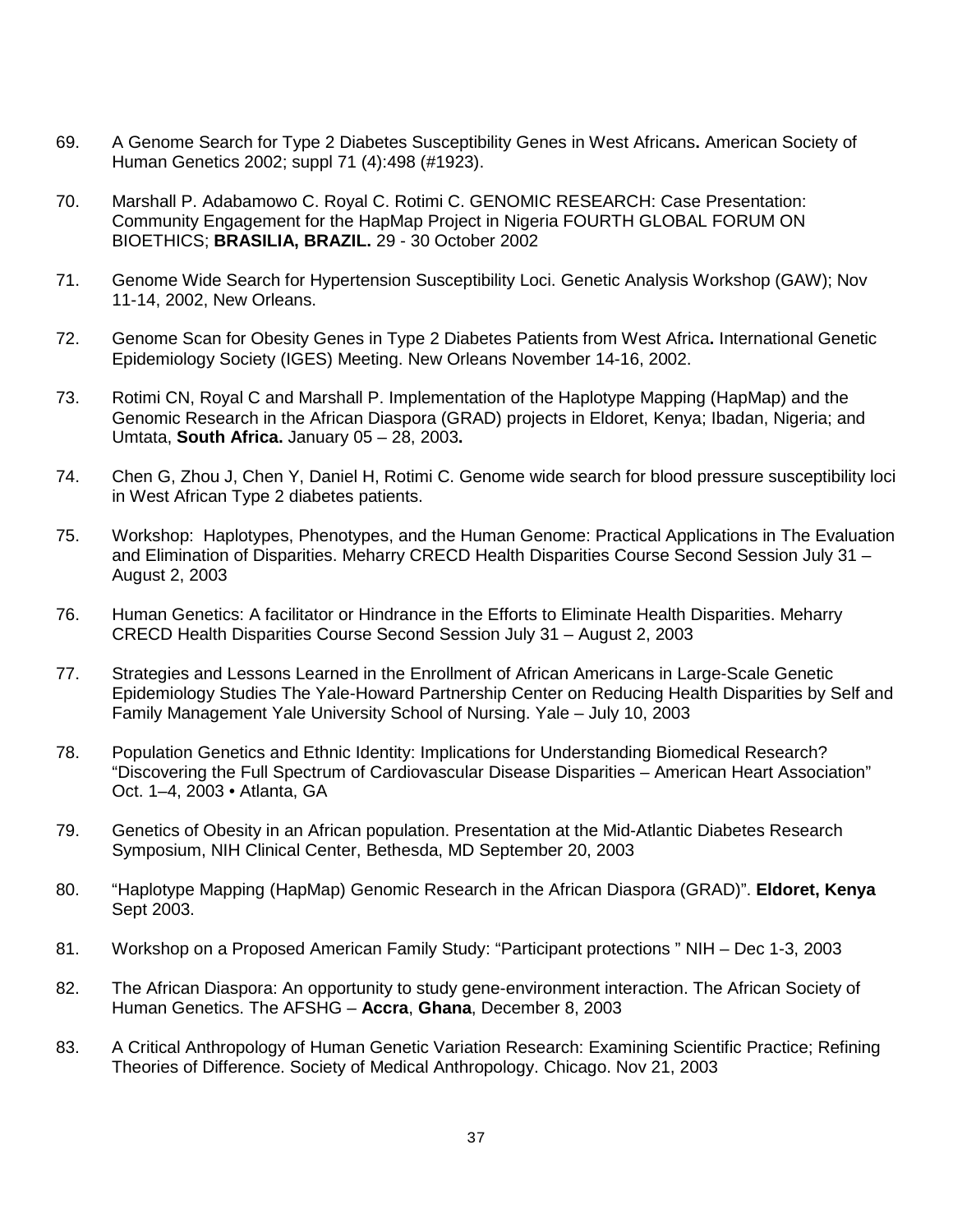- 84. The African Diaspora: An opportunity to study gene-environment interaction in the Etiology of Type 2 Diabetes. Experimental Biology (FASEB) – Washington, DC, April 19, 2004
- 85. The International Haplotype Mapping (HapMap) Project Nigeria. Workshop on the Ethics of Research Related to Healthcare in Developing Countries. Feb 12 – 14, 2004 (**Cape Town, South Africa**)
- 86. The International Haplotype Mapping (HapMap) Project Community Engagement with the Yoruba. Cambridge, UK**.** September 19-21 2004
- 87. Translational-Genomic Research in the African Diaspora (TGRIAD): "Gene-Environment Research in the African Diaspora: Implication for Disease Prevention and Treatment." San Diego. August 1, 2004
- 88. The genetics of race, medicine, and drugs: Implications for Pharmacogenomics. Annual Scientific Meeting of the Association for Academic Minority Physicians. Oct 16, 2004
- 89. Understanding the Potential Role of Genetics in Eliminating Health Disparity. Seminar at NCMHD, Feb 16, 2005
- 90. "Large Population Studies: The Opportunities and Challenges " Dichotomy Between Social Identity and Ancestry in Large Population Studies Secretary's Advisory Committee on Genetics, Health, and Society February 28-March 1, 2005; North Bethesda, MD
- 91. Our evolutionary history and the mapping of complex disease loci. Southern African Society for Human Genetics/African Society of Human Genetics. Muldersdrift Gauteng, **South Africa.** March 16, 2005
- 92. The 15<sup>th</sup> Annual Public Health Awareness Conference. Morehouse College, Atlanta GA. April 5, 2005
- 93. Proposal for the Responsible Use of Racial & Ethnic Categories in Biomedical Research: Where Do We Go From Here?" University of Minnesota Law School. April 18, 2005
- 94. The Human Genome: Solving Problems While Creating Others. The 15th Annual Public Health Awareness Conference Public Health Sciences Institute, Morehouse College. April 2005
- 95. Spring Center for Genetic Medicine Silverstein Lectures. Northwestern University. May 9, 2005
- 96. Maintaining the Integrity of Research Data. Short Course in Clinical Research. University of Wisconsin. July 20, 2005
- 97. Identifying Susceptibility Genes for Diabetes: Implications for Public Health. The Office of Genomics and Disease Prevention, Center for Disease Control, Sept 30, 2005
- 98. Genes and Racial Health Disparity A Flawed Paradigm for Unraveling Population Health Disparities. Wayne State University President's Conference on Health Disparities, Detroit, MI. October 10, 2005.
- 99. Using Genomic Tools to Identifying Susceptibility Genes for Type 2 Diabetes. Minority, Race, Genomics, and Health Inequities: What Are the Connections? Hunter College, City University of New York – December 2005
- 100. Genomics Tools and Complex Disease Research. Opportunities and Challenges Presented by Populations of the African Diaspora**. DeCode Genetics, Iceland,** February 11, 2006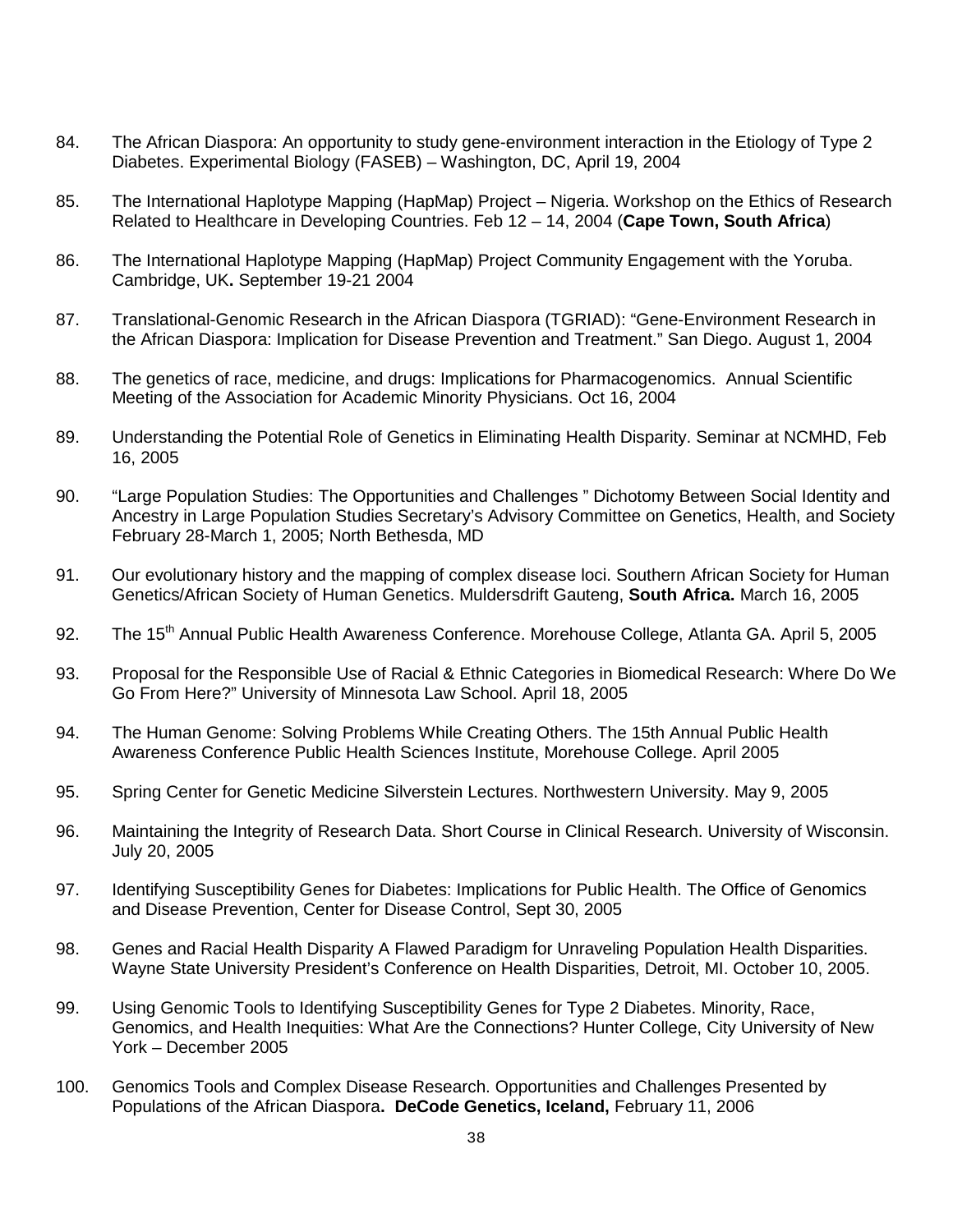- 101. Race and the New Genetics. Black History Month Celebration, Virginia Tech University, February 23- 24, 2006
- 102. The Human Genome: Solving Problems While Creating Others. Black History Month Celebration. US Courts, Washington, DC, February 28, 2006
- 103. Our Evolutionary History and the Mapping of Complex Disease Loci. A lecture in the NIH staff training in extramural programs (STEP) - "Defining Race and Ethnicity in Biomedical and Behavioral Research: A Mini-Course on Biological, Social, Political and Legal Issues." April 18, 2006
- 104. Genetic Epidemiology of type 2 diabetes and related complications. Annual meeting of the African Society of Human Genetics. June 3-5, 2006 - **Addis Ababa, Ethiopia**.
- 105. Adeyemo A. Rotimi C. Family-based association analysis of specific SNPs with obesity in the Howard University Family Study: collaboration between the department of genetics and genomics, Boston University and the National Human Genome Center at Howard University. July 18-19, 2006
- 106. Vascular Matrix Summit Meeting. International Society on Hypertension in Blacks. 2006, New York
- 107. Roundtable, "Eliminating Disparities in Clinical Trials: Formulating Policies". Houston, TX, Sept 7, 2006
- 108. Rotimi C. Understanding the Genetic Basis of Type 2 Diabetes in Populations of the African Diaspora. Human Genetic Variation meeting September 15, 2006 – **Hong Kong**
- 109. Rotimi C. Mapping of Complex Disease Loci: The Africa America Diabetes Mellitus (AADM) Study. Wuhan University, **Wuhan, China,** September 2006.
- 110. Genetic Epidemiology of Complex Diseases in African American Families. NIH/NCRR Site Visit, Howard University GCRC, October 25, 2006
- 111. Confounding Issues: Design Strategies, Population Structure, Analysis Plan. NCI/NHGRI Working Group on Criteria for Replication of Genotype-Phenotype Association. Bethesda, MD, Nov 10, 2006
- 112. Frontiers in Genetics and Cardiovascular Disease: What is Known and Unknown? Association of Black Cardiologists. Chicago, IL, November 11, 2006
- 113. Ethnicity and Drug Prescribing: Changes Through Pharmacogenetics. American Heart Association. Chicago, IL, November 13, 2006
- 114. Ethics of Complex Diseases Research in Low-Resource Environment. December, 2006 **Abuja, Nigeria.**
- 115. Fine-mapping and Positional Cloning of Type 2 Diabetes Genes. December, 2006. **Ibadan, Nigeria**
- 116. Roundtable discussion of Diabetes/Obesity/Metabolic Syndrome Risk Projects at the Medical Center. Howard University General Clinical Research Center Research Development Workshop, Jan 11, 2007
- 117. Origin of Human Genetic Variation: Implications for Disease Distribution. (Conference Theme: Race Are we so different?) A Project of the American Anthropological Association. March 2007. Virginia.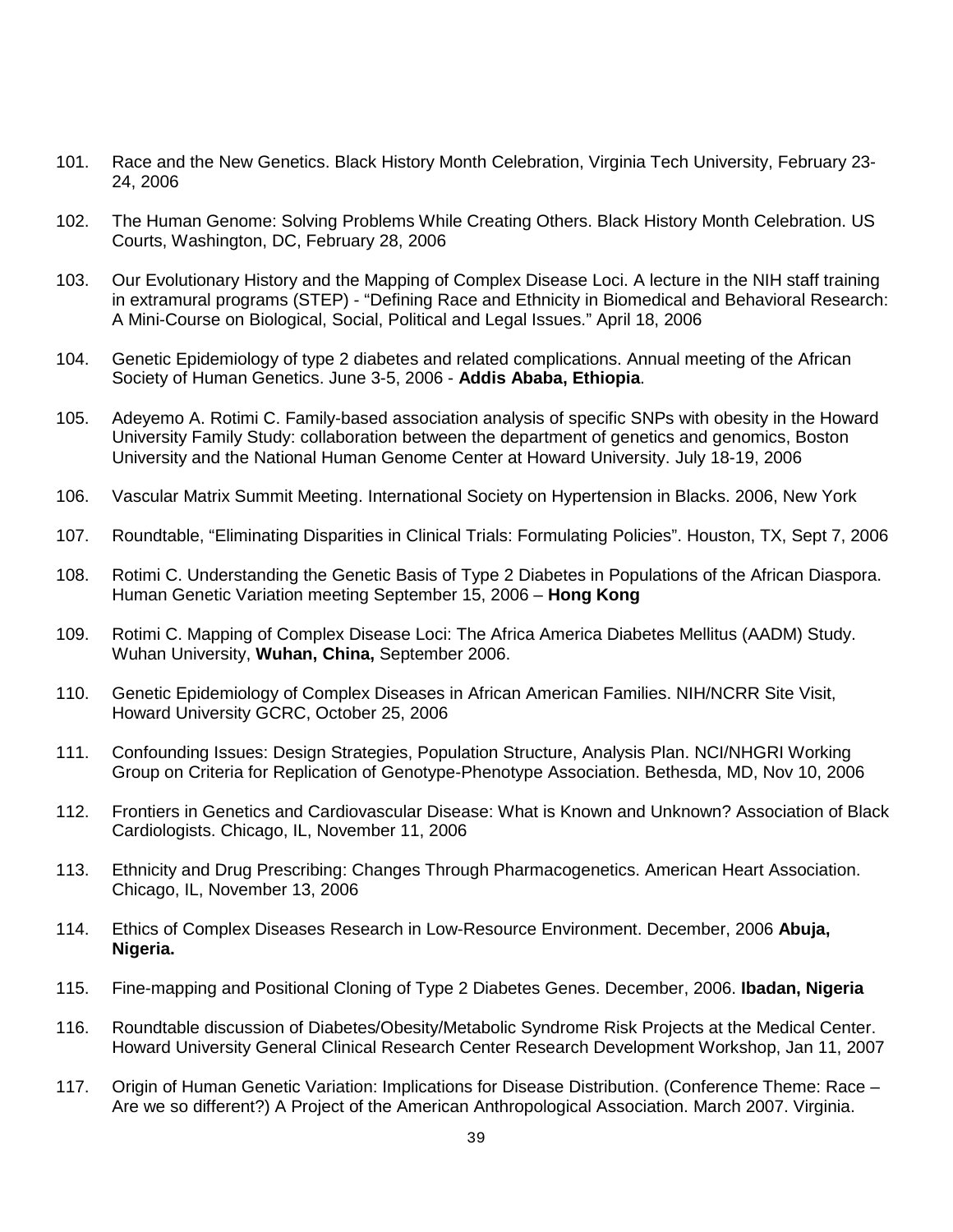- 118. Human Genetic Variation and Differential Disease Distribution by Populations. Longviews Seminar series. A Howard/Hopkins Cancer Educational Activities. March 2007. Washington, DC
- 119. Racial and Ethnic Grouping in Pharmacogenomics: A facilitator or Hindrance to Personalized Medicine? (Conference theme: Race in the Age of Genomic Medicine: The Science and its Applications). April 2007; University of Cincinnati, Ohio.
- 120. Research Training Workshop on the enrolment, examination and processing of participants and biological samples for large-scale genetic epidemiology study for diabetes. May, 2007. **Ibadan, Nigeria**
- 121. Genetic Epidemiology of type 2 diabetes in Africa. The Pan African Society of Cardiology and the Kenya Cardiac Society. May 13-16, 2007**. Nairobi Kenya.**
- 122. Complex Disease Genomics: Opportunities presented by populations of the African Diaspora. Coriell Institutes for Biomedical Research. August 2007; Camden, New Jersey
- 123. NHLBI Expert Panel on Human Whole-Genome DNA Resequencing. NIH Bethesda. August 2007
- 124. Genetics of type 2 diabetes in Africa. The African Society of Human Genetics. November 3-5, 2007**. Cairo, Egypt.**
- 125. Is Inequality Making Us Sick?Leadership Greater Washington Class of 2008 Health Day, Bethesda, MD, April 10, 2008
- 126. Translating Ethical, Legal and Social Implications of Genomics Research International Conference, Cleveland, OH, May1-3, 2008
- 127. A common FTO gene variant is associated with type 2 diabetes in West Africans. American Diabetes Association Conference. San Francisco, CA, June 6-10, 2008
- 128. Novel candidate genes for type 2 diabetes on chromosome 5 identified in West Africans. American Diabetes Association Conference. San Francisco, CA, June 6-10, 2008
- 129. A Novel Common Susceptibility Variant in the ALDH7A1 Gene is Significantly Associated with Obesity in West Africans. American Diabetes Association Conference. San Francisco, CA, June 6-10, 2008
- 130. Anticipating Personalized Medicine: A Roundtable Discussion. American Association for the Advancement of Science (AAAS) June 20, 2008, Washington, DC
- 131. Human Genetics: A facilitator or Hindrance in the Efforts to Eliminate Health Disparities Bethesda, NHLBI, June 23, 2008
- 132. Use of Genetics in Risk Assessment in Diabetes. ADA. Arlington, VA. August 15, 2008
- 133. Genomics and Health Disparities Is It All in the Genes? American College of Epidemiology Conference, Tucson, Arizona, September 13-16, 2008
- 134. Genetics of Diabetes. Understanding the Role of Genomics in Health Disparities: Toward a New Research Agenda meeting. University of Maryland, September 24-26, 2008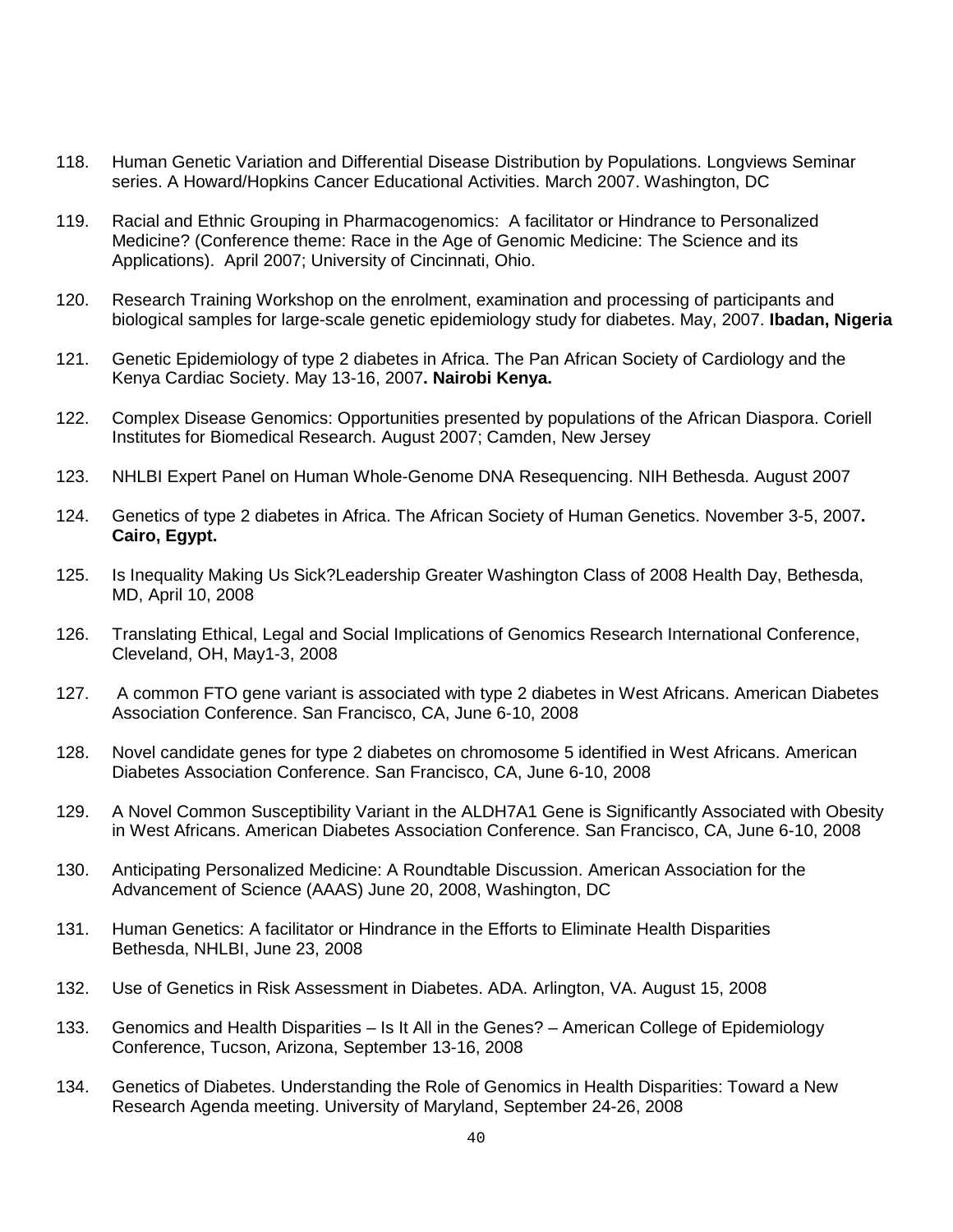- 135. Health Disparities: Is Genomics a piece of the puzzle? Who are We? Kinship, Ancestry and Social Identity workshop. Cold Spring Harbor Laboratory, October 6-9, 2008
- 136. Genomics and Health Disparities: Opportunity to describe our similarities and differences without reaffirming old prejudices. NIH Festival, Bethesda Maryland October, 2008
- 137. National Human Genome Research Institute (NHGRI) 2008 Retreat. October 20-21, 2008. Gettysburg, PA. Poster presentation: Population differentiation in genetic variants associated with complex human diseases (Adebowale Adeyemo & Charles Rotimi)
- 138. Opportunities for strengthening the research enterprise in sub Saharan Africa. NIH Bethesda MD November 5-6, 2008
- 139. Understanding Differential Susceptibility to Disease and Variable Drug response in populations and individuals. 11th RCMI International Symposium on Health Disparities. Hawaii, December 2008.
- 140. Understanding the Role of Gene-Environment Interactions in Eliminating Health Disparities NIH Summit – The Science of Eliminating Health Disparities. December 17, 2008; Maryland.
- 141. Colloquim on developing a global framework for harmonized approaches to data sharing and assurance of reciprocal benefits in genomic research. Georgetown University, January 7-8, 2009
- 142. CDC/NHLBI RuSH Steering Committee meeting for the development of a national registry and surveillance system on hemoglobinopathies. January 13-14, 2009
- 143. Coriell Institute's Black History Month Celebration on Personalized Medicine for Black America on the topic " Racial and Ethnic Grouping in Pharmacogenomics: A facilitator or hindrance to Personalized Medicine. February 11, 2009
- 144. Genetics, Genomics and Complex Disease in Admixed Populations: Lessons from an African American Population. The 6<sup>th</sup> meeting of the African Society of Human Genetics, Yaoundé, Cameroon. March 12 15, 2009)
- 145. Welcome Trust and NIH Genetic Diversity in Health and Disease in African Population. March 15-16, 2009. **Yaounde, Cameroon**
- 146. Informational Strategies for Translating Genome-based Knowledge into Health Benefits. ACCESS to eHealth Conference. NIH National Library of Medicine. June 16, 2009
- 147. Developing admixture mapping panels for African Americans from commercial high density SNP chips. International Genetic Epidemiology Society (IGES) Conference. Kahuku, Hawaii. October 18-20, 2009
- 148. Practical Consideration for Imputation of Untyped Markers in Admixed Populations. International Genetics Epidemiology Society (IGES) Conference. Kahuku, Hawaii. October 18-20, 2009
- 149. Comprehensive evaluation of FTO genetic variation shows associations with obesity in two populations of African origin. American Society of Human Genetics. Honolulu, Hawaii. October 21, 2009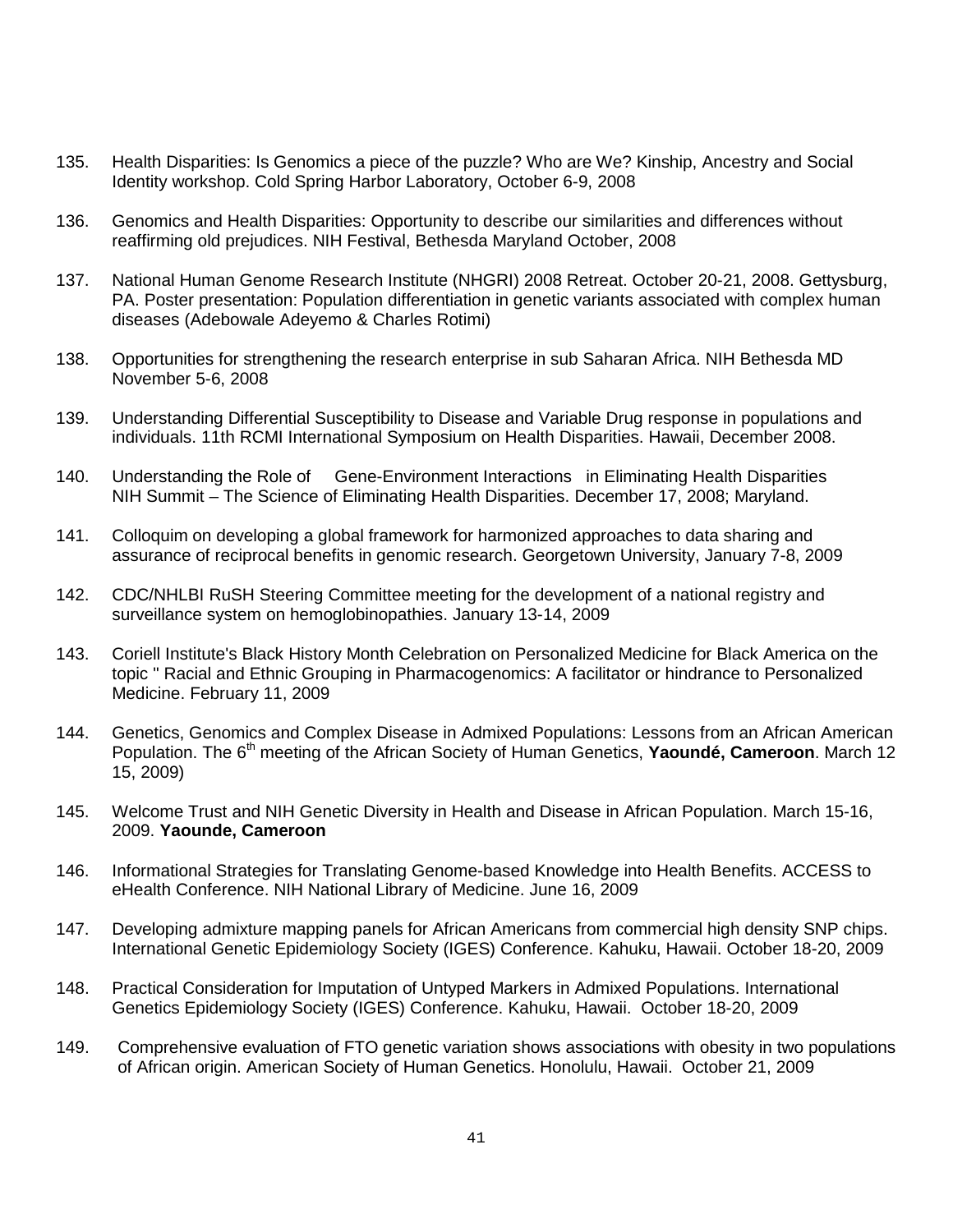- 150. Transferability and Fine-Mapping of Genome-wide Associated Loci for Adult Height across Human Populations. American Society of Human Genetics. Honolulu, Hawaii. October 21, 2009
- 151. Genome-wide association study identified novel susceptibility loci for Adiponectin in a populationbased cohort of African Americans. American Society of Human Genetics. Honolulu, Hawaii October 22, 2009
- 152. Genome-wide association study identified novel susceptibility loci for type 2 diabetes and related traits in a cohort of African Americans. American Society of Human Genetics. Honolulu, Hawaii, October 22, 2009.
- 153. Engaging African Scientists in the Genomic Revolution to Ensure that Tomorrow's Biotechnology and Medicine will Work for African People. [Joint ISCB Africa ASBCB Conference.](http://www.iscb.org/) Bamako, Mali. November 30, 2009.
- 154. Health Disparities in the Genomic Era: What are we learning? Department of Molecular Physiology and Biophysics department seminar series at Vanderbilt University School of Medicine. January 13, 2010.
- 155. Population Differences in Disease Distribution and Variable Drug Response in the Genomic Era: What are We Learning? National Institutes on Aging, NIH. Baltimore, MD, February 26, 2010.
- 156. MYH9 and Kidney Disease: Race, Genetics, and Public Health— A Geneticist's View. NIDDK/NIH Bethesda Maryland; April, 2010.
- 157. Opportunities and Challenges in using individual and group ancestry in genomic research. University of Pennsylvania, USA. May 2010.
- 158. Race/Ethnicity and Genetics: Defining the population to be studied and the interpretation of group/population genomic data. NHGRI/NIH, Science Reporters Workshop, Bethesda, USA May 2010
- 159. Public Health in era of Genome-based & Personalized Medicine. Public Health in the 21st Century: Invitation to a meeting of invited experts, Ickworth House May 2010, **Cambridge UK**
- 160. Genetic diversity and health: Opportunities and challenges presented by African genomes. May 2010; HUGO Human Genome Meeting 2010, **Montpellier, France** May 18-21, 2010.
- 161. Genomics (Biotechnology) and the Developing World Africa. HUGO Human Genome Meeting 2010, **Montpellier, France** May 18-21, 2010.
- 162. Advances in Health Disparities Genetic Research. National Medical Association annual conference. July 2010; Florida
- 163. The Genetics of race and disease: How important is race? 2010 George Town University
- 164. Morehouse School of Medicine Cardiovascular Lecture Series, September 6-7, 2010
- 165. Human Heredity and Health in Africa (H<sup>3</sup>Africa). Oxford, UK August 2010
- 166. History, Vision, and Conceptual Framework for H3Africa. Cape Town, **South Africa** March 3-5, 2011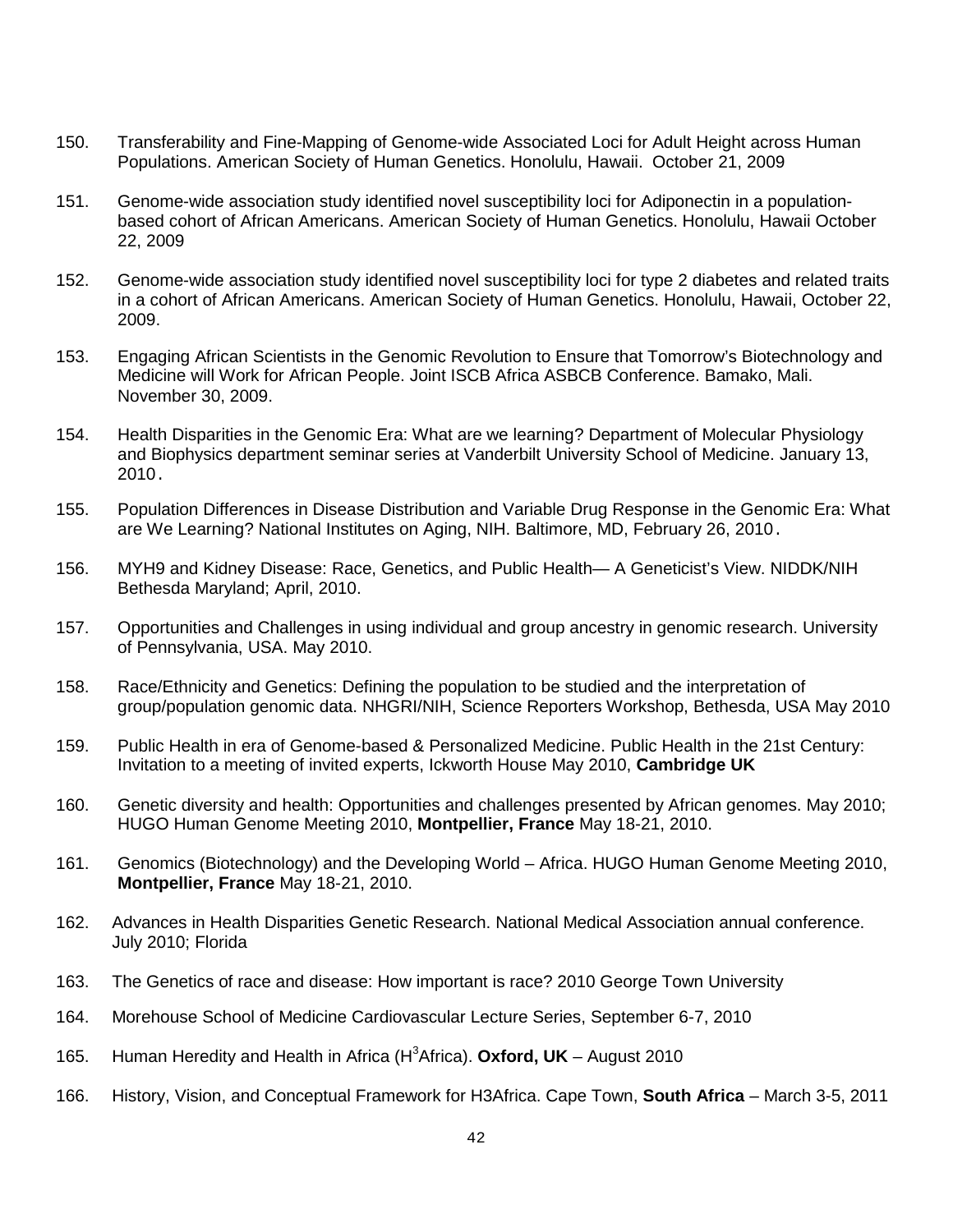- 167. Global and Regional Initiatives Pan Asian Personal Genomics Initiatives: the H3Africa Genomic Initiative. The Human Genome Meeting (HUGO) 2011; **Dubai** March 14-17.
- 168. Building Research Capacity and Collaboration in Global Mental Health. Sponsored by the Office for Research on Disparities and Global Mental Health, NIMH. Bethesda, March 2011.
- 169. Genomics and African Tissue Banks. Teaching Skills in International Research Ethics Workshop, Indiana University Center for Bioethics. April 12-13, 2011
- 170. Genetic diversity and health: Opportunities and challenges presented by African genomes. Howard University College of Medicine, Dean's Interdisciplinary conference. April 18, 2011
- 171. Network of Minority Research Investigators (NMRI) Workshop, April 21, 2011
- 172. The Global Landscape of Disparity in Diabetes and Obesity. Novartis Institutes for Biomedical Research Health Equity Symposium, Cambridge, MA, May 3-4, 2011
- 173. Genes and environment: Does one size fit all? NINDS Neuroscience health disparities seminar series. June 10, 2011
- 174. Public Health Genetic Variation Studies and Implications for Health Disparities Research. National Institute on Minority Health and Health Disparities Translational Health Disparities Course Series, June 22, 2011.
- 175. A new era beckons Genomic Research in Africa and the H3 Africa Project. International Principles and Practice of Clinical Cancer Research course, **Abuja Nigeria,** July 13-20, 2011
- 176. Ancestry, Race and Health: What are we learning in the genomic era? National Hispanic Science Network on Drug Abuse eleventh annual conference, Coral Gables, FL. August 24-26, 2011.
- 177. Ethical issues in international genomics research collaborations: Perspectives from Sub-Saharan Africa. 12th International Congress of Human Genetics/61st ASHG annual meeting in **Montreal, Canada.** October 11-15, 2011
- 178. Understanding Population Differences in Disease Distribution in the Genomic Era. International course on "Genetics Diseases and Human Populations", **Santiago, Chile**. October 24-28, 2011
- 179. Conceptual Framework of the Human Heredity and Health in Africa (H3Africa) Project. Conference on Ethics of Genomics Research in Africa. **Abuja, Nigeria,** November 27-29, 2011
- 180. Genetics, Environment and Health Disparities among African Americans. Keystone Symposia joint session on Genetic and Molecular Basis of Obesity and Body Weight Regulation/Pathogenesis of Diabetes: Emerging insights into Molecular Mechanism. January 29, 2012, Santa Fe, New Mexico
- 181. The Genetics of the People of Africa and the Transatlantic Africa Diaspora. UNC Chapel Hill, March 19- 20, 2012
- 182. Ancestry, Race and Health in the Genomic Era. Grand Rounds for the Department of Epidemiology and Public Health, University of Miami. May 30, 2012